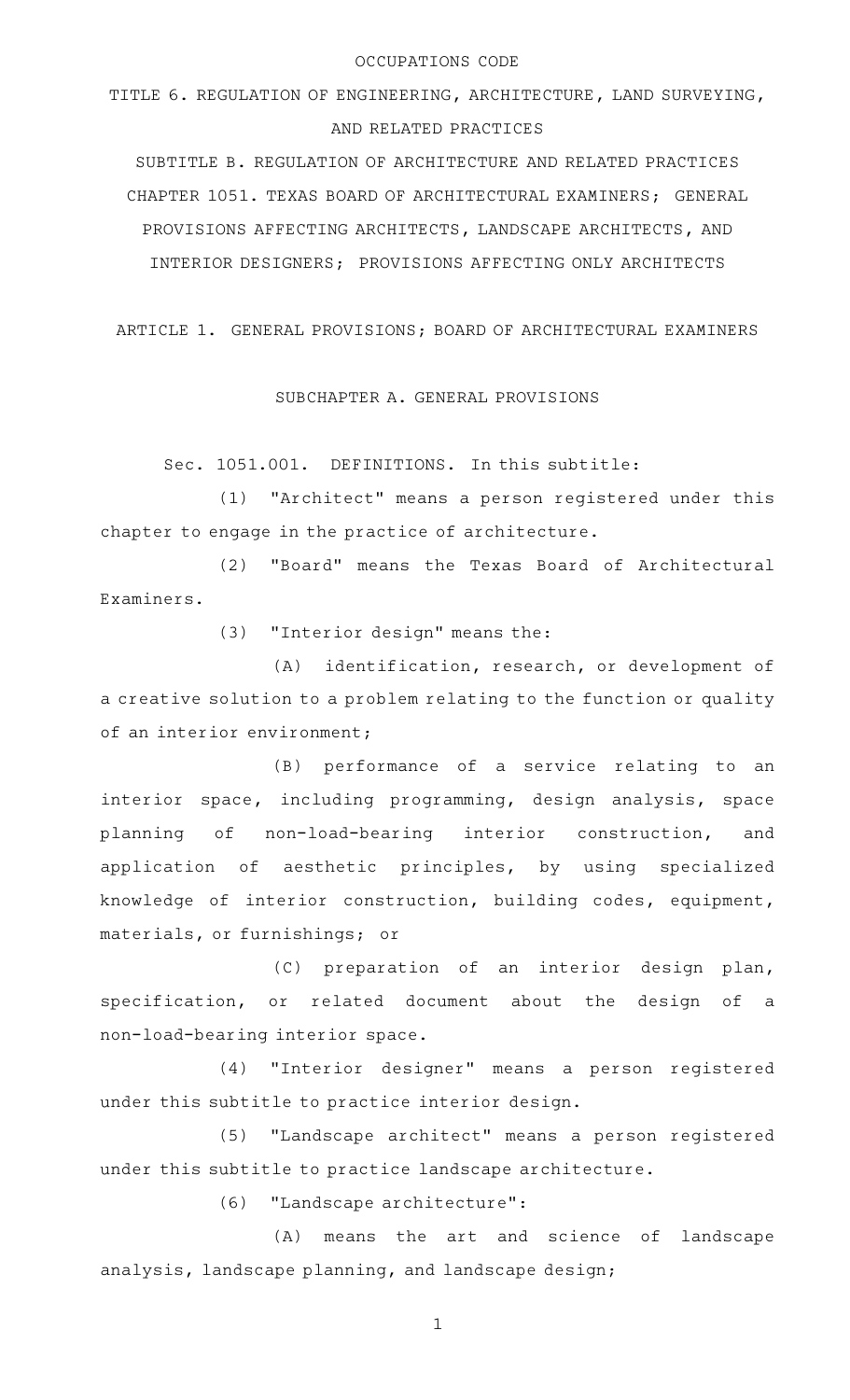(B) includes the performance of professional services such as consultation, investigation, research, the preparation of general development and detailed site design plans, the preparation of studies, the preparation of specifications, and responsible supervision related to the development of landscape areas for:

(i) the planning, preservation, enhancement, and arrangement of land forms, natural systems, features, and plantings, including ground and water forms;

(ii) the planning and design of vegetation, circulation, walks, and other landscape features to fulfill aesthetic and functional requirements;

(iii) the formulation of graphic and written criteria to govern the planning and design of landscape construction development programs, including:

(a) the preparation, review, and analysis of master and site plans for landscape use and development;

(b) the analysis of environmental and physical considerations related to land use;

(c) the preparation of drawings, construction documents, and specifications; and

(d) construction observation;

(iv) design coordination and review of technical submissions, plans, and construction documents prepared by persons working under the direction of the landscape architect;

 $(v)$  the preparation of feasibility studies,

statements of probable construction costs, and reports and site selection for landscape development and preservation;

(vi) the integration, site analysis, and determination of the location of buildings, structures, and circulation and environmental systems;

(vii) the analysis and design of:

(a) site landscape grading and drainage;

(b) systems for landscape erosion and sediment control; and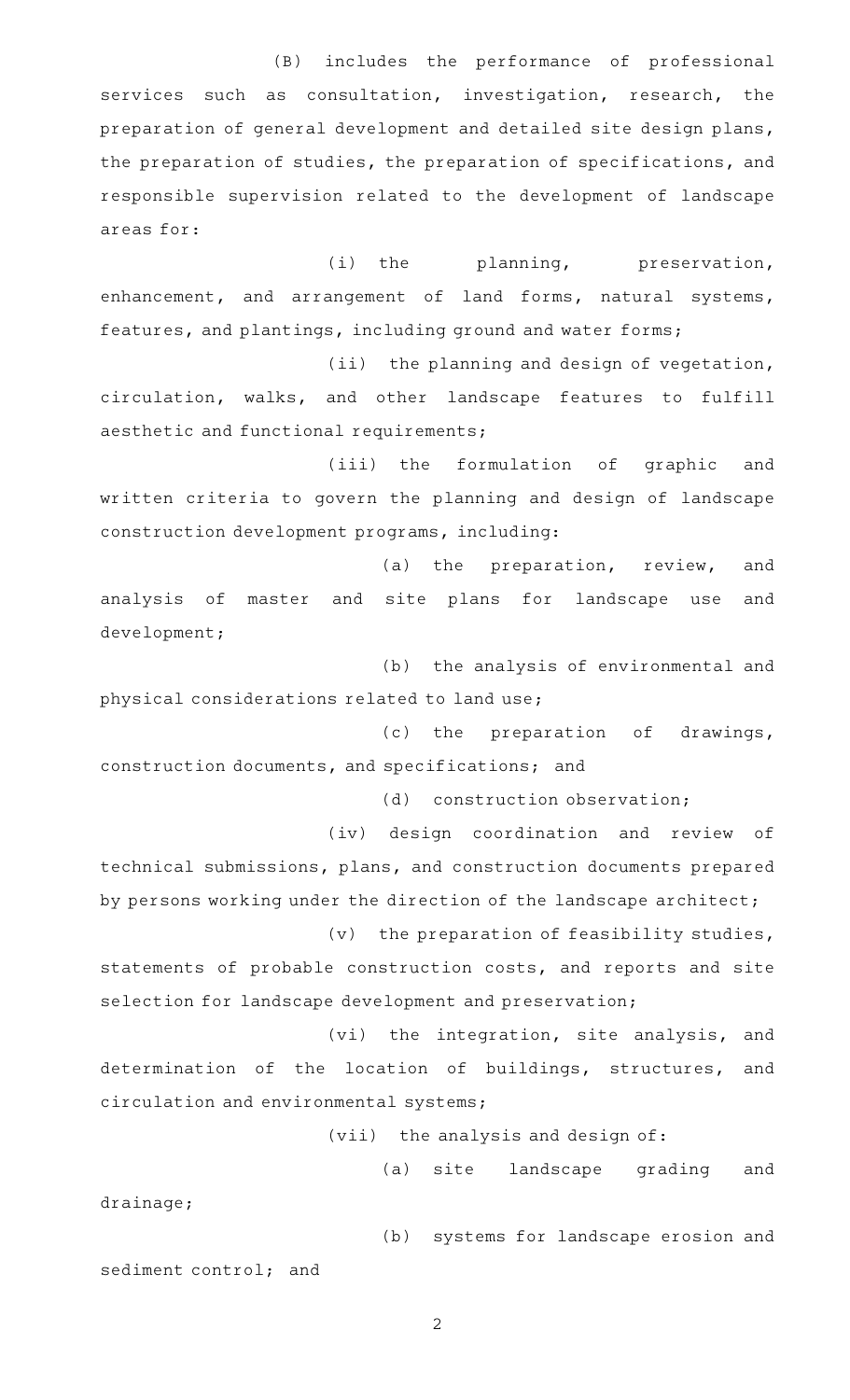(c) pedestrian walkway systems;

(viii) the planning and placement of uninhabitable landscape structures, plants, landscape lighting, and hard surface areas;

 $(ix)$  the collaboration of landscape architects with other professionals in the design of roads, bridges, and structures regarding the functional, environmental, and aesthetic requirements of the areas in which they are to be placed; and

(x) field observation of landscape site construction, revegetation, and maintenance; and

(C) does not include:

(i) traffic, roadway, or pavement engineering;

 $(iii)$  the design of utilities;

(iii) the engineering or study of hydrologic management of stormwater systems or floodplains;

(iv) the making of final plats; or

 $(v)$  a service or function within the practice of architecture, engineering, or public surveying as defined by this chapter or Chapter 1001 or 1071.

(7) "Practice of architecture" means a service or creative work applying the art and science of developing design concepts, planning for functional relationships and intended uses, and establishing the form, appearance, aesthetics, and construction details for the construction, enlargement, or alteration of a building or environs intended for human use or occupancy, the proper application of which requires education, training, and experience in those matters. The term includes:

(A) establishing and documenting the form, aesthetics, materials, and construction technology for a building, group of buildings, or environs intended to be constructed or altered;

(B) preparing, or supervising and controlling the preparation of, the architectural plans and specifications that include all integrated building systems and construction details, unless otherwise permitted under Section 1051.606(a)(4);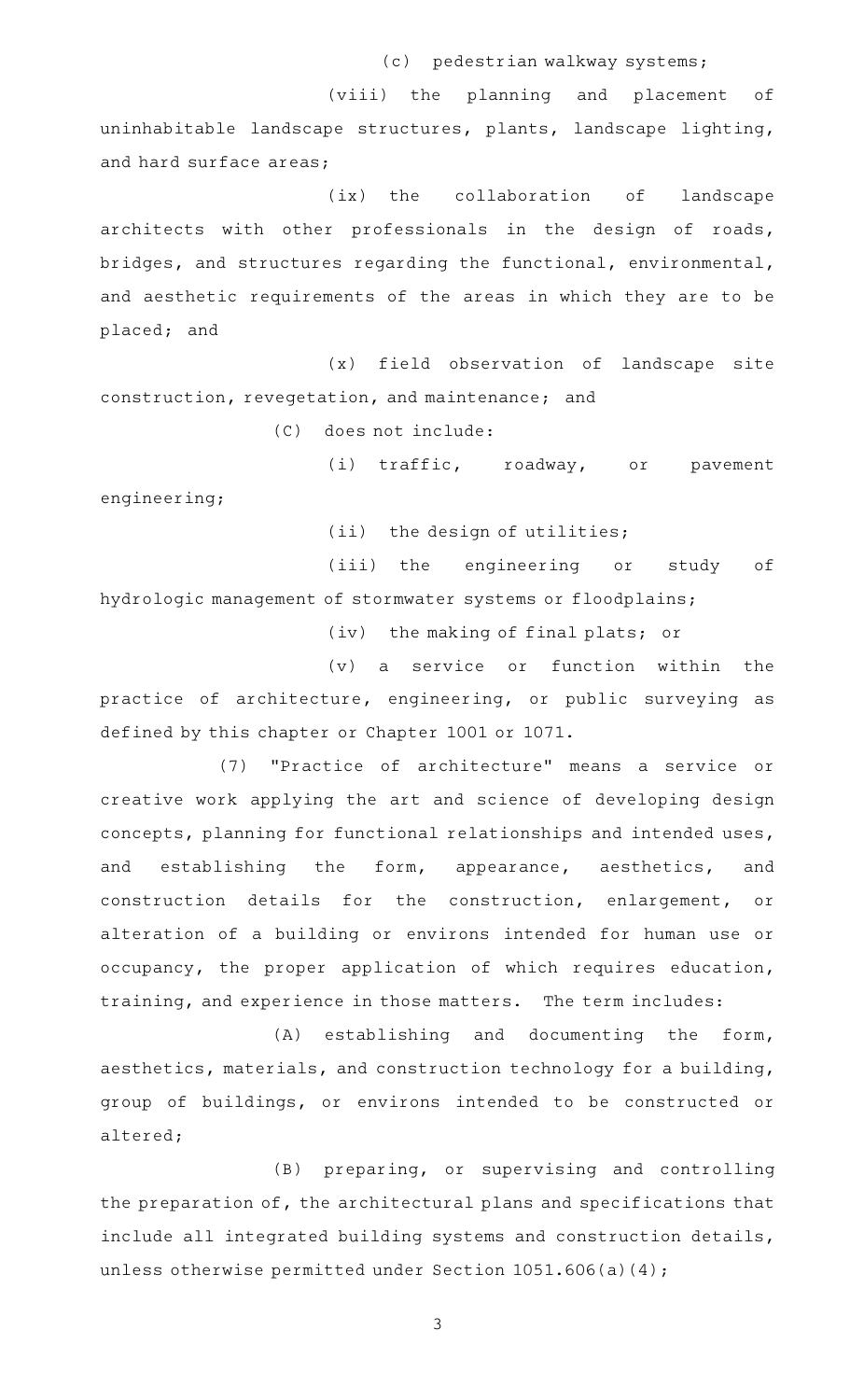(C) observing the construction, modification, or alteration of work to evaluate conformance with architectural plans and specifications described in Paragraph (B) for any building, group of buildings, or environs requiring an architect;

(D) programming for construction projects, including identification of economic, legal, and natural constraints and determination of the scope and spatial relationship of functional elements;

(E) recommending and overseeing appropriate construction project delivery systems;

 $(F)$  consulting, investigating, and analyzing the design, form, aesthetics, materials, and construction technology used for the construction, enlargement, or alteration of a building or environs and providing expert opinion and testimony as necessary;

(G) research to expand the knowledge base of the profession of architecture, including publishing or presenting findings in professional forums; and

(H) teaching, administering, and developing pedagogical theory in academic settings offering architectural education.

Added by Acts 2001, 77th Leg., ch. 1421, Sec. 1, eff. June 1, 2003. Amended by Acts 2003, 78th Leg., ch. 331, Sec. 1.04, eff. Sept. 1, 2003.

Amended by:

Acts 2005, 79th Leg., Ch. 208 (H.B. [1573](http://www.legis.state.tx.us/tlodocs/79R/billtext/html/HB01573F.HTM)), Sec. 1, eff. September 1, 2005.

Sec. 1051.0015. PURPOSE OF REGISTRATION REQUIREMENT. The purpose of Section 1051.701(a) is to:

 $(1)$  safeguard life, health, property, and the public welfare; and

(2) protect the public against the irresponsible practice of architecture.

Added by Acts 2003, 78th Leg., ch. 1276, Sec. 14A.051, eff. Sept. 1, 2003.

Amended by: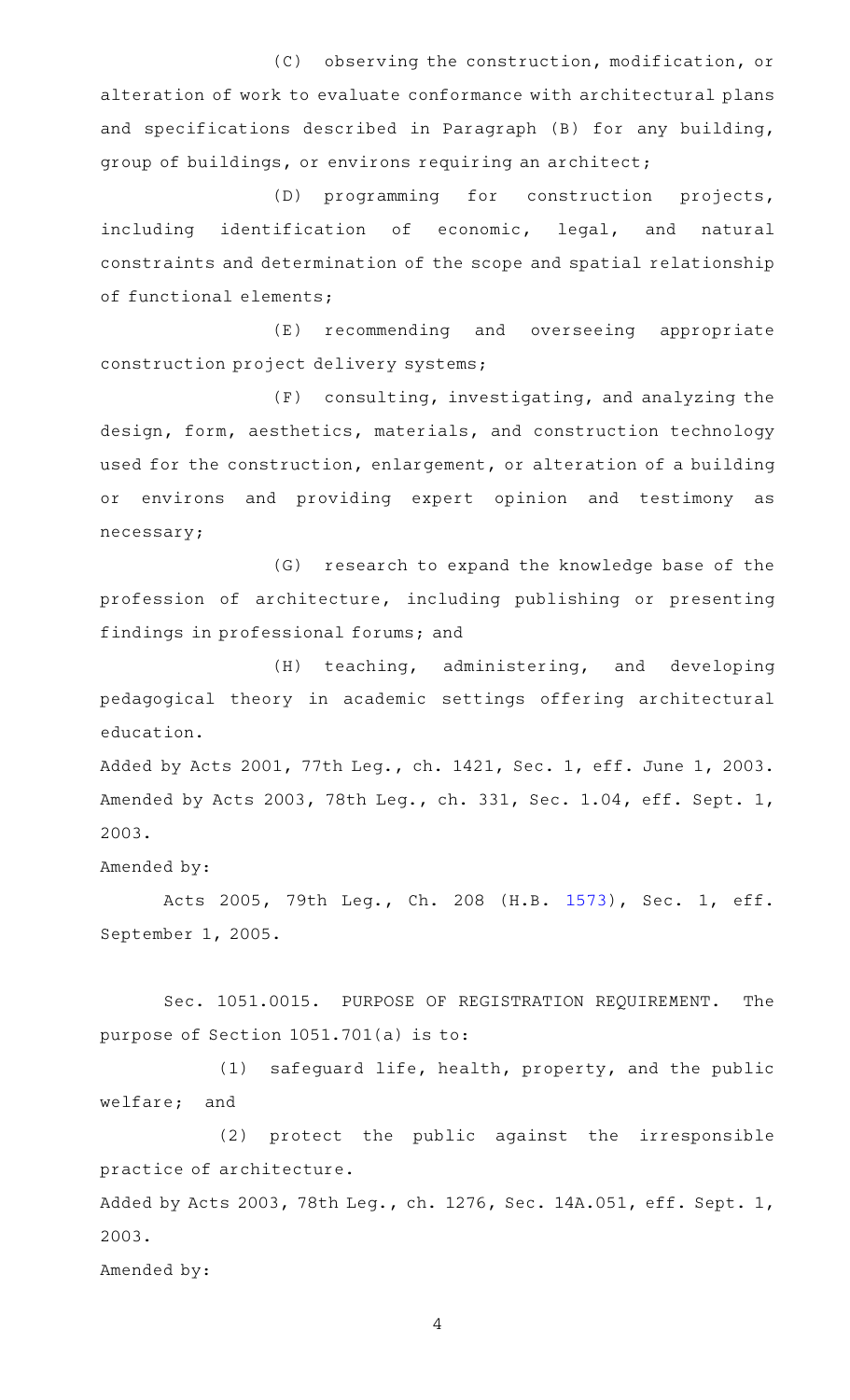Acts 2007, 80th Leg., R.S., Ch. 1360 (H.B. [2060](http://www.legis.state.tx.us/tlodocs/80R/billtext/html/HB02060F.HTM)), Sec. 1, eff. September 1, 2007.

Sec. 1051.0016. PRACTICES OF ARCHITECTURE AND ENGINEERING. (a) In this chapter, "architectural plans and specifications" include:

 $(1)$  floor plans and details:

(A) depicting the design of:

 $(i)$  internal and external walls and floors, including simple foundations;

(ii) internal spaces of a building; and

(iii) vertical circulation systems, including accessibility ramps, stair systems, elevators, and escalators; and

(B) implementing programming, regulatory, and accessibility requirements for a building;

(2) general cross-sections and detailed wall sections depicting building components from a hypothetical cut line through a building to include the building's mechanical, electrical, plumbing, or structural systems;

(3) reflected ceiling plans and details depicting:

(A) the design of the location, materials, and connections of the ceiling to the structure; and

(B) the integration of the ceiling with electrical, mechanical, lighting, sprinkler, and other building systems;

(4) finish plans or schedules depicting surface materials on the interior and exterior of the building;

(5) interior and exterior elevations depicting the design of materials, locations, and relationships of components and surfaces;

(6) partition, door, window, lighting, hardware, and fixture schedules;

(7) manufacturer or fabricator drawings that are integrated into the construction documents; and

 $(8)$  specifications describing the nature, quality, and execution of materials for construction of the elements of the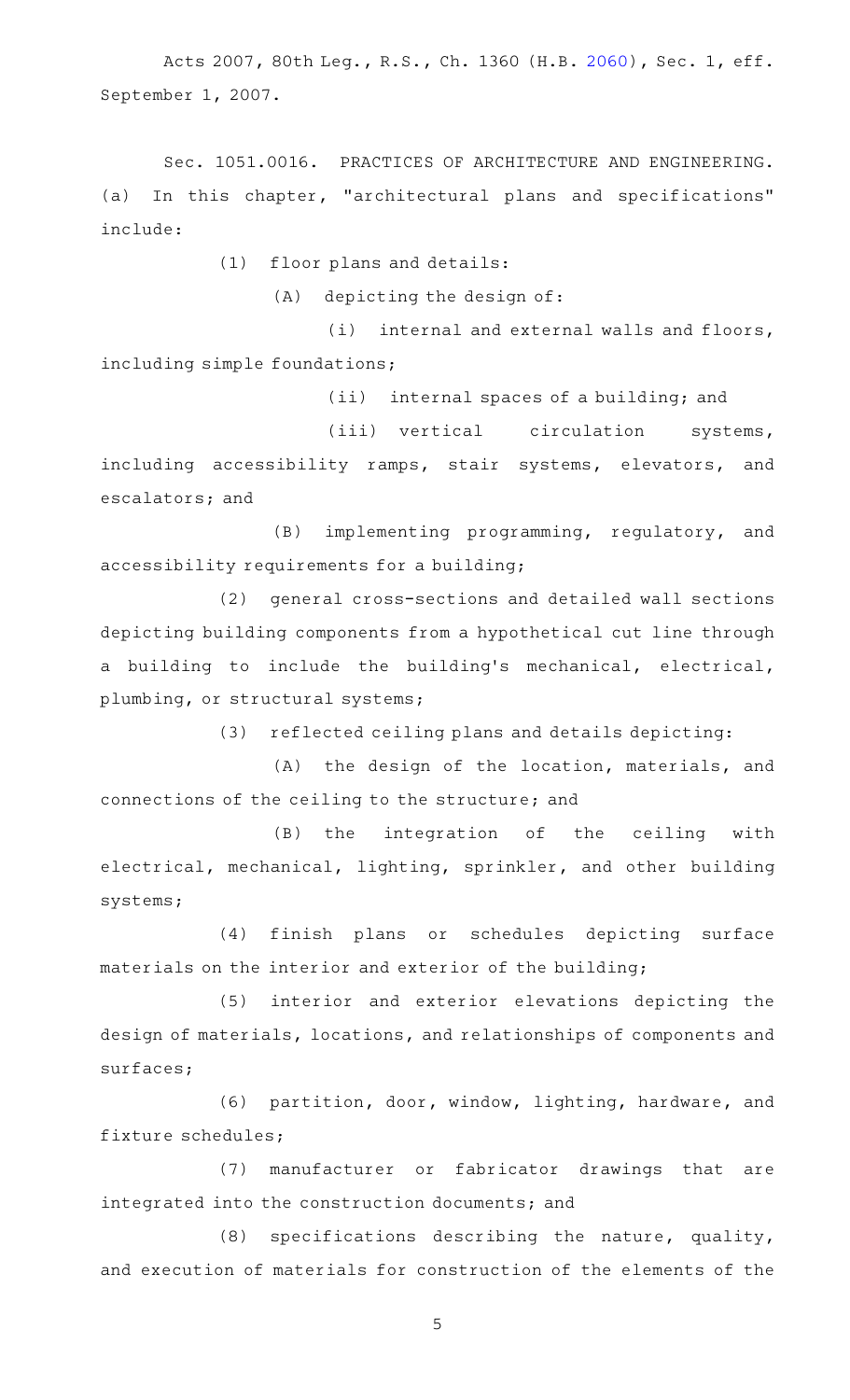building depicted in the plans prepared by the architect.

(b) The preparation of architectural plans and specifications for the following tasks is within the scope of practice of both engineering and architecture:

(1) site plans depicting the location and orientation of a building on the site based on:

(A) a determination of the relationship of the intended use with the environment, topography, vegetation, climate, and geographic aspects; and

(B) the legal aspects of site development, including setback requirements, zoning and other legal restrictions, and surface drainage;

(2) the depiction of the building systems, including structural, mechanical, electrical, and plumbing systems, in:

 $(A)$  plan views;

(B) cross-sections depicting building components from a hypothetical cut line through a building; and

(C) the design of details of components and assemblies, including any part of a building exposed to water infiltration or fire-spread considerations;

(3) life safety plans and sheets, including accessibility ramps and related code analyses; and

(4) roof plans and details depicting the design of roof system materials, components, drainage, slopes, and directions and location of roof accessories and equipment not involving structural engineering calculations.

(c) The following activities may be performed by either an engineer or an architect:

(1) programming for construction projects, including:

(A) identification of economic, legal, and natural constraints; and

(B) determination of the scope of functional elements;

(2) recommending and overseeing appropriate construction project delivery systems;

 $(3)$  consulting with regard to, investigating, and analyzing the design, form, materials, and construction technology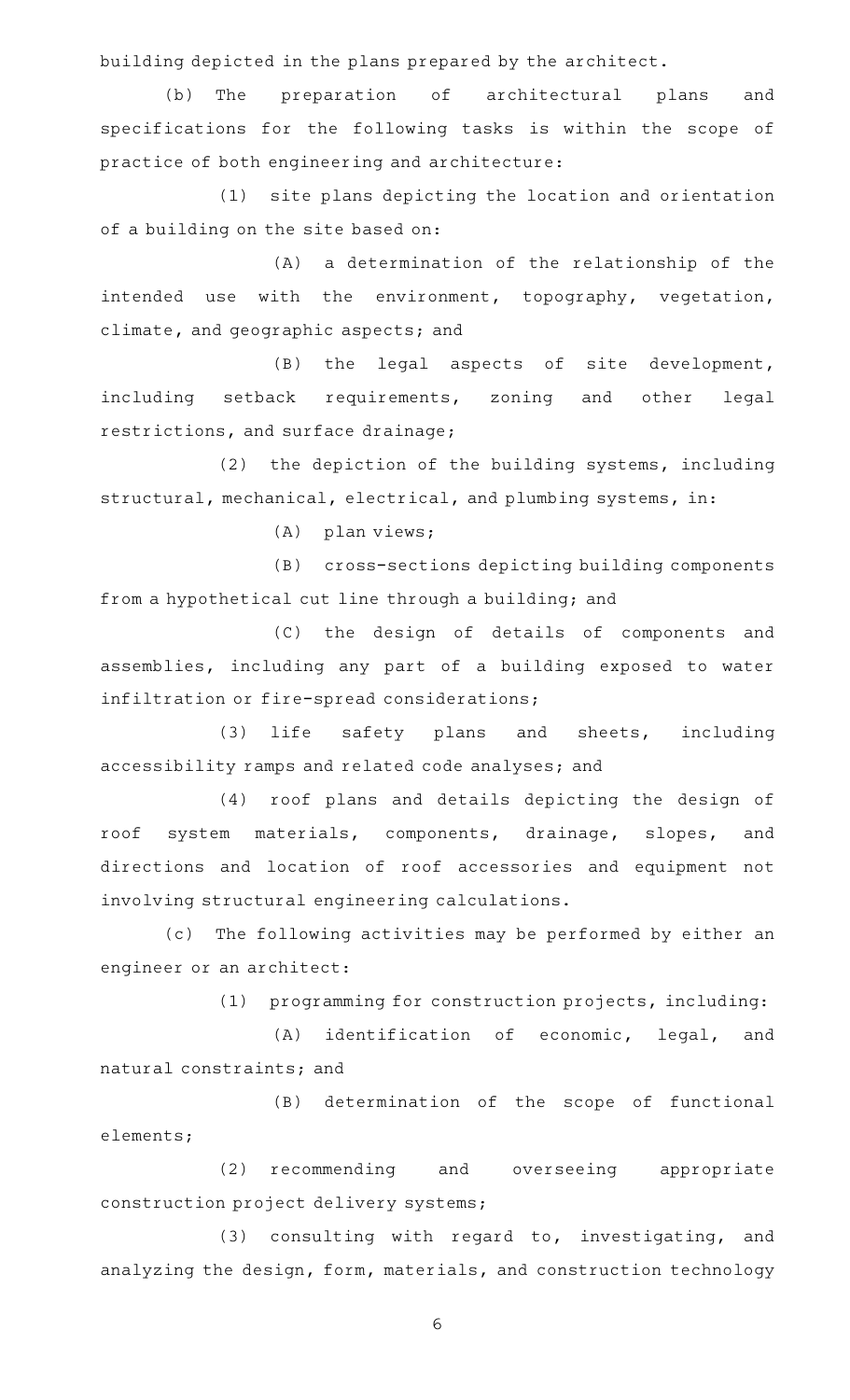used for the construction, enlargement, or alteration of a building or its environment; and

(4) providing expert opinion and testimony with respect to issues within the responsibility of the engineer or architect.

Added by Acts 2011, 82nd Leg., R.S., Ch. 1157 (H.B. [2284\)](http://www.legis.state.tx.us/tlodocs/82R/billtext/html/HB02284F.HTM), Sec. 2, eff. September 1, 2011.

Sec. 1051.002. EFFECT ON MUNICIPALITY. This subtitle does not:

(1) preempt a municipal ordinance; or

(2) restrict or expand the authority of a municipality.

Added by Acts 2001, 77th Leg., ch. 1421, Sec. 1, eff. June 1, 2003. Amended by Acts 2003, 78th Leg., ch. 331, Sec. 1.04, eff. Sept. 1, 2003.

Sec. 1051.003. APPLICATION OF SUNSET ACT. The Texas Board of Architectural Examiners is subject to Chapter 325, Government Code (Texas Sunset Act). Unless continued in existence as provided by that chapter, the board is abolished and this subtitle expires September 1, 2025.

Added by Acts 2001, 77th Leg., ch. 1421, Sec. 1, eff. June 1, 2003; Renumbered from Occupations Code Sec. 1051.004 and amended by Acts 2003, 78th, ch. 331, Sec. 1.04, eff. Sept. 1, 2003.

Amended by:

Acts 2011, 82nd Leg., R.S., Ch. 1232 (S.B. [652\)](http://www.legis.state.tx.us/tlodocs/82R/billtext/html/SB00652F.HTM), Sec. 1.06, eff. June 17, 2011.

Acts 2013, 83rd Leg., R.S., Ch. 316 (H.B. [1717](http://www.legis.state.tx.us/tlodocs/83R/billtext/html/HB01717F.HTM)), Sec. 1, eff. September 1, 2013.

SUBCHAPTER B. TEXAS BOARD OF ARCHITECTURAL EXAMINERS

Sec. 1051.101. BOARD MEMBERSHIP. (a) The Texas Board of Architectural Examiners consists of nine members appointed by the governor with the advice and consent of the senate as follows:

(1) four architect members registered under this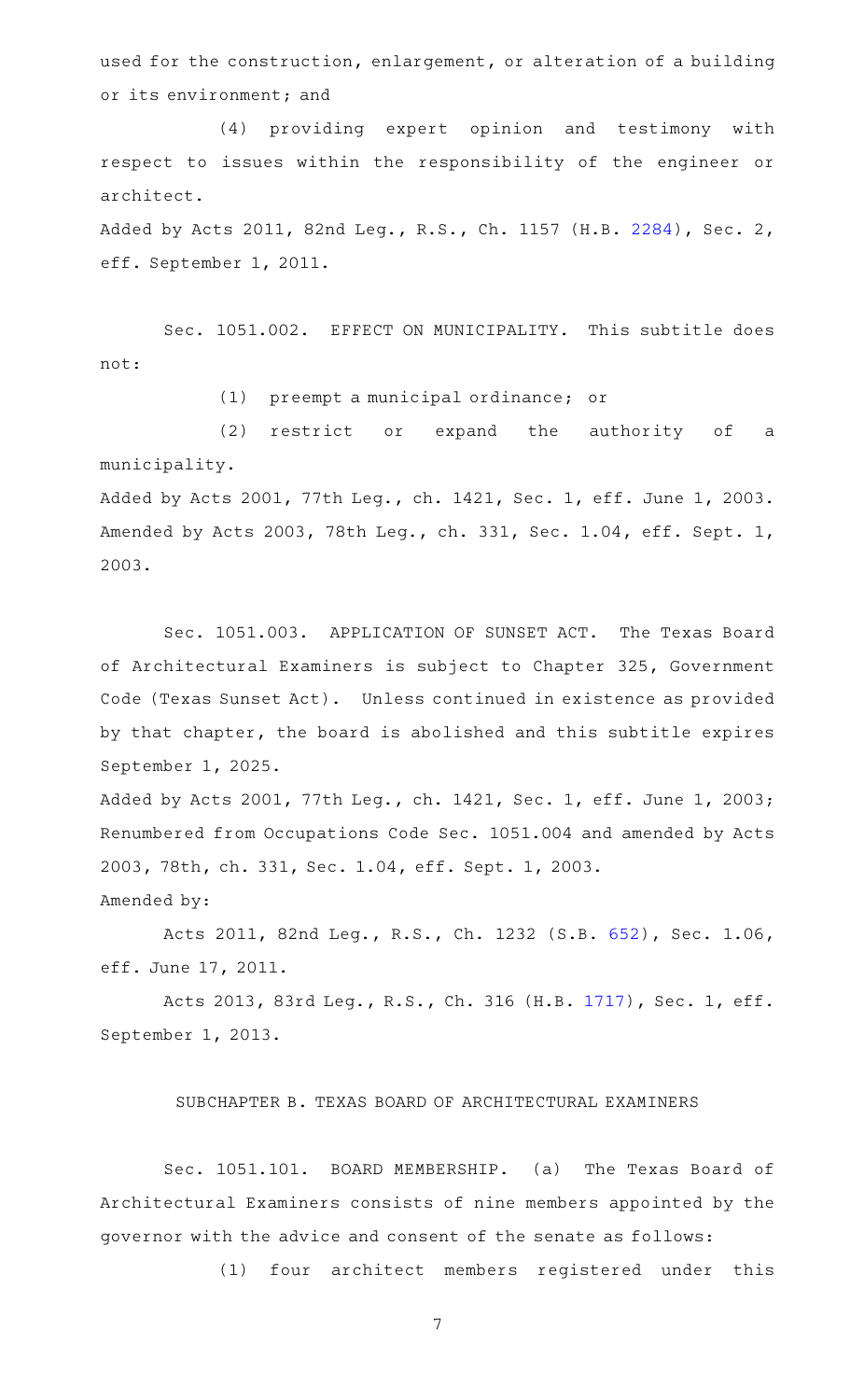chapter;

(2) one interior designer member registered under Chapter 1053;

(3) one landscape architect member registered under Chapter 1052; and

 $(4)$  three members who represent the public, at least one of whom is a person with a physical disability.

(b) Not more than one board member may be:

(1) a stockholder or owner of an interest in a school or college that teaches architecture, interior design, or landscape architecture; or

(2) a full-time member of the faculty or administration of the architecture, interior design, or landscape architecture department of a school or college whose position is the primary employment of the board member.

(c) Except as provided by Subsection (a)(4), appointments to the board shall be made without regard to the race, color, disability, sex, religion, age, or national origin of the appointee.

Added by Acts 2001, 77th Leg., ch. 1421, Sec. 1, eff. June 1, 2003. Amended by Acts 2003, 78th Leg., ch. 331, Sec. 1.06, eff. Sept. 1, 2003.

Amended by:

Acts 2007, 80th Leg., R.S., Ch. 1360 (H.B. [2060](http://www.legis.state.tx.us/tlodocs/80R/billtext/html/HB02060F.HTM)), Sec. 2, eff. September 1, 2007.

Sec. 1051.102. ELIGIBILITY OF PUBLIC MEMBERS. A person is not eligible for appointment as a public member of the board if the person or the person 's spouse:

 $(1)$  is registered, certified, or licensed by an occupational regulatory agency in the field of architecture, interior design, or landscape architecture;

(2) is employed by or participates in the management of a business entity or other organization regulated by the board or receiving funds from the board;

(3) owns or controls, directly or indirectly, more than a 10 percent interest in a business entity or other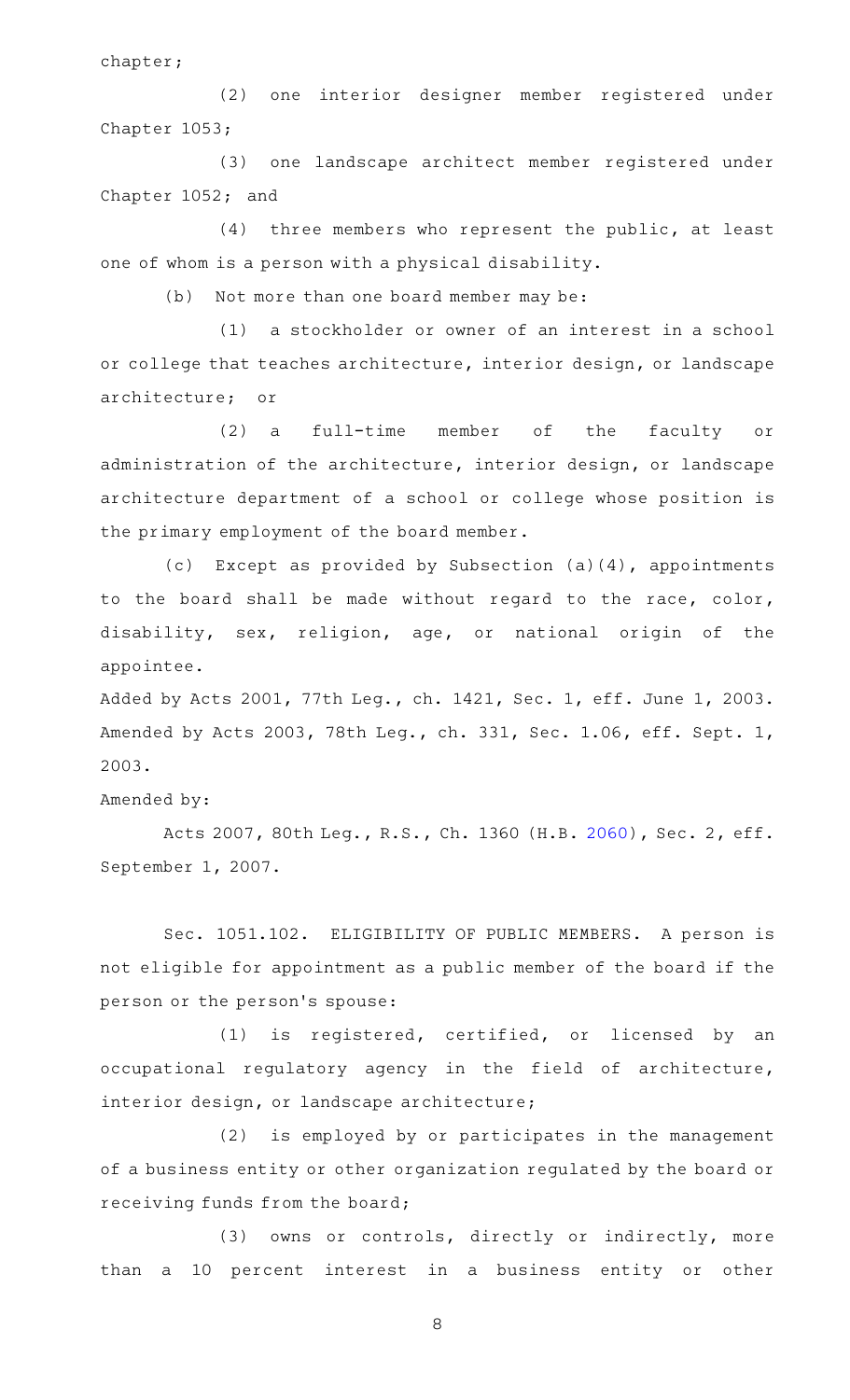organization regulated by the board or receiving funds from the board; or

(4) uses or receives a substantial amount of tangible goods, services, or funds from the board, other than compensation or reimbursement authorized by law for board membership, attendance, or expenses.

Added by Acts 2001, 77th Leg., ch. 1421, Sec. 1, eff. June 1, 2003.

Sec. 1051.103. MEMBERSHIP AND EMPLOYEE RESTRICTIONS. (a) In this section, "Texas trade association" means a cooperative and voluntarily joined statewide association of business or professional competitors in this state designed to assist its members and its industry or profession in dealing with mutual business or professional problems and in promoting their common interest.

(b) A person may not be a member of the board and may not be a board employee employed in a "bona fide executive, administrative, or professional capacity," as that phrase is used for purposes of establishing an exemption to the overtime provisions of the federal Fair Labor Standards Act of 1938 (29 U.S.C. Section 201 et seq.), and its subsequent amendments, if:

(1) the person is an officer, employee, or paid consultant of a Texas trade association in the field of architecture, interior design, or landscape architecture; or

 $(2)$  the person's spouse is an officer, manager, or paid consultant of a Texas trade association in the field of architecture, interior design, or landscape architecture.

(c) A person may not be a member of the board or act as the general counsel to the board if the person is required to register as a lobbyist under Chapter 305, Government Code, because of the person 's activities for compensation on behalf of a profession related to the operation of the board.

Added by Acts 2001, 77th Leg., ch. 1421, Sec. 1, eff. June 1, 2003. Amended by Acts 2003, 78th Leg., ch. 331, Sec. 1.07, eff. Sept. 1, 2003.

Sec. 1051.104. TERMS; VACANCY. (a) Board members serve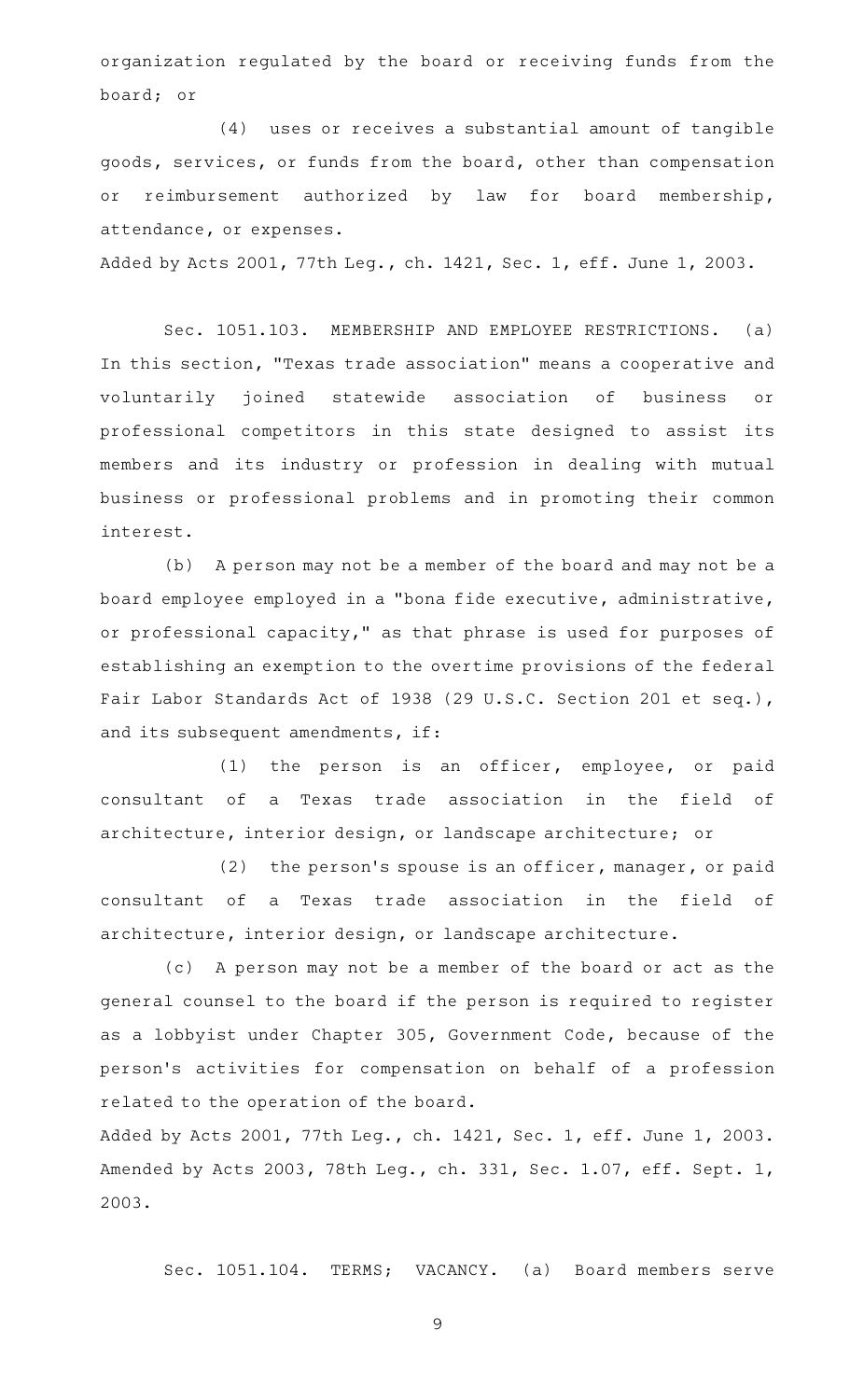staggered six-year terms. The terms of three members expire on January 31 of each odd-numbered year.

(b) If a vacancy occurs during a member's term, the governor shall appoint a replacement to fill the unexpired term.

Added by Acts 2001, 77th Leg., ch. 1421, Sec. 1, eff. June 1, 2003.

Sec. 1051.105. GROUNDS FOR REMOVAL. (a) It is a ground for removal from the board that a member:

(1) does not have at the time of taking office the qualifications required by Section 1051.101;

(2) does not maintain during service on the board the qualifications required by Section 1051.101;

(3) is ineligible for membership under Section 1051.102 or 1051.103;

 $(4)$  cannot, because of illness or disability, discharge the member 's duties for a substantial part of the member 's term; or

(5) is absent from more than half of the regularly scheduled board meetings that the member is eligible to attend during a calendar year without an excuse approved by a majority vote of the board.

(b) The validity of an action of the board is not affected by the fact that it is taken when a ground for removal of a board member exists.

(c) If the executive director has knowledge that a potential ground for removal exists, the executive director shall notify the presiding officer of the board of the potential ground. The presiding officer shall then notify the governor and the attorney general that a potential ground for removal exists. If the potential ground for removal involves the presiding officer, the executive director shall notify the next highest ranking officer of the board, who shall then notify the governor and the attorney general that a potential ground for removal exists.

Added by Acts 2001, 77th Leg., ch. 1421, Sec. 1, eff. June 1, 2003. Amended by Acts 2003, 78th Leg., ch. 331, Sec. 1.08, eff. Sept. 1, 2003.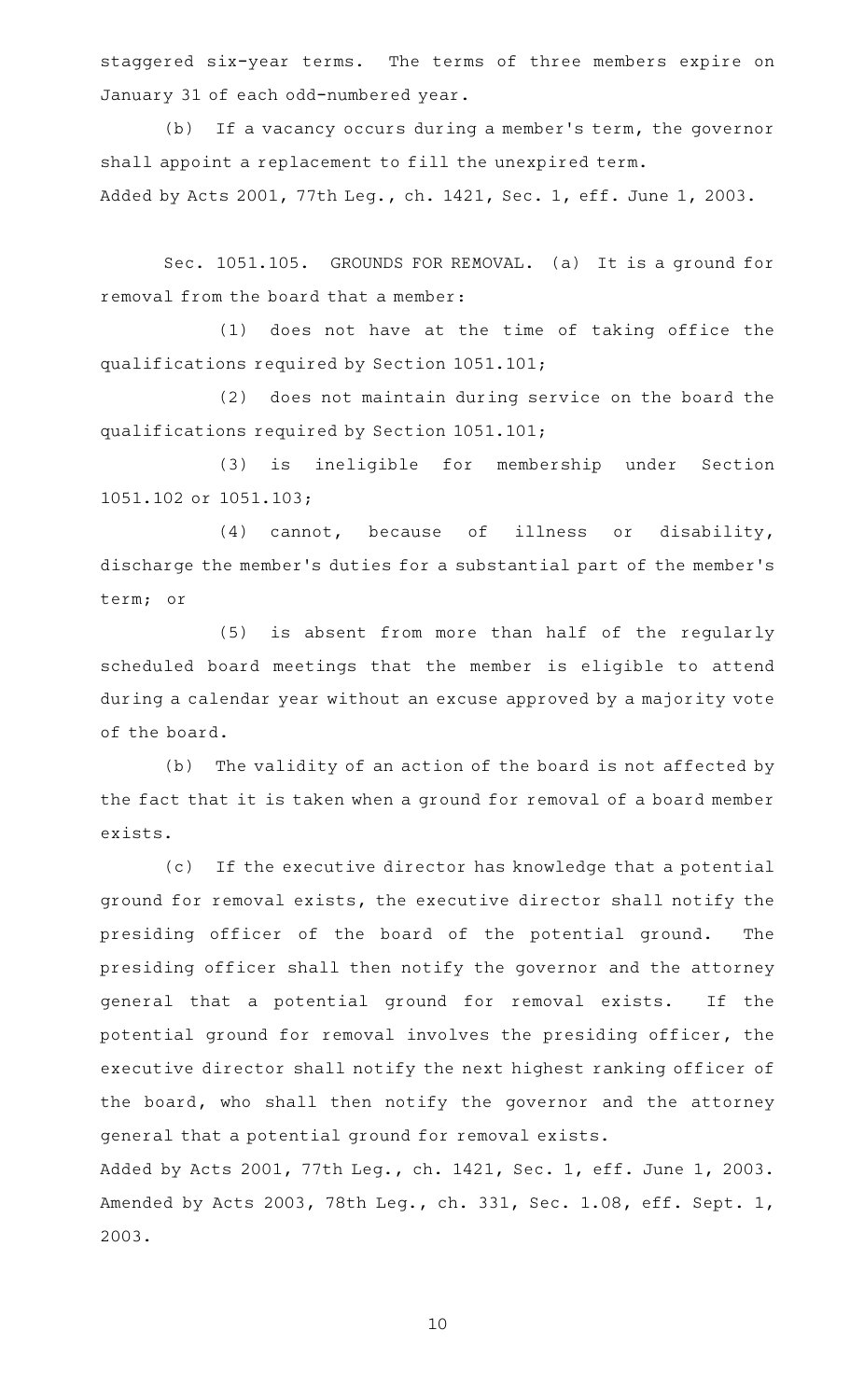Sec. 1051.106. PER DIEM; REIMBURSEMENT. (a) A board member is entitled to receive a per diem for each day that the member engages in board business.

(b) A board member is entitled to receive reimbursement for travel expenses, including food, lodging, and transportation expenses.

Added by Acts 2001, 77th Leg., ch. 1421, Sec. 1, eff. June 1, 2003.

Sec. 1051.107. OFFICERS. (a) The governor shall designate one board member as presiding officer to serve in that capacity at the pleasure of the governor.

(b) The board annually shall elect from its members an assistant presiding officer.

(c) The board shall appoint a secretary-treasurer of the board to serve at the pleasure of the board.

(d) Repealed by Acts 2003, 78th Leg., ch. 285, Sec. 31(41).

(e) Repealed by Acts 2003, 78th Leg., ch. 285, Sec. 31(41). Added by Acts 2001, 77th Leg., ch. 1421, Sec. 1, eff. June 1, 2003. Amended by Acts 2003, 78th Leg., ch. 285, Sec. 31(41), eff. Sept. 1, 2003.

Amended by:

Acts 2007, 80th Leg., R.S., Ch. 1360 (H.B. [2060](http://www.legis.state.tx.us/tlodocs/80R/billtext/html/HB02060F.HTM)), Sec. 3, eff. September 1, 2007.

Sec. 1051.108. MEETINGS. (a) The board shall hold at least two regular meetings each year at a time and place determined by the board to:

 $(1)$  transact its business; and

 $(2)$  examine each applicant for registration under this chapter.

(b) Special meetings of the board must be called by the presiding officer or, if the presiding officer is absent from the state or is unable to act, by the assistant presiding officer. Added by Acts 2001, 77th Leg., ch. 1421, Sec. 1, eff. June 1, 2003.

Sec. 1051.109. OFFICE LOCATION. The board shall maintain an office in Austin.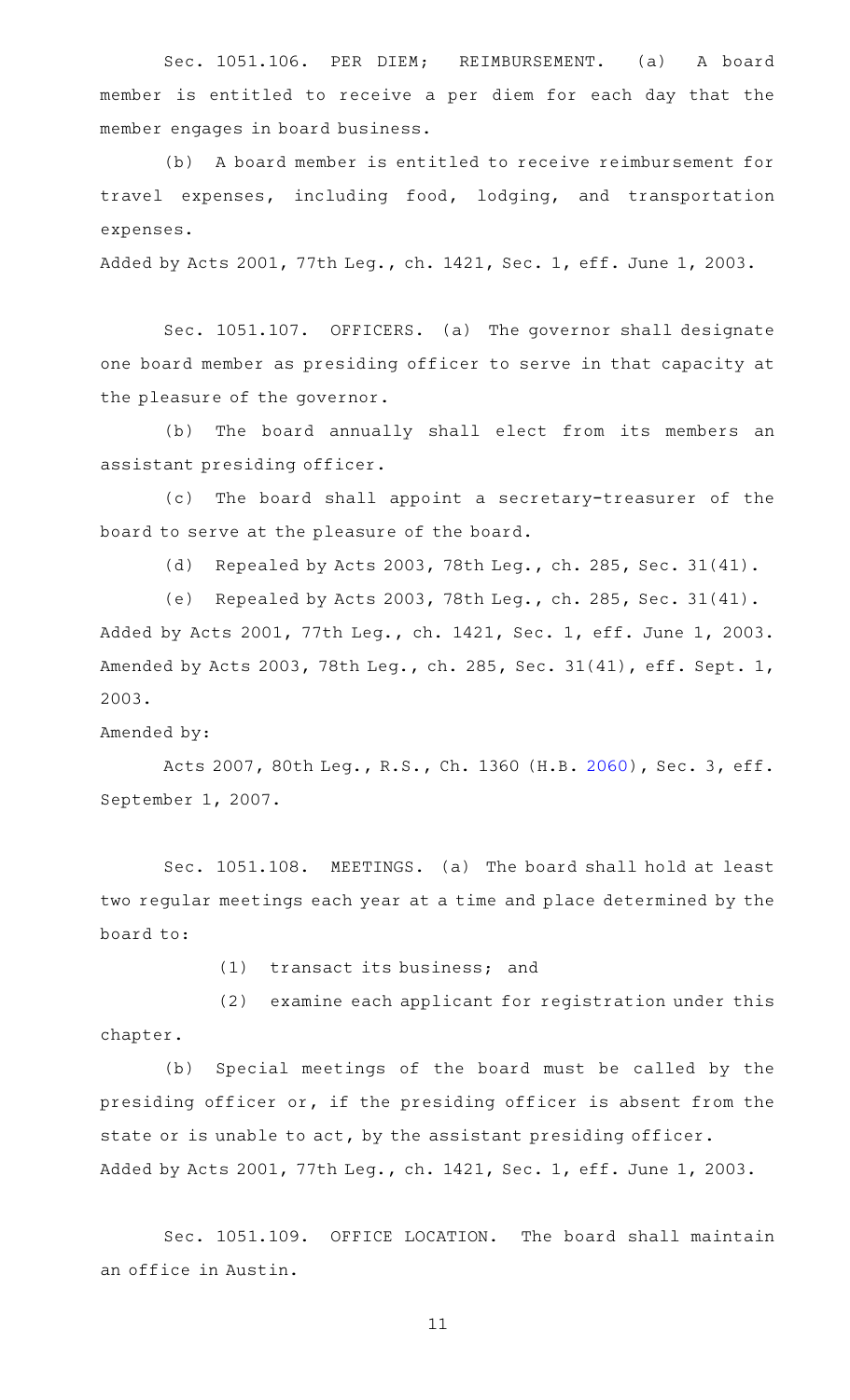Added by Acts 2001, 77th Leg., ch. 1421, Sec. 1, eff. June 1, 2003.

Sec. 1051.110. BOARD MEMBER ACTIVITIES. Membership on the board does not prohibit a member from performing any work or providing any service on a state, county, municipal, or other public building or work for a fee or other direct compensation. Added by Acts 2001, 77th Leg., ch. 1421, Sec. 1, eff. June 1, 2003.

Sec. 1051.111. FILING OF OATH. Before assuming the duties of office, each board member shall file with the secretary of state a copy of the constitutional oath of office taken by the member. Added by Acts 2001, 77th Leg., ch. 1421, Sec. 1, eff. June 1, 2003.

Sec. 1051.112. TRAINING. (a) A person who is appointed to and qualifies for office as a member of the board may not vote, deliberate, or be counted as a member in attendance at a meeting of the board until the person completes a training program that complies with this section.

(b) The training program must provide the person with information regarding:

- $(1)$  this subtitle;
- (2) the programs operated by the board;
- (3) the role and functions of the board;

 $(4)$  the rules of the board, with an emphasis on the rules that relate to disciplinary and investigatory authority;

(5) the current budget for the board;

(6) the results of the most recent formal audit of the board;

 $(7)$  the requirements of:

(A) the open meetings law, Chapter 551, Government Code;

(B) the public information law, Chapter 552, Government Code;

 $(C)$  the administrative procedure law, Chapter 2001, Government Code; and

(D) other laws relating to public officials, including conflict-of-interest laws; and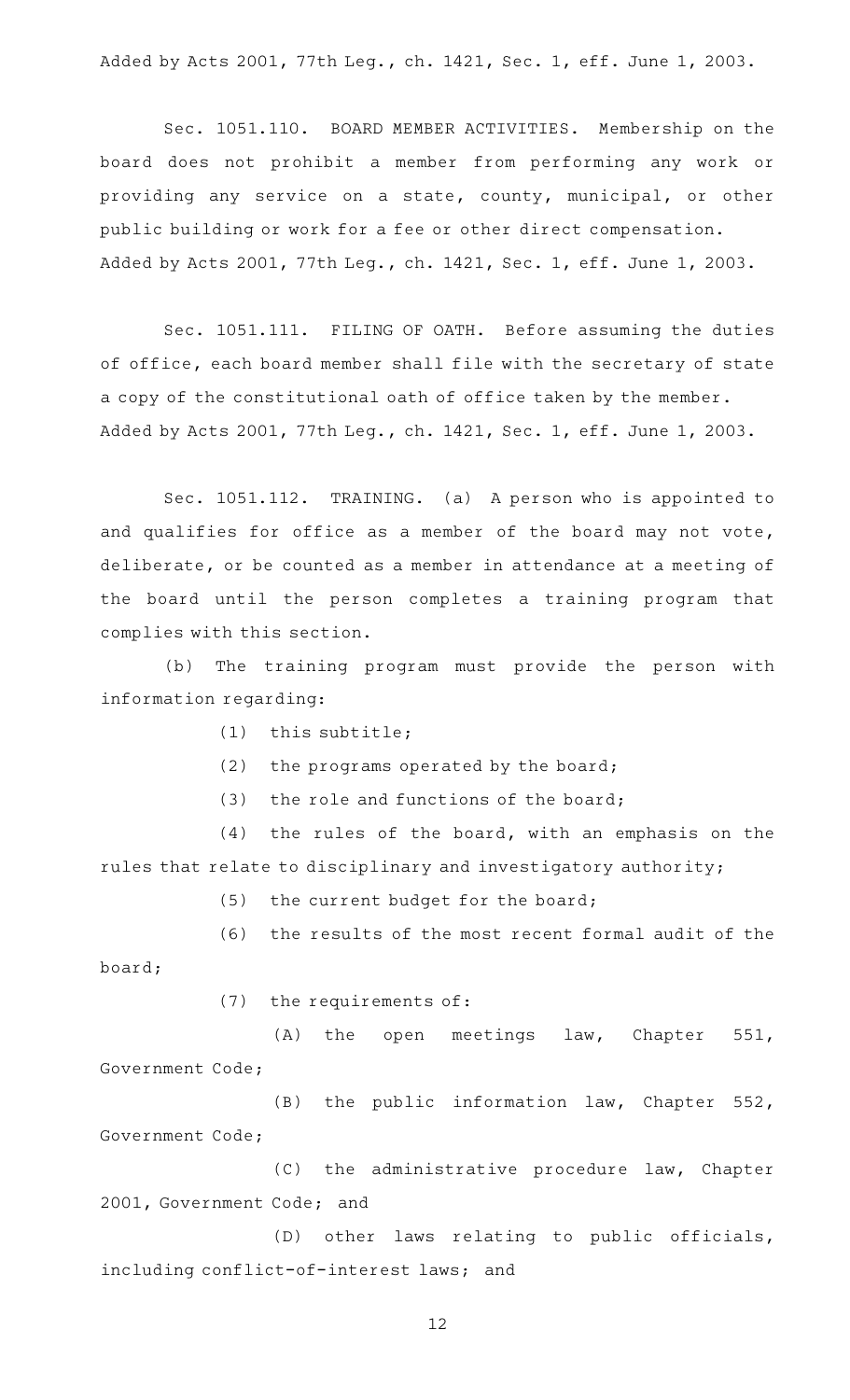(8) any applicable ethics policies adopted by the board or the Texas Ethics Commission.

(c)AAA person appointed to the board is entitled to reimbursement, as provided by the General Appropriations Act, for the travel expenses incurred in attending the training program regardless of whether the attendance at the program occurs before or after the person qualifies for office.

Acts 2003, 78th Leg., ch. 331, Sec. 1.09, eff. Sept. 1, 2003.

SUBCHAPTER C. EXECUTIVE DIRECTOR AND PERSONNEL

Sec. 1051.151. EXECUTIVE DIRECTOR; DUTIES REGARDING MONEY. (a) The board may employ an executive director to conduct the affairs of the board under the board 's direction. The executive director shall receive a salary in an amount determined by the board.

(b) The executive director shall receive and account for any money derived, including any fee collected, under this chapter. Added by Acts 2001, 77th Leg., ch. 1421, Sec. 1, eff. June 1, 2003.

Sec. 1051.152. PERSONNEL. The board shall employ clerical and other assistants as necessary to properly perform the board's work.

Added by Acts 2001, 77th Leg., ch. 1421, Sec. 1, eff. June 1, 2003.

Sec. 1051.153. DIVISION OF RESPONSIBILITIES. The board shall develop and implement policies that clearly separate the policymaking responsibilities of the board and the management responsibilities of the executive director and the staff of the board.

Added by Acts 2001, 77th Leg., ch. 1421, Sec. 1, eff. June 1, 2003. Amended by Acts 2003, 78th Leg., ch. 331, Sec. 1.11, eff. Sept. 1, 2003.

Sec. 1051.154. QUALIFICATIONS AND STANDARDS OF CONDUCT INFORMATION. The executive director or the executive director 's designee shall provide to members of the board and to agency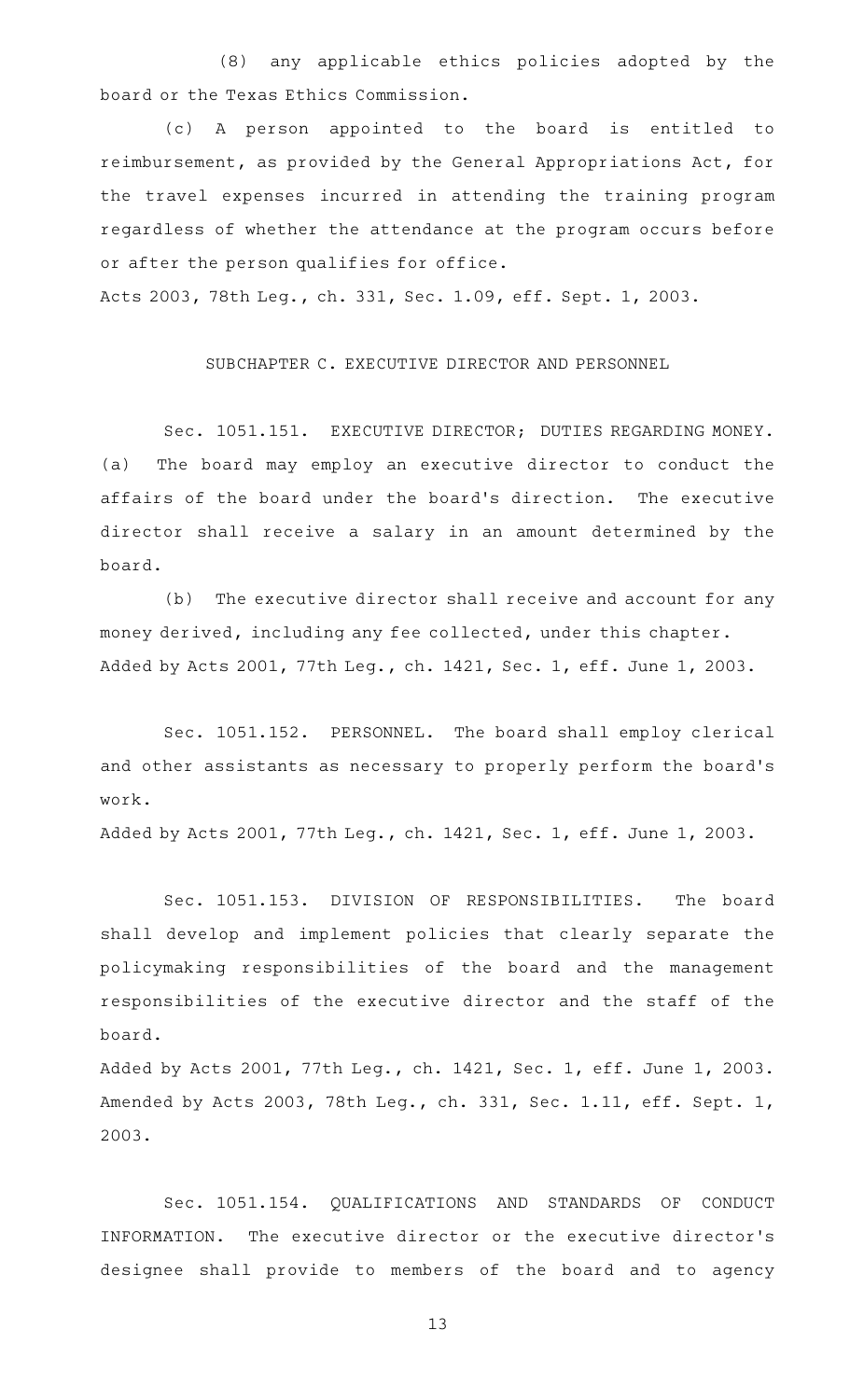employees, as often as necessary, information regarding the requirements for office or employment under this chapter, including information regarding a person 's responsibilities under applicable laws relating to standards of conduct for state officers or employees.

Added by Acts 2001, 77th Leg., ch. 1421, Sec. 1, eff. June 1, 2003. Amended by Acts 2003, 78th Leg., ch. 331, Sec. 1.11, eff. Sept. 1, 2003.

Sec. 1051.155. CAREER LADDER PROGRAM; PERFORMANCE EVALUATIONS. (a) The executive director or the executive director 's designee shall develop an intra-agency career ladder program. The program must require intra-agency postings of all nonentry level positions concurrently with any public posting.

(b) The executive director or the executive director's designee shall develop a system of annual performance evaluations. All merit pay for board employees must be based on the system established under this subsection.

Added by Acts 2001, 77th Leg., ch. 1421, Sec. 1, eff. June 1, 2003.

Sec. 1051.156. EQUAL EMPLOYMENT OPPORTUNITY POLICY; REPORT. (a) The executive director or the executive director 's designee shall prepare and maintain a written policy statement that implements a program of equal employment opportunity to ensure that all personnel decisions are made without regard to race, color, disability, sex, religion, age, or national origin.

 $(b)$  The policy statement must include:

(1) personnel policies, including policies relating to recruitment, evaluation, selection, training, and promotion of personnel, that show the intent of the board to avoid the unlawful employment practices described by Chapter 21, Labor Code; and

(2) an analysis of the extent to which the composition of the board's personnel is in accordance with federal and state law and a description of reasonable methods to achieve compliance with federal and state law.

(c) The policy statement must:

 $(1)$  be updated annually;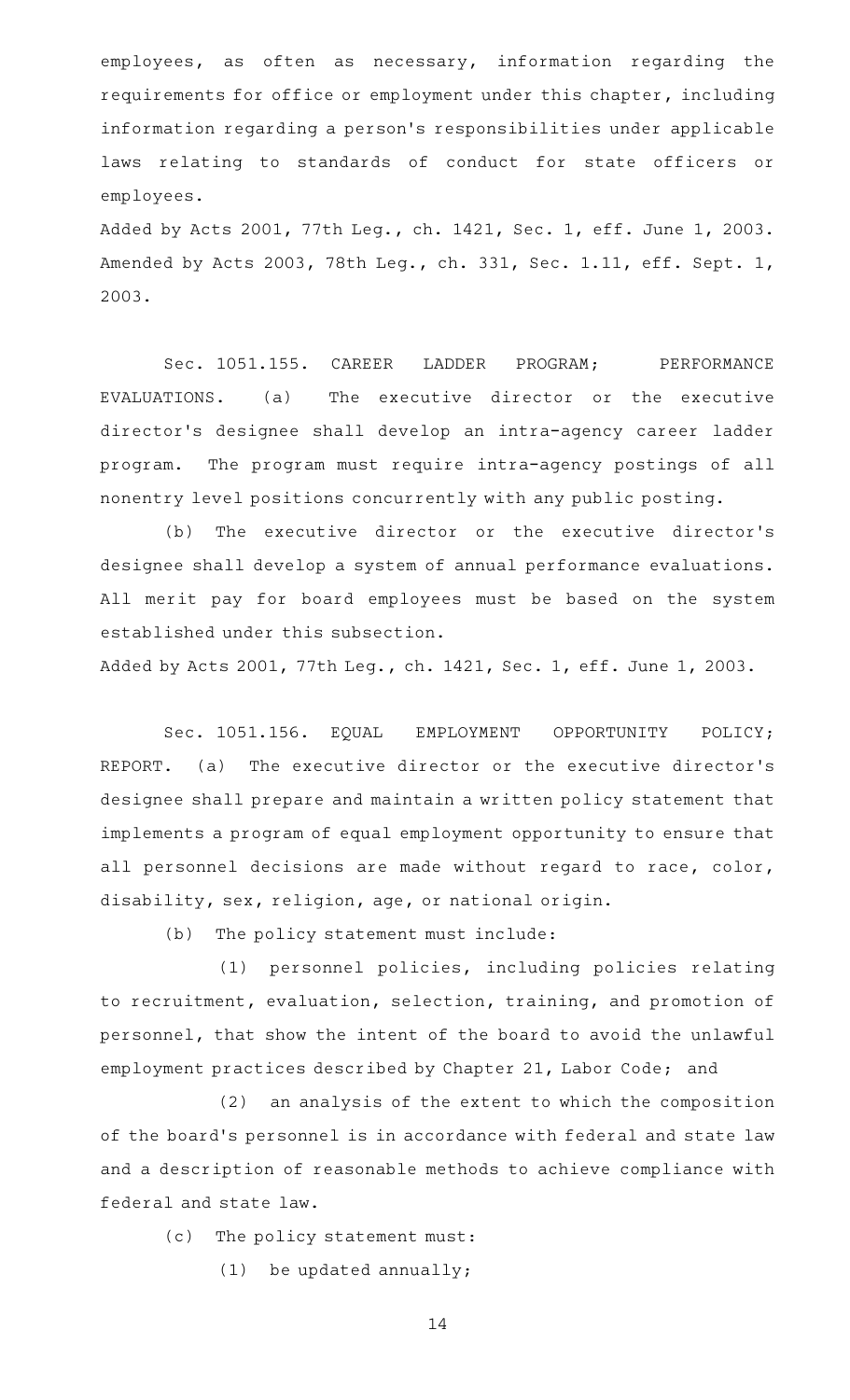(2) be reviewed by the Commission on Human Rights for compliance with Subsection  $(b)(1)$ ; and

(3) be filed with the governor's office. Added by Acts 2001, 77th Leg., ch. 1421, Sec. 1, eff. June 1, 2003. Amended by Acts 2003, 78th Leg., ch. 331, Sec. 1.11, eff. Sept. 1, 2003.

## SUBCHAPTER D. BOARD POWERS AND DUTIES

Sec. 1051.201. SCOPE OF ADMINISTRATIVE AUTHORITY. The powers granted and duties delegated to the board under this chapter are in addition to the powers granted and duties delegated to the board under Chapters 1052 and 1053.

Added by Acts 2001, 77th Leg., ch. 1421, Sec. 1, eff. June 1, 2003.

Sec. 1051.202. GENERAL RULEMAKING AUTHORITY. The board shall adopt reasonable rules and bylaws and prescribe forms as necessary to administer or enforce this subtitle, including rules regulating the practices of architecture, landscape architecture, and interior design.

Added by Acts 2001, 77th Leg., ch. 1421, Sec. 1, eff. June 1, 2003. Amended by Acts 2003, 78th Leg., ch. 331, Sec. 1.14, eff. Sept. 1, 2003.

Sec. 1051.203. RULES RESTRICTING ADVERTISING OR COMPETITIVE BIDDING. (a) The board may not adopt rules restricting advertising or competitive bidding by a certificate holder except to prohibit false, misleading, or deceptive practices.

(b) In its rules to prohibit false, misleading, or deceptive practices, the board may not include a rule that:

 $(1)$  restricts the use of any advertising medium;

 $(2)$  restricts the use of a certificate holder's personal appearance or voice in an advertisement;

(3) relates to the size or duration of an advertisement by the certificate holder; or

 $(4)$  restricts the certificate holder's advertisement under a trade name.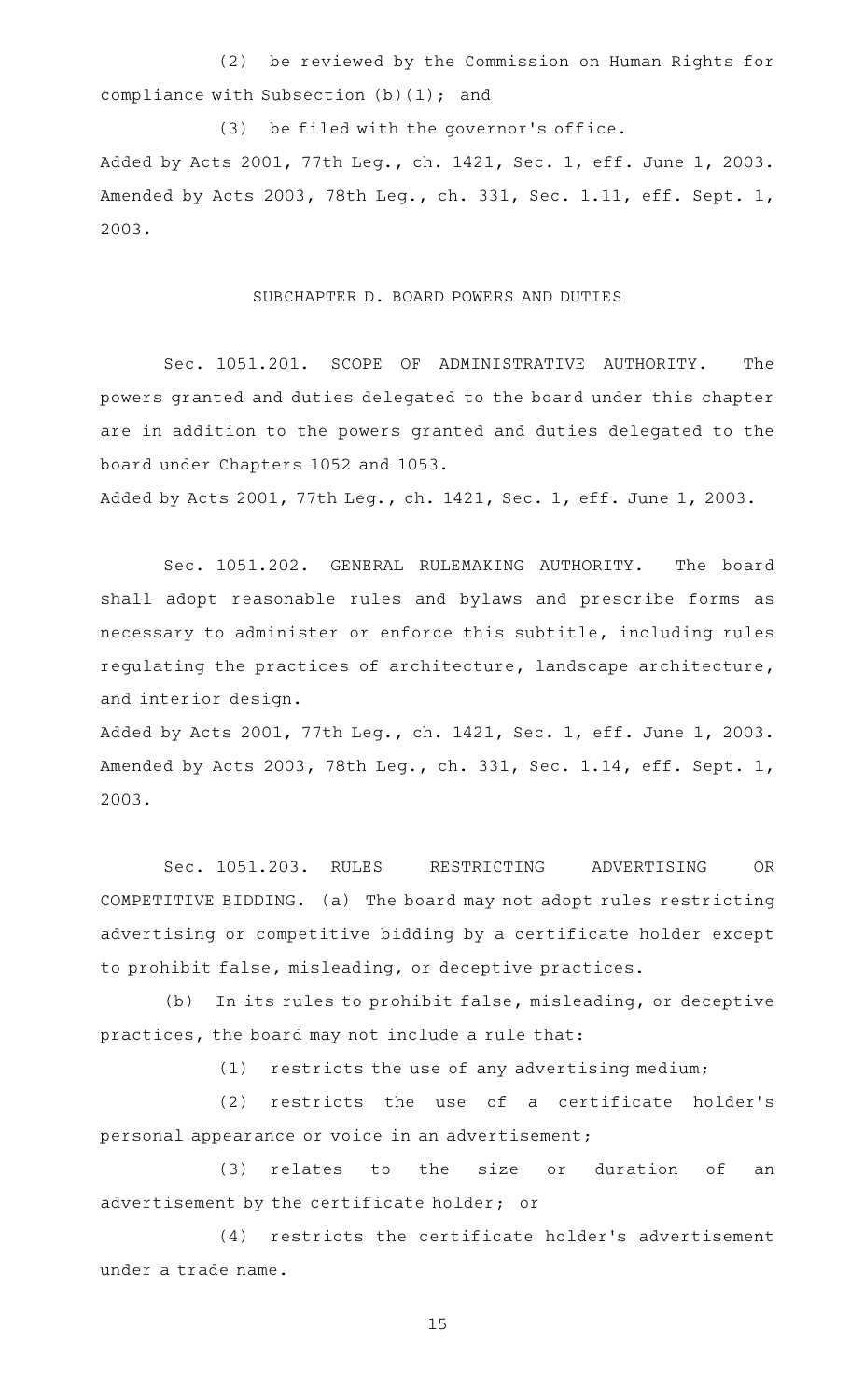(c) The board shall adopt rules to prevent a person regulated by the board from submitting a competitive bid to, or soliciting a competitive bid on behalf of, a governmental entity that is prohibited by Subchapter A, Chapter 2254, Government Code, from making a selection or awarding a contract on the basis of competitive bids.

Added by Acts 2001, 77th Leg., ch. 1421, Sec. 1, eff. June 1, 2003. Amended by Acts 2003, 78th Leg., ch. 331, Sec. 1.15, eff. Sept. 1, 2003.

Sec. 1051.204. SUBPOENA. (a) The board may request and, if necessary, compel by subpoena:

(1) the attendance of witnesses for examination under oath; and

(2) the production for inspection or copying of records, documents, and other evidence relevant to the investigation of an alleged violation of this subtitle.

(b) The board, acting through the attorney general, may bring an action to enforce a subpoena issued under Subsection (a) against a person who fails to comply with the subpoena.

(c) Venue for an action brought under Subsection (b) is in a district court in:

(1) Travis County; or

(2) any county in which the board may conduct a hearing.

(d) The court shall order compliance with the subpoena if the court finds that good cause exists to issue the subpoena. Added by Acts 2001, 77th Leg., ch. 1421, Sec. 1, eff. June 1, 2003; Renumbered from Occupations Code Sec. 1051.207 and amended by Acts 2003, 78th Leg., ch. 331, Sec. 1.16, 1.17, eff. Sept. 1, 2003.

Sec. 1051.205. PUBLIC RECORDS. (a) The secretary-treasurer of the board shall keep records of all board proceedings and all money received or spent by the board.

 $(b)$  The records must include a record of:

(1) each issuance or renewal of a certificate of registration; and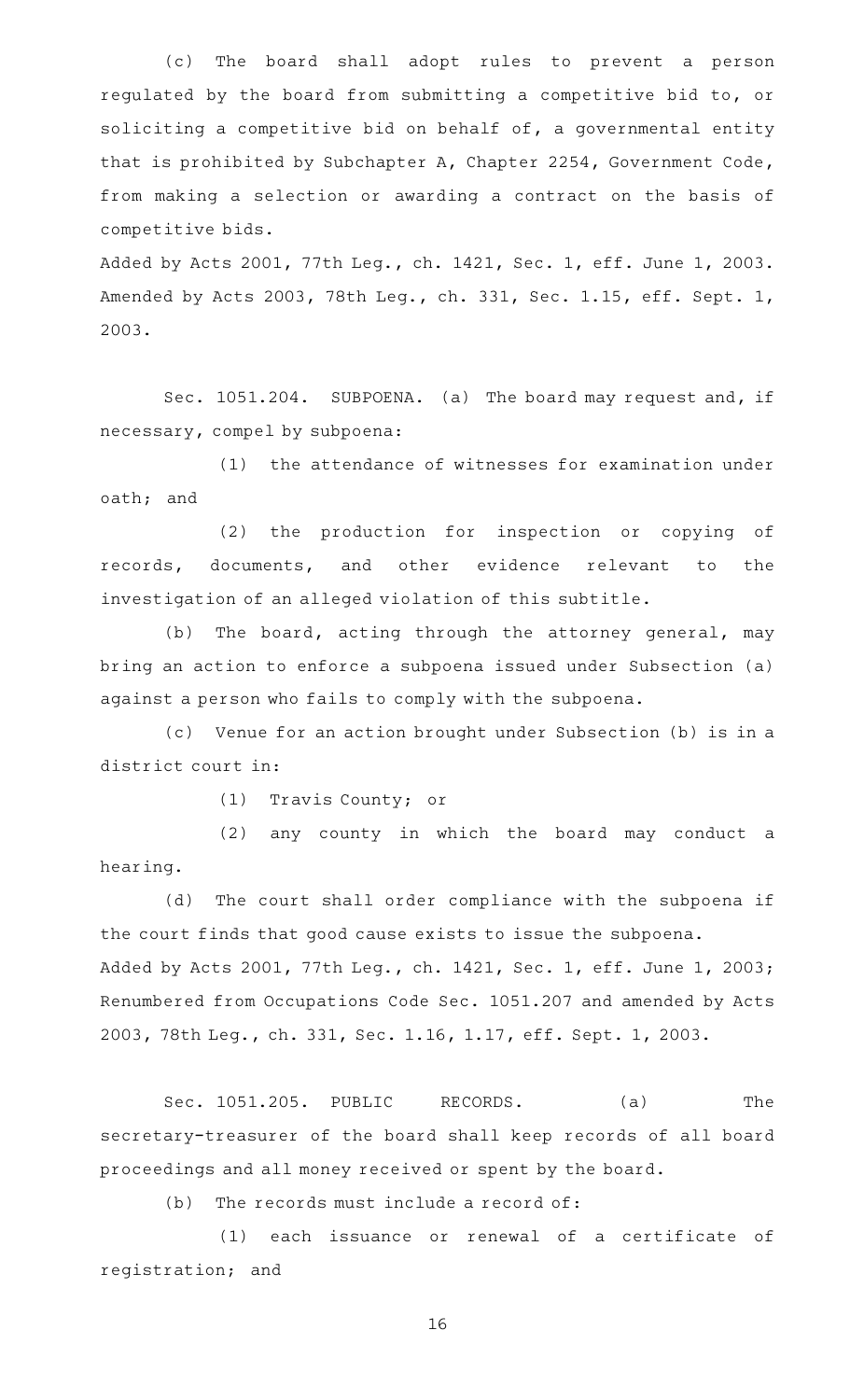(2) each refusal to issue or renew a certificate of registration.

(c) The records shall be open to public inspection at all reasonable times.

(d) The board shall maintain records or an official roster showing:

 $(1)$  the name and, if known, the address of each person registered under this subtitle; and

(2) the date and registration number of each certificate of registration issued under this subtitle. Added by Acts 2001, 77th Leg., ch. 1421, Sec. 1, eff. June 1, 2003; Renumbered from Occupations Code, Sec. 1051.208 and amended by Acts 2003, 78th Leg., ch. 331, Sec. 1.18, 1.19, eff. Sept. 1, 2003.

Sec. 1051.206. BOARD SEAL. (a) The board shall adopt a seal and shall use the seal on official documents.

(b) The design of the seal must include a five-pointed star with a circular border and the words "Texas Board of Architectural Examiners" within the border.

Added by Acts 2001, 77th Leg., ch. 1421, Sec. 1, eff. June 1, 2003; Renumbered from Occupations Code Sec. 1051.209 by Acts 2003, 78th Leg., ch. 331, Sec. 1.20, eff. Sept. 1, 2003.

Sec. 1051.207. RULES ON CONSEQUENCES OF CRIMINAL CONVICTION. The board shall adopt rules as necessary to comply with Chapter 53.

Added by Acts 2003, 78th Leg., ch. 331, Sec. 1.21, eff. Sept. 1, 2003.

Sec. 1051.208. STANDARDS OF CONDUCT. The board by rule shall establish standards of conduct for persons regulated under this subtitle. Added by Acts 2003, 78th Leg., ch. 331, Sec. 1.21, eff. Sept. 1,

2003.

Sec. 1051.209. ATTORNEY GENERAL AS LEGAL ADVISOR. The attorney general shall act as legal advisor to the board and shall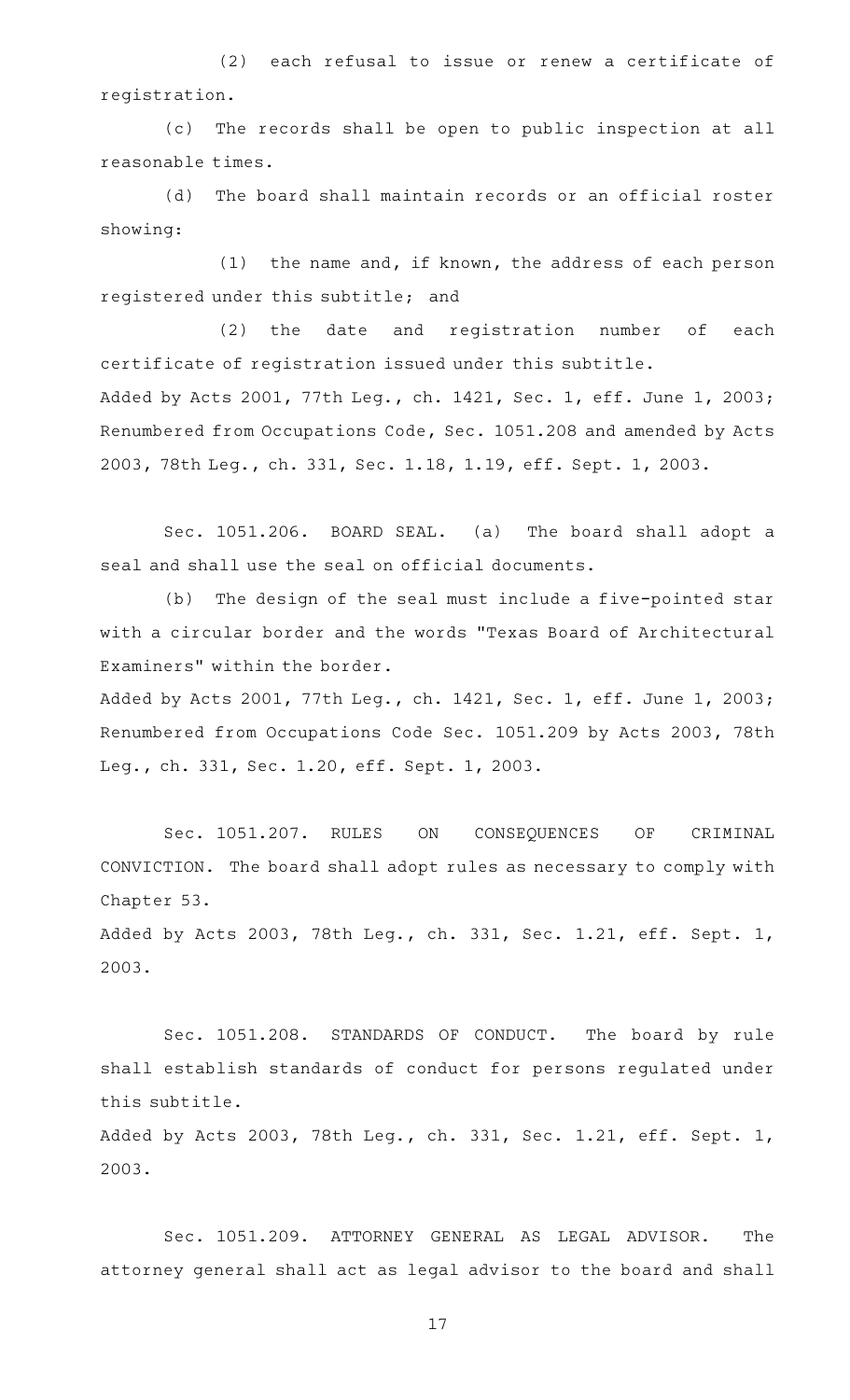provide legal assistance to enforce this subtitle. This section does not relieve a local prosecuting attorney of any duty under the law.

Added by Acts 2003, 78th Leg., ch. 331, Sec. 1.21, eff. Sept. 1, 2003.

Sec. 1051.210. TECHNOLOGY POLICY. The board shall develop and implement a policy that requires the executive director and board employees to research and propose appropriate technological solutions to improve the board's ability to perform its functions. The technological solutions must:

(1) ensure that the public is able to easily find information about the board through the Internet;

(2) ensure that persons who want to use the board's services are able to:

 $(A)$  interact with the board through the Internet; and

(B) access any service that can be provided effectively through the Internet; and

(3) be cost-effective and be developed through the board 's planning process.

Added by Acts 2003, 78th Leg., ch. 331, Sec. 1.21, eff. Sept. 1, 2003.

Sec. 1051.211. NEGOTIATED RULEMAKING AND ALTERNATIVE DISPUTE RESOLUTION. (a) The board shall develop and implement a policy to encourage the use of:

(1) negotiated rulemaking procedures under Chapter 2008, Government Code, for the adoption of board rules; and

(2) appropriate alternative dispute resolution procedures under Chapter 2009, Government Code, to assist in the resolution of internal and external disputes under the board's jurisdiction.

(b) The board's procedures relating to alternative dispute resolution must conform, to the extent possible, to any model guidelines issued by the State Office of Administrative Hearings for the use of alternative dispute resolution by state agencies.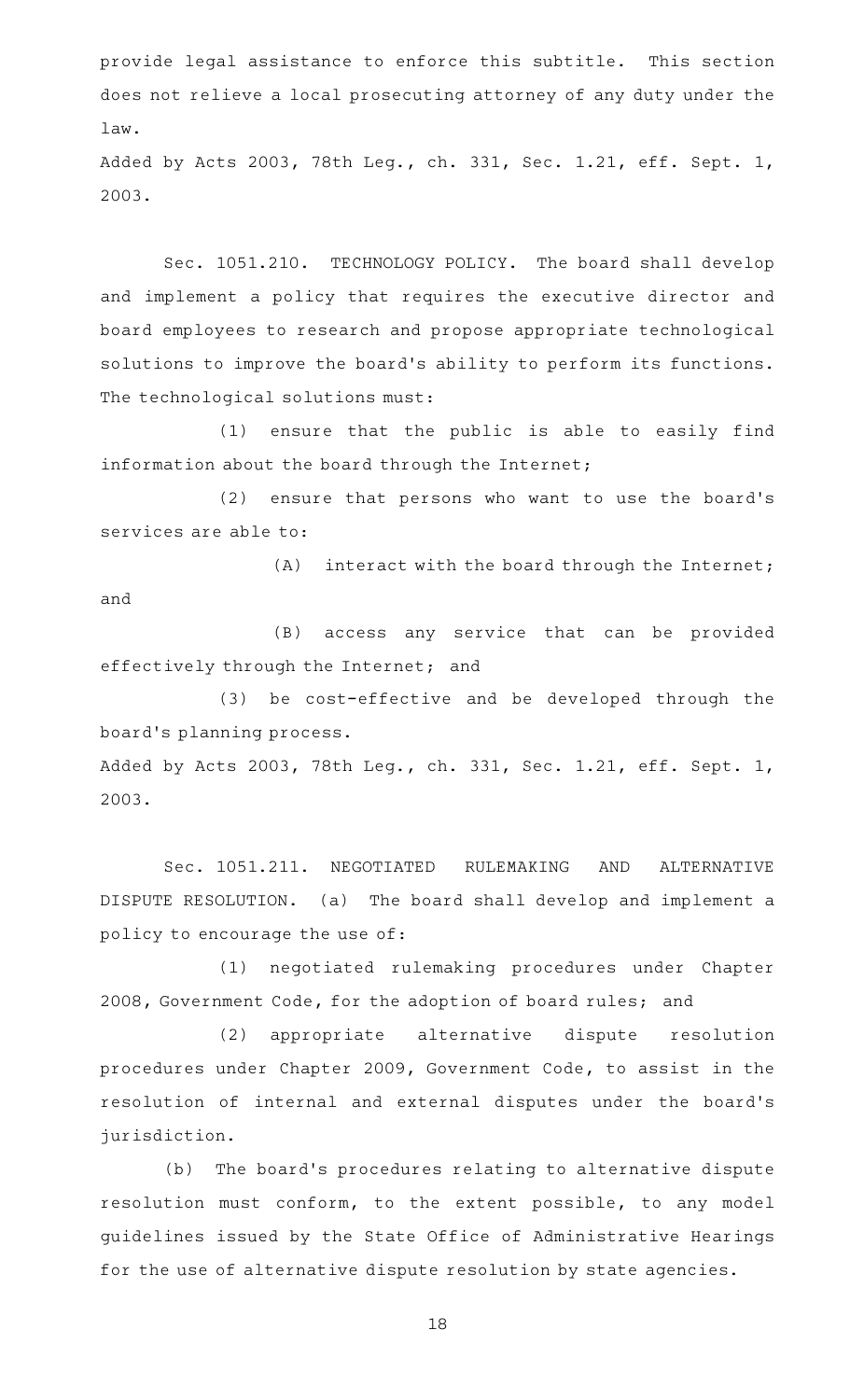(c) The board shall designate a trained person to:

(1) coordinate the implementation of the policy adopted under Subsection (a);

(2) serve as a resource for any training needed to implement the procedures for negotiated rulemaking or alternative dispute resolution; and

(3) collect data concerning the effectiveness of those procedures, as implemented by the board. Added by Acts 2003, 78th Leg., ch. 331, Sec. 1.21, eff. Sept. 1, 2003.

# ARTICLE 2. GENERAL PROVISIONS APPLYING TO ARCHITECTS, LANDSCAPE ARCHITECTS, AND INTERIOR DESIGNERS

SUBCHAPTER E. PUBLIC INTEREST INFORMATION AND COMPLAINT PROCEDURES

Sec. 1051.251. PUBLIC INTEREST INFORMATION; DISPLAY OF CERTIFICATE. (a) The board shall prepare information of public interest describing the functions of the board and the procedures by which complaints are filed with and resolved by the board. The information must include information for prospective applicants regarding the qualifications and requirements for registration under this subtitle.

(b) The board shall make the information available to the public and appropriate state agencies.

(c) In each written contract in which a person registered under this subtitle agrees to practice the person's profession in this state, the person shall include the name, mailing address, and telephone number of the board and a statement that the board has jurisdiction over a person registered under this subtitle.

(d)AAA person registered under this subtitle shall prominently display the person 's certificate of registration in the person 's place of business.

Added by Acts 2001, 77th Leg., ch. 1421, Sec. 1, eff. June 1, 2003. Amended by Acts 2003, 78th Leg., ch. 331, Sec. 2.04, 2.05, eff. Sept. 1, 2003.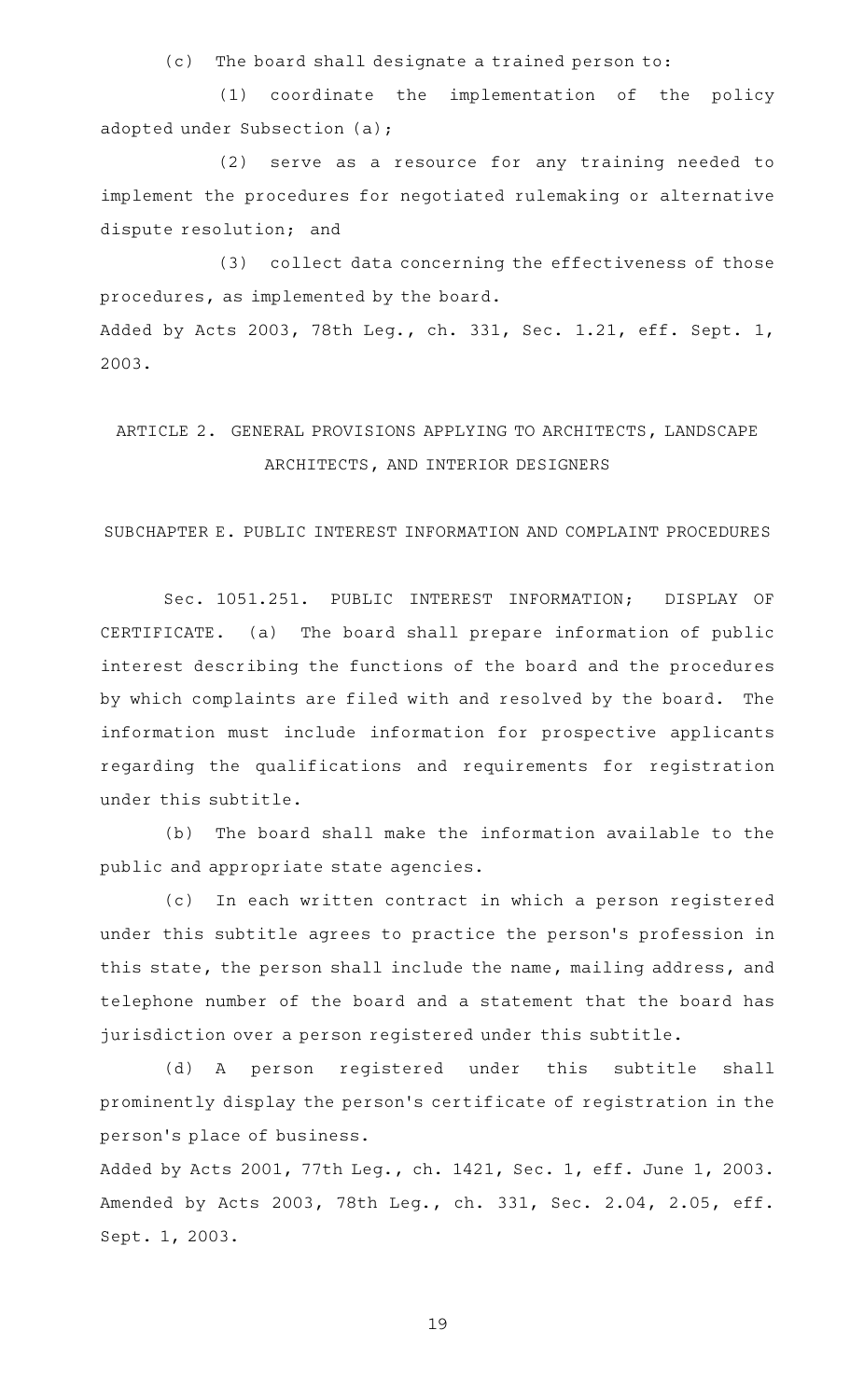Sec. 1051.252. COMPLAINTS. (a) The board by rule shall establish a comprehensive procedure for receiving and adjudicating complaints from consumers and service recipients. The rules must address each phase of the complaint process, including complaint intake, preliminary evaluation, investigation, adjudication, sanctions, and public disclosure.

(b) The board shall establish methods by which consumers and service recipients are notified of the name, mailing address, and telephone number of the board for the purpose of directing complaints to the board. The board may provide for that notice:

 $(1)$  on each registration form, application, or written contract for services of a person regulated under this subtitle;

(2) on a sign prominently displayed in the place of business of each person regulated under this subtitle; or

(3) in a bill for service provided by a person regulated under this subtitle.

Added by Acts 2001, 77th Leg., ch. 1421, Sec. 1, eff. June 1, 2003. Amended by Acts 2003, 78th Leg., ch. 331, Sec. 2.06, eff. Sept. 1, 2003.

Sec. 1051.253. COMPLAINT INFORMATION. (a) The board shall maintain a file on each complaint filed with the board that the board has authority to resolve. The file must include:

(1) the name of the person who filed the complaint unless the complaint is filed anonymously;

(2) the date the complaint is received by the board;

 $(3)$  the subject matter of the complaint;

(4) the name of each person contacted in relation to the complaint;

(5) a summary of the results of the review or investigation of the complaint; and

 $(6)$  an explanation of the reason the file was closed, if the board closed the file without taking action other than to investigate the complaint.

(b) The board shall provide to the person filing the complaint and to each person who is a subject of the complaint a copy of the board's policies and procedures relating to complaint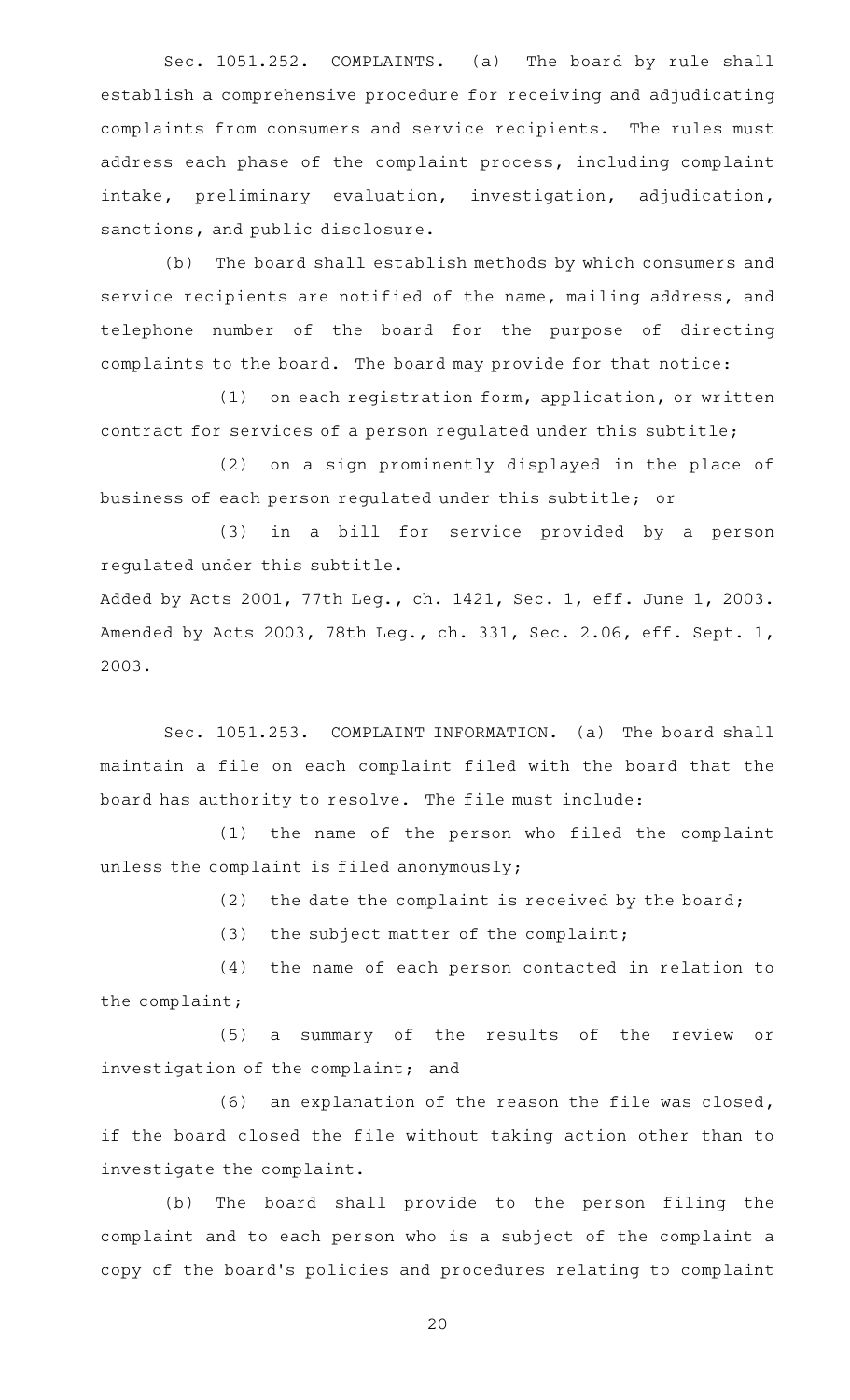investigation and resolution.

(c) The board, at least quarterly until final disposition of the complaint, shall notify the person filing the complaint and each person who is a subject of the complaint of the status of the investigation unless the notice would jeopardize an investigation. Added by Acts 2001, 77th Leg., ch. 1421, Sec. 1, eff. June 1, 2003. Amended by Acts 2003, 78th Leg., ch. 331, Sec. 2.06, eff. Sept. 1, 2003.

Sec. 1051.254. PUBLIC PARTICIPATION. (a) The board shall develop and implement policies that provide the public with a reasonable opportunity to appear before the board and to speak on any issue under the jurisdiction of the board.

(b) The board shall prepare and maintain a written plan that describes how a person who does not speak English or who has a physical, mental, or developmental disability may be provided access to the board 's programs.

Added by Acts 2001, 77th Leg., ch. 1421, Sec. 1, eff. June 1, 2003. Amended by Acts 2003, 78th Leg., ch. 331, Sec. 2.07, eff. Sept. 1, 2003.

#### SUBCHAPTER F. GENERAL REGISTRATION REQUIREMENTS

Sec. 1051.301. ADMINISTRATION OF EXAMINATION TO DISABLED APPLICANTS. The board by rule shall ensure that an examination under this subtitle is administered to applicants with disabilities in compliance with the Americans with Disabilities Act of 1990 (42 U.S.C. Section 12101 et seq.) and its subsequent amendments. Added by Acts 2003, 78th Leg., ch. 331, Sec. 2.08, eff. Sept. 1, 2003.

Sec. 1051.302. EXAMINATION FEE. Notwithstanding Section 2113.203, Government Code, the board may delegate the collection of any examination fee prescribed by the board to the person who conducts the examination.

Added by Acts 2003, 78th Leg., ch. 331, Sec. 2.08, eff. Sept. 1, 2003.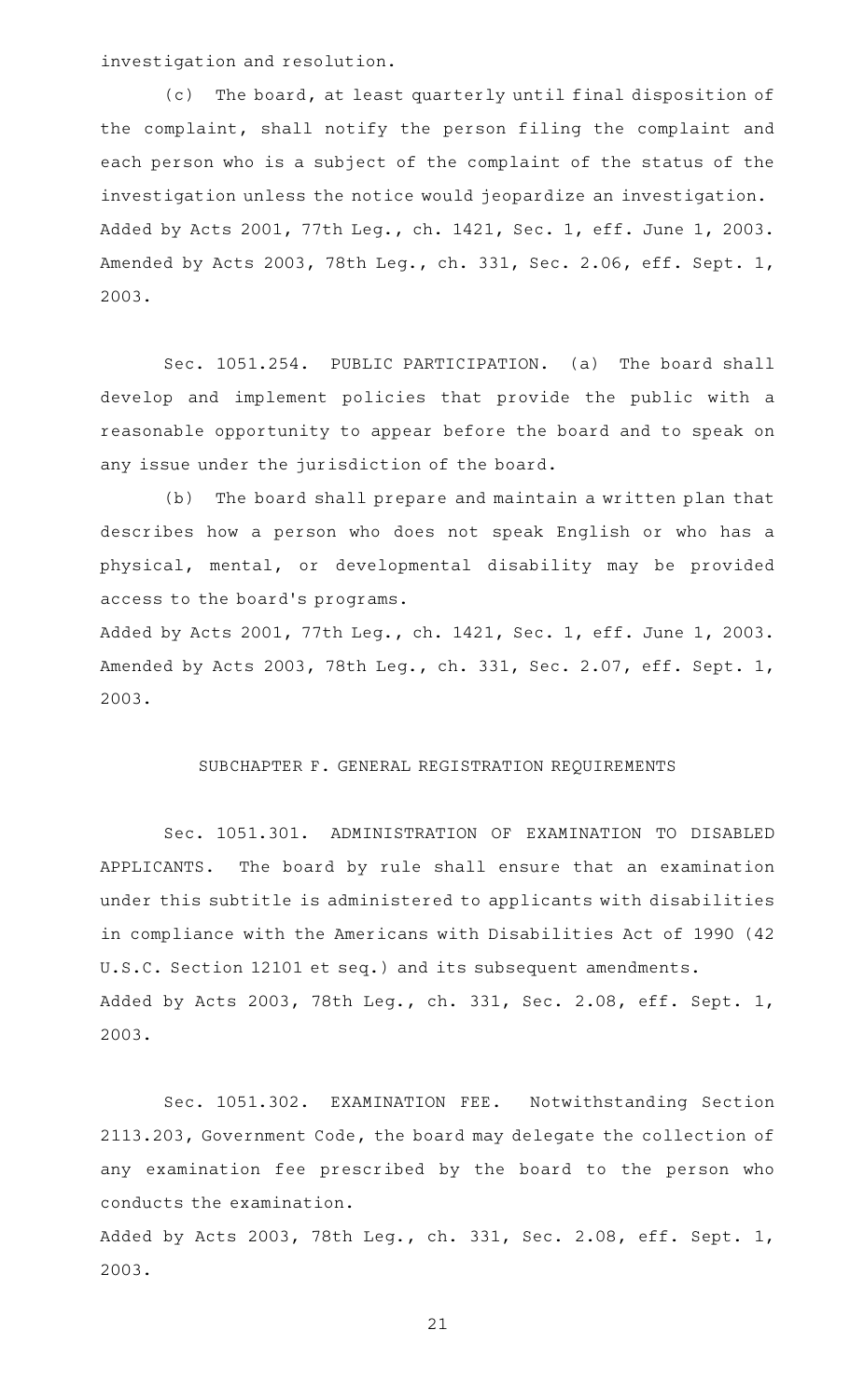Sec. 1051.303. REFUND POLICY. The board by rule shall adopt a comprehensive refund policy for applicants who are not able to take an examination under this subtitle after paying the examination fee. The comprehensive refund policy must include:

 $(1)$  a list of the circumstances under which the board will refund the examination fee to an applicant who does not take the examination;

 $(2)$  the required documentation to support a refund request;

(3) the deadline for applying for a refund; and

 $(4)$  the amount of the examination fee the board may retain to cover administrative costs. Added by Acts 2003, 78th Leg., ch. 331, Sec. 2.08, eff. Sept. 1,

2003.

Sec. 1051.304. EXAMINATION RESULTS. (a) Not later than the 30th day after the date a person takes an examination under this subtitle, the board shall notify the person of the results of the examination.

(b) If an examination is graded or reviewed by a testing service:

(1) the board shall notify the person of the results of the examination not later than the 14th day after the date the board receives the results from the testing service; and

 $(2)$  if notice of the examination results will be delayed for longer than 90 days after the examination date, the board shall notify the person of the reason for the delay before the 90th day.

(c) The board may require a testing service to notify a person of the results of the person 's examination.

(d) If requested in writing by a person who fails an examination administered under this subtitle, the board shall provide the person with an analysis of the person 's performance on the examination.

Added by Acts 2003, 78th Leg., ch. 331, Sec. 2.08, eff. Sept. 1, 2003.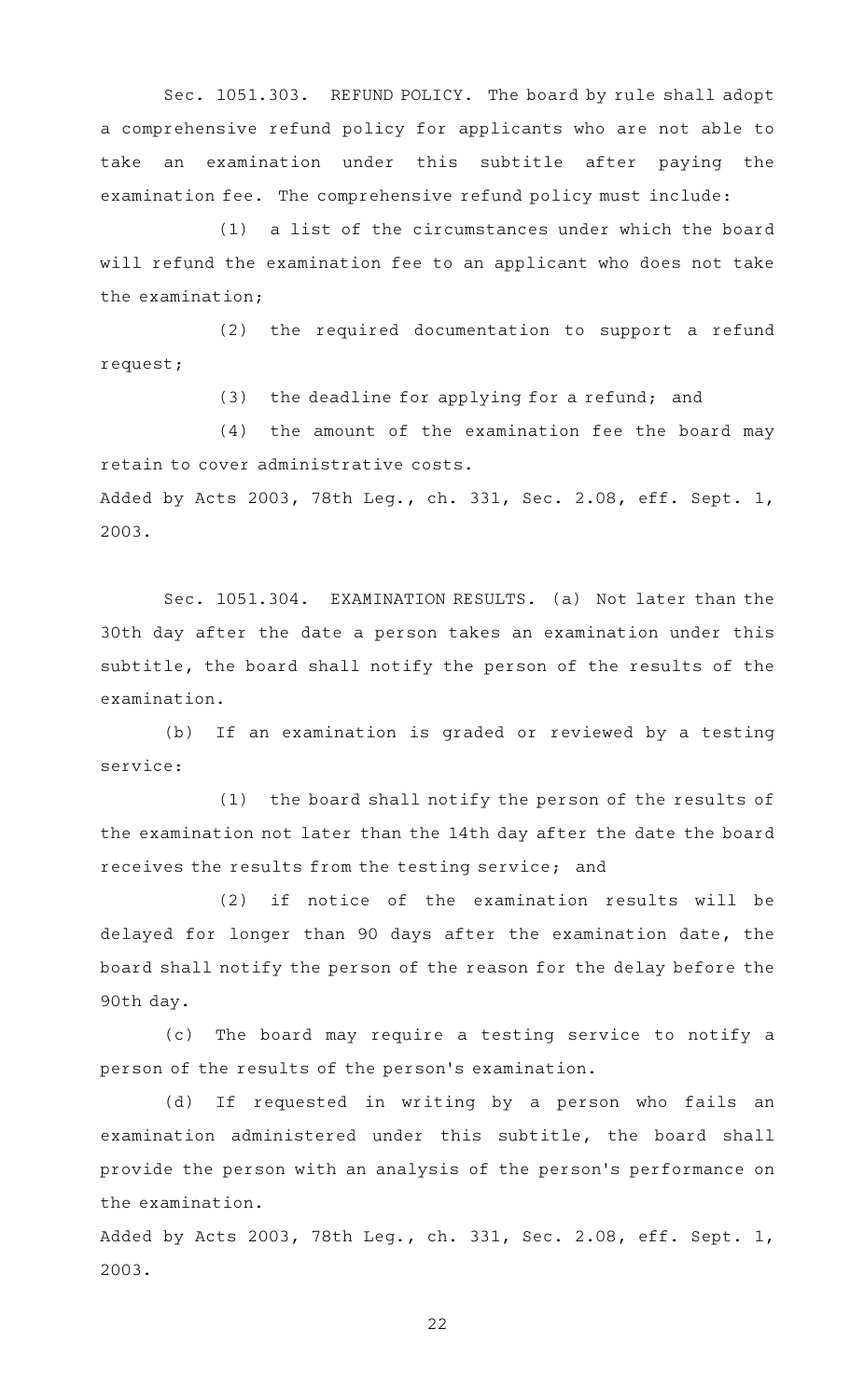Sec. 1051.3041. CRIMINAL HISTORY RECORD INFORMATION REQUIREMENT FOR REGISTRATION. (a) The board shall require that an applicant for a certificate of registration submit a complete and legible set of fingerprints, on a form prescribed by the board, to the board or to the Department of Public Safety for the purpose of obtaining criminal history record information from the Department of Public Safety and the Federal Bureau of Investigation.

(b) The board may not issue a certificate of registration to a person who does not comply with the requirement of Subsection (a).

(c) The board shall conduct a criminal history check of each applicant for a certificate of registration using information:

 $(1)$  provided by the individual under this section; and

(2) made available to the board by the Department of Public Safety, the Federal Bureau of Investigation, and any other criminal justice agency under Chapter 411, Government Code.

 $(d)$  The board may:

(1) enter into an agreement with the Department of Public Safety to administer a criminal history check required under this section; and

(2) authorize the Department of Public Safety to collect from each applicant the costs incurred by the Department of Public Safety in conducting the criminal history check. Added by Acts 2013, 83rd Leg., R.S., Ch. 316 (H.B. [1717](http://www.legis.state.tx.us/tlodocs/83R/billtext/html/HB01717F.HTM)), Sec. 2, eff. September 1, 2013.

Sec. 1051.305. RECIPROCITY. (a) The board may waive any prerequisite to obtaining a certificate of registration under this subtitle for an applicant who holds a license or certificate of registration issued by another jurisdiction:

(1) that has licensing or registration requirements substantially equivalent to those of this state; or

(2) with which this state has a reciprocity agreement.

(b) The board may make an agreement, subject to the approval of the governor, with another state to allow for licensing by reciprocity.

(c) An applicant under this section must: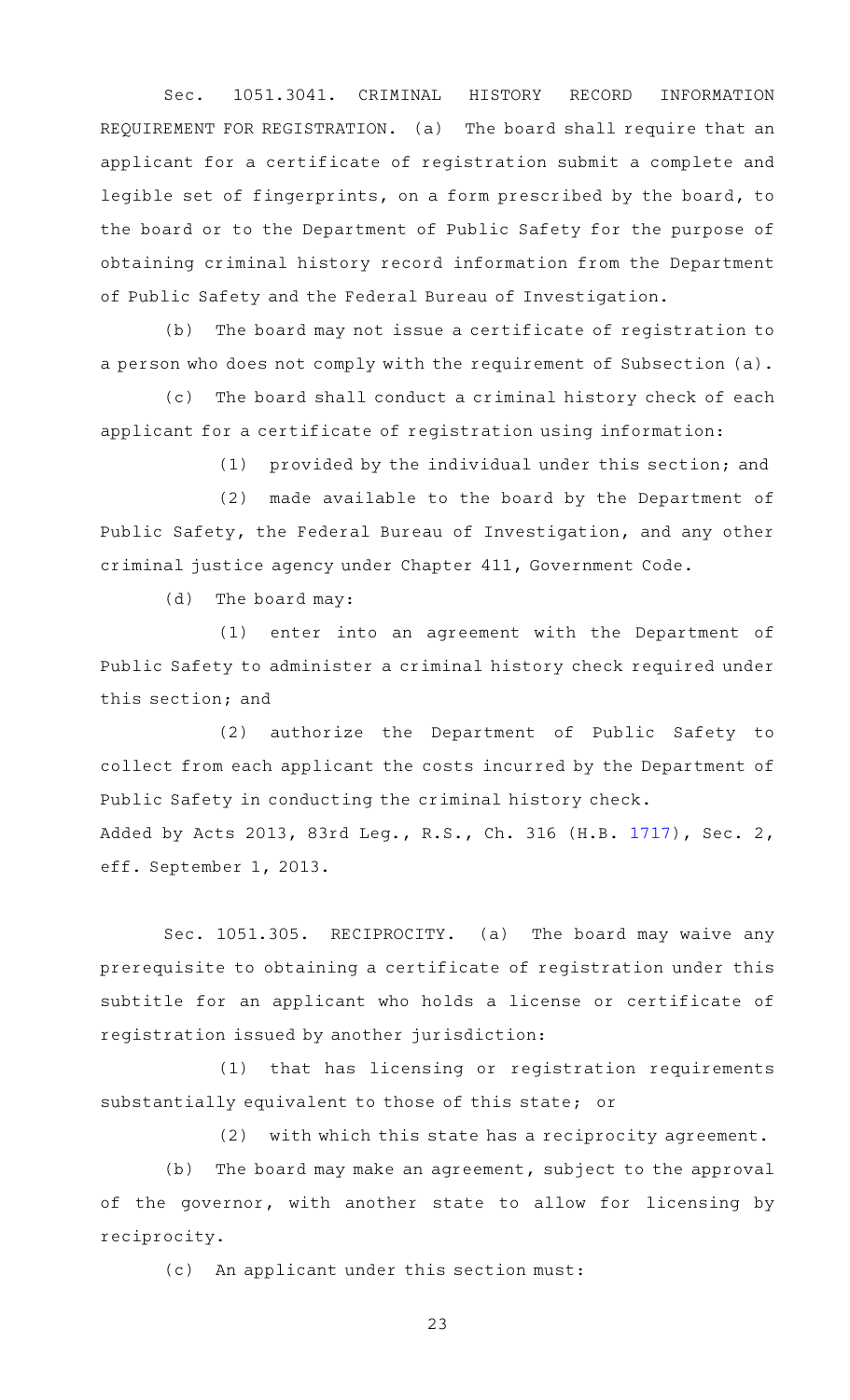(1) apply in the same manner and form as any other applicant under this subtitle, except that the application must be accompanied by a fee in an amount set by the board as reasonable and necessary to cover the cost of processing and investigating the application and issuing the certificate of registration; and

(2) provide the board with documents and other evidence that substantiates the applicant 's qualifications. Added by Acts 2003, 78th Leg., ch. 331, Sec. 2.08, eff. Sept. 1, 2003.

Sec. 1051.306. FIRM REGISTRATION. The board by rule may require a firm, partnership, corporation, or association that engages in the practice of architecture, landscape architecture, or interior design to register with the board under this subtitle. Added by Acts 2003, 78th Leg., ch. 331, Sec. 2.08, eff. Sept. 1, 2003.

Sec. 1051.307. ROSTER OF APPLICANTS. The board shall maintain a roster of all persons who apply for a certificate of registration under this subtitle. The roster must include the following information about each applicant:

 $(1)$  the applicant's name, address, and age;

 $(2)$  the date the applicant filed the application;

 $(3)$  the applicant's place of business;

(4) the applicant's educational and other qualifications;

 $(5)$  whether the applicant took the examination;

(6) whether the board issued a certificate of registration to the applicant or rejected the application;

 $(7)$  the date of the board's action on the application; and

(8) any other information the board considers necessary. Added by Acts 2003, 78th Leg., ch. 331, Sec. 2.08, eff. Sept. 1, 2003.

Sec. 1051.308. INTERN DEVELOPMENT PROGRAM. The board shall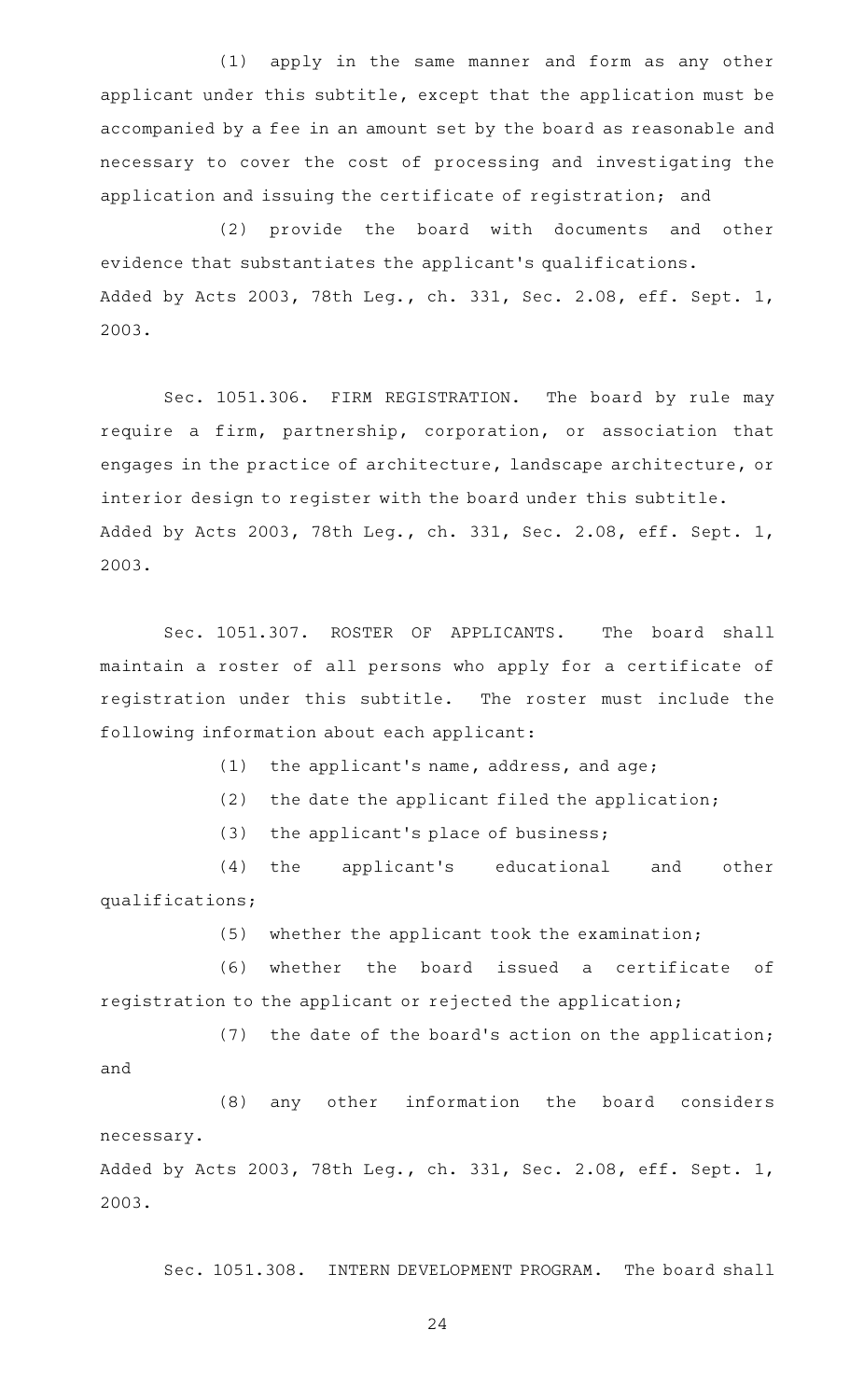allow a graduate student engineer enrolled in an accredited architectural professional degree program in this state to enroll concurrently in the intern development program required by board rules before an applicant may take the examination under this chapter.

Added by Acts 2011, 82nd Leg., R.S., Ch. 1157 (H.B. [2284\)](http://www.legis.state.tx.us/tlodocs/82R/billtext/html/HB02284F.HTM), Sec. 3, eff. September 1, 2011.

#### SUBCHAPTER G. RENEWAL OF CERTIFICATE OF REGISTRATION

Sec. 1051.351. ANNUAL RENEWAL REQUIRED. (a) A person who is otherwise eligible to renew a certificate of registration under this subtitle may renew an unexpired certificate by paying the required renewal fee to the board before the expiration date of the certificate. A person whose certificate of registration has expired may not engage in activities that require registration until the certificate of registration has been renewed.

(b) The board by rule may adopt a system under which certificates of registration expire on various dates during the year.

(c) For the year in which the certificate of registration expiration date is changed, the board shall prorate renewal fees on a monthly basis so that each certificate holder pays only that portion of the registration fee that is allocable to the number of months during which the certificate is valid. On renewal of the certificate of registration on the new expiration date, the total registration renewal fee is payable.

 $(c-1)$  Notwithstanding Subsection (a), a person who holds a certificate of registration issued under Chapter 1053 without examination may not renew the certificate on or after September 1, 2027, unless, before September 1, 2027, the person has passed the registration examination adopted by the board under Section 1053.154 and in effect on January 1, 2014. This subsection expires January 1, 2029.

Added by Acts 2001, 77th Leg., ch. 1421, Sec. 1, eff. June 1, 2003. Amended by Acts 2003, 78th Leg., ch. 331, Sec. 2.10, eff. Sept. 1, 2003.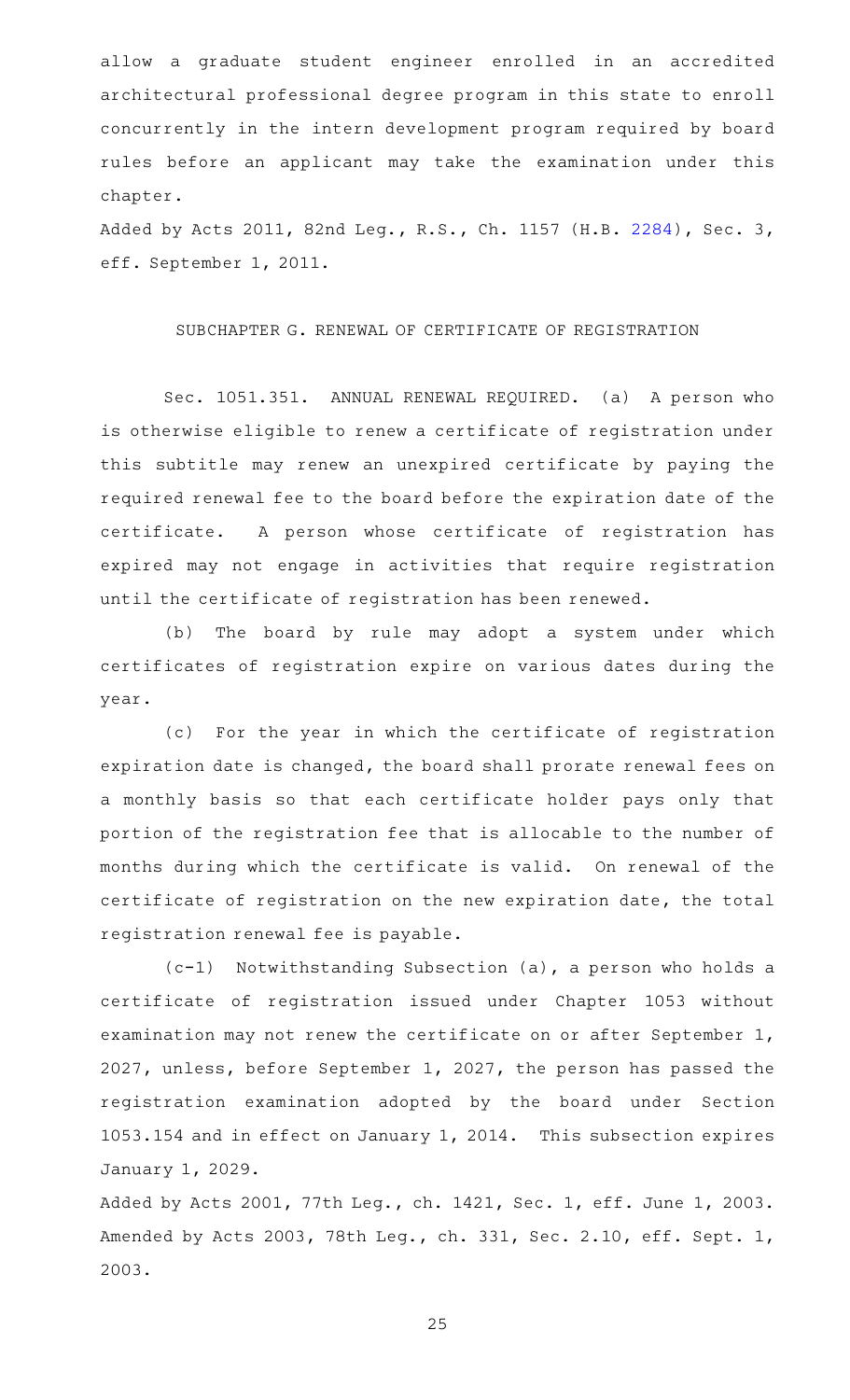#### Amended by:

Acts 2013, 83rd Leg., R.S., Ch. 316 (H.B. [1717](http://www.legis.state.tx.us/tlodocs/83R/billtext/html/HB01717F.HTM)), Sec. 3, eff. September 1, 2013.

Acts 2017, 85th Leg., R.S., Ch. 825 (H.B. [1657](http://www.legis.state.tx.us/tlodocs/85R/billtext/html/HB01657F.HTM)), Sec. 1, eff. September 1, 2017.

Sec. 1051.352. NOTICE OF EXPIRATION. Not later than the 30th day before the date a person 's certificate of registration is scheduled to expire, the board shall send written notice of the impending expiration to the person at the person's last known address according to the records of the board.

Added by Acts 2001, 77th Leg., ch. 1421, Sec. 1, eff. June 1, 2003. Amended by Acts 2003, 78th Leg., ch. 331, Sec. 2.10, eff. Sept. 1, 2003.

Sec. 1051.353. PROCEDURE FOR RENEWAL. (a) A person may renew an unexpired certificate of registration by submitting proof satisfactory to the board of compliance with the board's continuing education requirement.

(b) A person whose certificate of registration has been expired for 90 days or less may renew the certificate by paying to the board a renewal fee that is equal to  $1-1/2$  times the required renewal fee set by the board under Section 1051.651(b).

(c)AAA person whose certificate of registration has been expired for more than 90 days but less than two years may renew the certificate by paying to the board a renewal fee equal to two times the required renewal fee set by the board under Section 1051.651(b).

(d) A person whose certificate of registration has been expired for two years or more may not renew the certificate. The person may obtain a new certificate of registration by complying with the requirements and procedures, including the examination requirements, for obtaining an original certificate.

(e)AAA person who was registered in this state, moved to another state, and is currently licensed or registered and has been in practice in the other state for the two years preceding the date of the application may obtain a new certificate of registration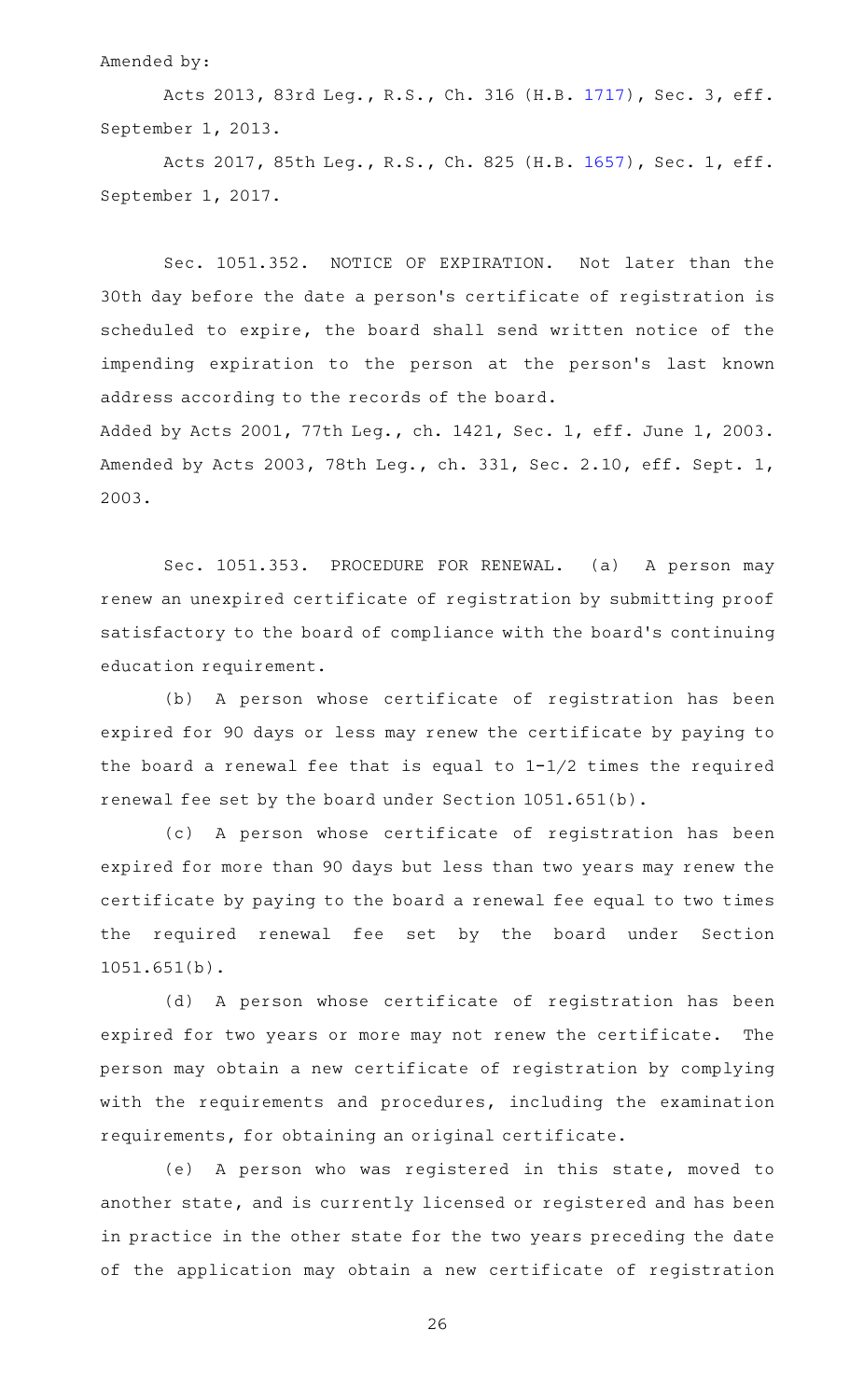without reexamination. The person must pay to the board a fee that is equal to two times the required renewal fee set by the board under Section 1051.651(b) for the certificate of registration. Added by Acts 2001, 77th Leg., ch. 1421, Sec. 1, eff. June 1, 2003. Amended by Acts 2003, 78th Leg., ch. 331, Sec. 2.10, eff. Sept. 1, 2003.

Amended by:

Acts 2007, 80th Leg., R.S., Ch. 1360 (H.B. [2060](http://www.legis.state.tx.us/tlodocs/80R/billtext/html/HB02060F.HTM)), Sec. 4, eff. September 1, 2007.

Acts 2013, 83rd Leg., R.S., Ch. 316 (H.B. [1717](http://www.legis.state.tx.us/tlodocs/83R/billtext/html/HB01717F.HTM)), Sec. 4, eff. September 1, 2013.

Sec. 1051.3531. CRIMINAL HISTORY RECORD INFORMATION REQUIREMENT FOR RENEWAL. (a) An applicant renewing a certificate of registration shall submit a complete and legible set of fingerprints for purposes of performing a criminal history check of the applicant as provided by Section 1051.3041.

(b) The board may not renew the certificate of registration of a person who does not comply with the requirement of Subsection (a).

(c)AAA holder of a certificate of registration is not required to submit fingerprints under this section for the renewal of the certificate of registration if the holder has previously submitted fingerprints under:

(1) Section 1051.3041 for the initial issuance of the certificate of registration; or

(2) this section as part of a prior renewal of a certificate of registration.

Added by Acts 2013, 83rd Leg., R.S., Ch. 316 (H.B. [1717](http://www.legis.state.tx.us/tlodocs/83R/billtext/html/HB01717F.HTM)), Sec. 5, eff. September 1, 2013.

Sec. 1051.354. FEE EXEMPTION FOR MILITARY PERSONNEL. (a) A person required to register under this subtitle who is on active duty as a member of the United States military is exempt from the payment of any fee during the person 's term of service if the person:

(1) is in good standing as an architect, landscape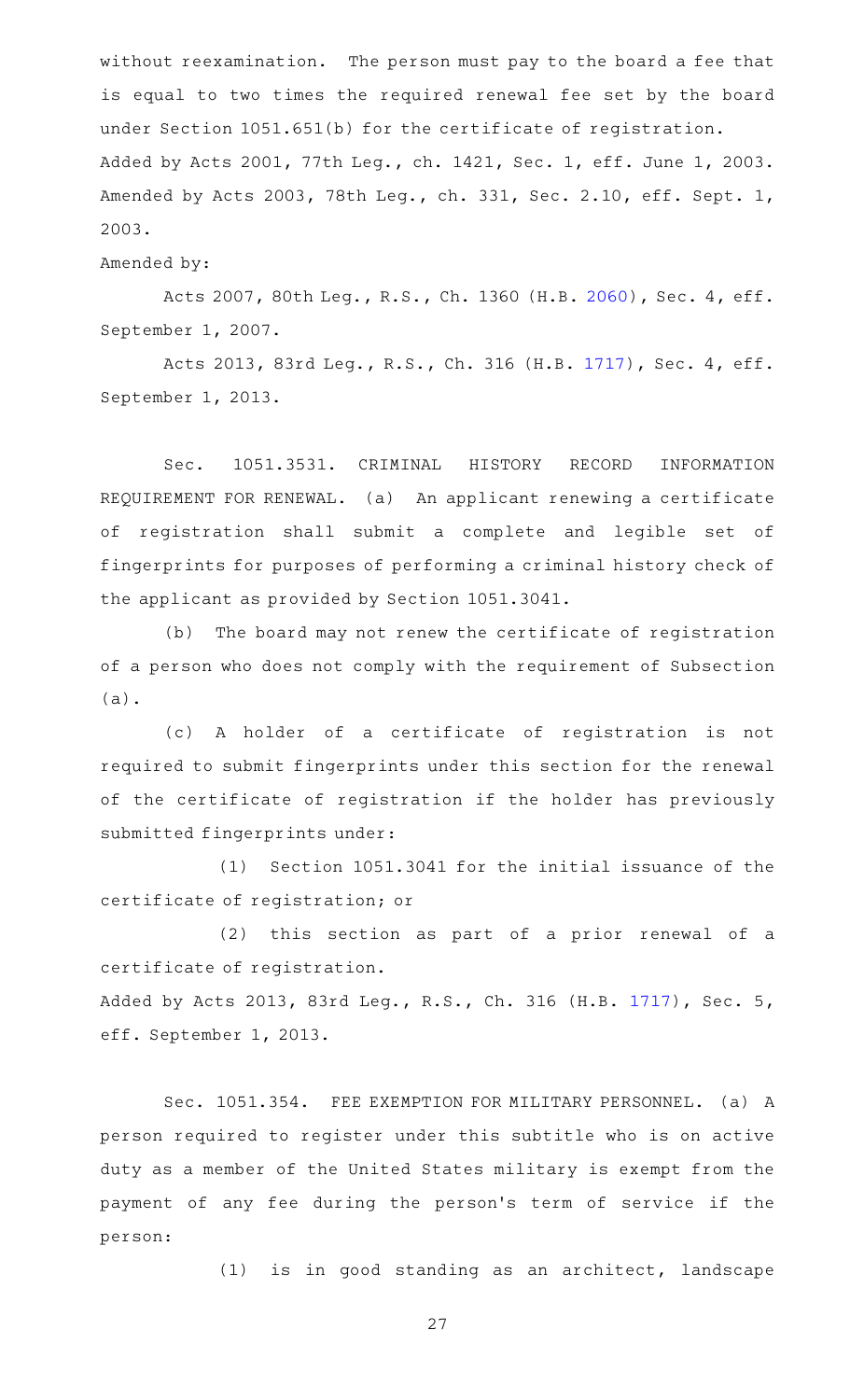architect, or interior designer in this state; or

 $(2)$  was in good standing as an architect, landscape architect, or interior designer in this state at the time the person entered into military service.

(b) A person who is exempt from payment of a fee under Subsection (a):

(1) is exempt for the remainder of the fiscal year during which the person's active duty status expires; and

(2) is entitled to have the person's name continued on the list of architects, landscape architects, or interior designers.

Added by Acts 2001, 77th Leg., ch. 1421, Sec. 1, eff. June 1, 2003. Amended by Acts 2003, 78th Leg., ch. 331, Sec. 2.10, eff. Sept. 1, 2003.

Sec. 1051.355. INACTIVE STATUS. (a) The board by rule shall establish a procedure by which a person who is registered under this subtitle may place the person's certificate of registration on inactive status. The person must apply for inactive status, on a form prescribed by the board, before the person 's certificate of registration expires.

(b) A person whose certificate of registration is on inactive status must pay an annual renewal fee on a date and in a manner prescribed by board rule. The board shall prescribe the renewal fee under this subsection in an amount equal to the sum of:

(1) the amount determined by the board as reasonable and necessary to cover the costs of administering this section; and

 $(2)$  except as provided by Subsection  $(e)$ , the additional amount required under Section 1051.651(b)(1)(B) for the examination fee scholarship program.

(c)AAA person whose certificate of registration is on inactive status may not perform any activity regulated under this subtitle.

(d) The board shall remove the person's certificate of registration from inactive status if the person:

(1) requests in writing that the board remove the person 's certificate of registration from inactive status;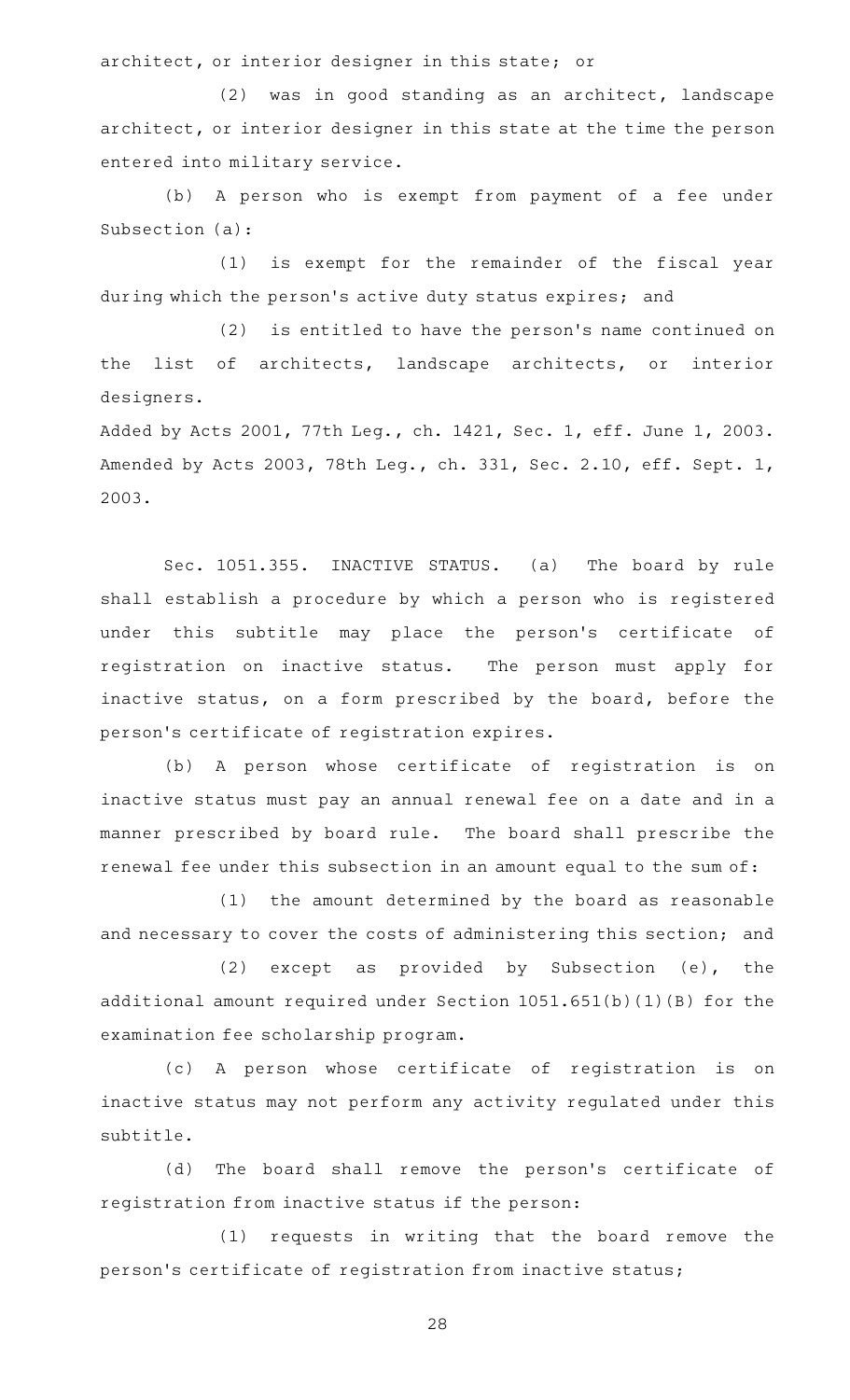(2) pays an administrative fee; and

(3) complies with education or other requirements established by board rule.

(e) The additional amount of the renewal fee described by Subsection (b)(2) does not apply to a person registered under Chapter 1052 or 1053.

Added by Acts 2001, 77th Leg., ch. 1421, Sec. 1, eff. June 1, 2003. Amended by Acts 2003, 78th Leg., ch. 331, Sec. 2.11, eff. Sept. 1, 2003; Acts 2003, 78th Leg., ch. 1276, Sec. 14A.054(a), eff. Sept. 1, 2003.

Sec. 1051.356. CONTINUING EDUCATION. (a) The board shall recognize, prepare, or administer continuing education programs for its certificate holders. A certificate holder must participate in the programs to the extent required by the board to keep the person 's certificate of registration.

(b) The continuing education programs:

(1) must include courses relating to sustainable or energy-efficient design standards; and

 $(2)$  may include courses relating to:

(A) health, safety, or welfare; or

(B) barrier-free design.

(b-1) As part of a certificate holder's continuing education requirements for each annual registration period, the board by rule shall require the certificate holder to complete at least one hour of continuing education relating to sustainable or energy-efficient design standards.

(c) The board may recognize the continuing education programs of:

(1) a nationally acknowledged organization involved in providing, recording, or approving postgraduate education; and

(2) any other sponsoring organization or individual whose presentation is approved by the board as qualifying in design or construction health, safety, or welfare.

(d)AAA person is exempt from the continuing education requirements of this section if the person is, as of September 1, 1999, engaged in teaching the subject matter for which the person is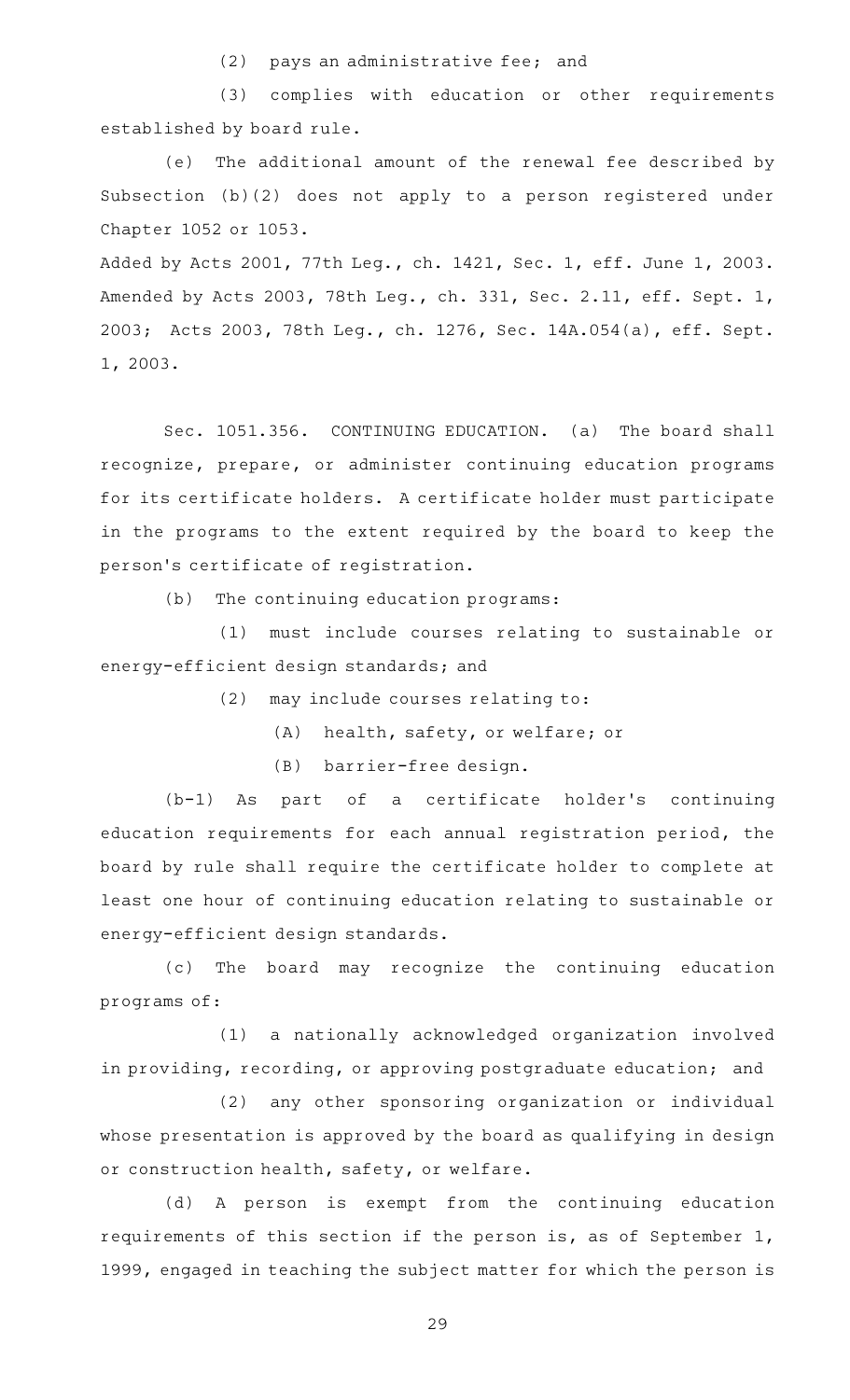registered under this subtitle as a full-time faculty member or other permanent employee of an institution of higher education, as defined by Section 61.003, Education Code.

Added by Acts 2001, 77th Leg., ch. 1421, Sec. 1, eff. June 1, 2003. Amended by Acts 2003, 78th Leg., ch. 331, Sec. 2.12, eff. Sept. 1, 2003.

Amended by:

Acts 2007, 80th Leg., R.S., Ch. 376 (S.B. [541](http://www.legis.state.tx.us/tlodocs/80R/billtext/html/SB00541F.HTM)), Sec. 1, eff. September 1, 2007.

Sec. 1051.357. EMERITUS STATUS. (a) The board by rule shall establish a procedure by which an architect may place the architect's certificate of registration on emeritus status. The architect must apply for emeritus status, on a form prescribed by the board, before the architect's certificate of registration expires.

(b) An architect is eligible for emeritus status if the architect:

(1) has been an architect for 20 years or more; and

 $(2)$  is 65 years of age or older.

(c) An architect whose certificate of registration is on emeritus status:

(1) may engage in the practice of architecture as defined by Sections  $1051.001(7)(D)$ ,  $(E)$ ,  $(F)$ ,  $(G)$ , and  $(H)$ ;

(2) may prepare plans and specifications described by Sections 1051.606(a)(3) and (4);

(3) may use the title "Emeritus Architect" or "Architect Emeritus";

(4) must pay a renewal fee on a date and in a manner prescribed by board rule; and

(5) is exempt from continuing education requirements under this chapter.

(d) The board shall change an architect's certificate of registration from emeritus status to active status if the architect:

(1) requests in writing that the board remove the architect 's certificate of registration from emeritus status;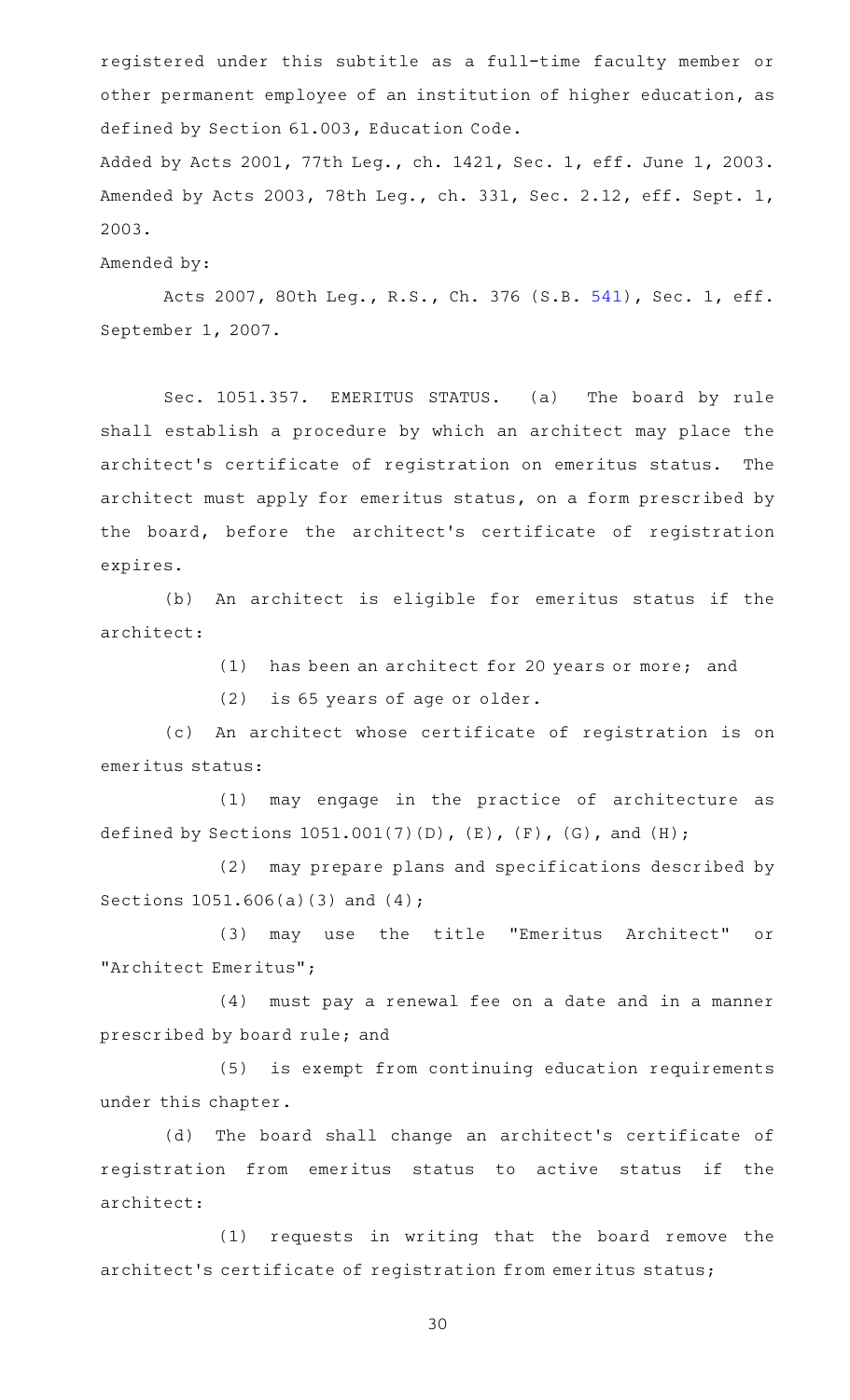(2) pays an administrative fee; and

(3) complies with education or other requirements established by board rule.

(e) The renewal fee charged under Subsection (c) may not exceed an amount reasonable and necessary to recover the costs to administer this section.

Added by Acts 2003, 78th Leg., ch. 1064, Sec. 1, eff. June 20, 2003. Amended by:

Acts 2007, 80th Leg., R.S., Ch. 1360 (H.B. [2060](http://www.legis.state.tx.us/tlodocs/80R/billtext/html/HB02060F.HTM)), Sec. 5, eff. September 1, 2007.

# SUBCHAPTER H. GENERAL DISCIPLINARY PROCEDURES

Sec. 1051.401. RIGHT TO HEARING; APPEAL. (a) If the board proposes to suspend, revoke, or refuse to renew a person's certificate of registration, the person is entitled to a hearing. The hearing shall be held by an administrative law judge of the State Office of Administrative Hearings.

(b) The board shall prescribe procedures by which a decision to suspend or revoke or a refusal to renew a certificate of registration is made by or is appealable to the board.

(c) A hearing under this section is a contested case subject to Chapter 2001, Government Code, and must be conducted under rules enacted by the State Office of Administrative Hearings under Chapter 2003, Government Code.

Added by Acts 2003, 78th Leg., ch. 331, Sec. 2.13, eff. Sept. 1, 2003.

Sec. 1051.402. PUBLICATION OF DISCIPLINARY ORDERS AND SANCTIONS. The board by rule shall provide for the publication of all disciplinary orders and sanctions imposed by the board under this subtitle. A certificate holder may not negotiate with the board to keep the board from publishing the settlement of a disciplinary action.

Added by Acts 2003, 78th Leg., ch. 331, Sec. 2.13, eff. Sept. 1, 2003.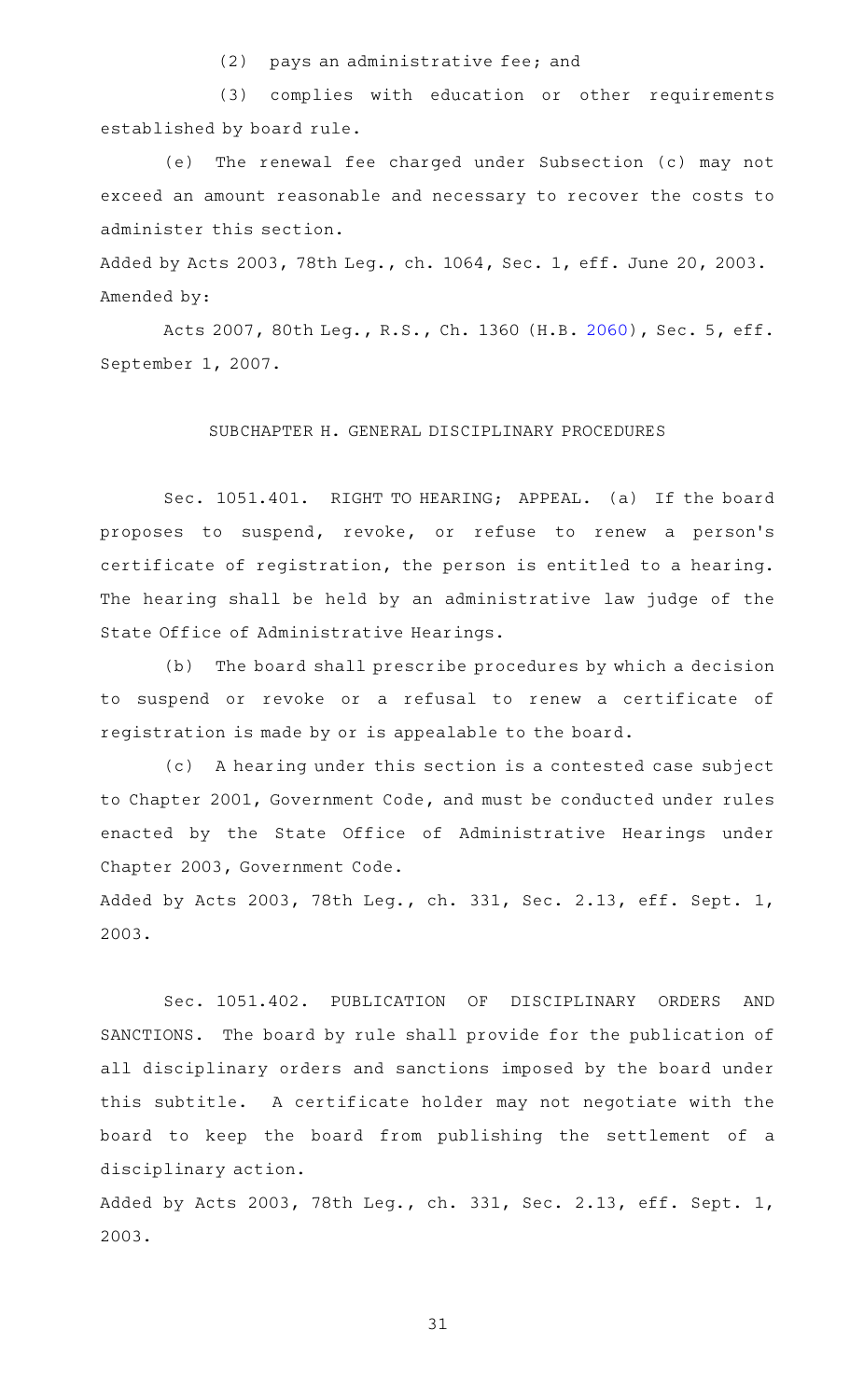Sec. 1051.403. REINSTATEMENT. The board may issue or reinstate a certificate of registration under this section to an applicant who:

(1) pays all fees and costs incurred by the board as a result of any proceeding that led to the denial, revocation, or suspension; and

(2) presents evidence to support the issuance or reinstatement of the certificate.

Added by Acts 2003, 78th Leg., ch. 331, Sec. 2.13, eff. Sept. 1, 2003.

# SUBCHAPTER I. ADMINISTRATIVE PENALTY

Sec. 1051.451. IMPOSITION OF ADMINISTRATIVE PENALTY. (a) Except as provided by Subsection (b), the board may impose an administrative penalty on a person who engages in conduct for which the person is subject to disciplinary action under this subtitle, regardless of whether the person holds a certificate of registration issued under this subtitle.

(b) The board may not impose an administrative penalty under this subtitle on a person for conduct related to the practice of interior design unless the person holds a certificate of registration as an interior designer.

Added by Acts 2001, 77th Leg., ch. 1421, Sec. 1, eff. June 1, 2003. Amended by Acts 2003, 78th Leg., ch. 331, Sec. 2.15, eff. Sept. 1, 2003.

Amended by:

Acts 2019, 86th Leg., R.S., Ch. 1144 (H.B. [2847\)](http://www.legis.state.tx.us/tlodocs/86R/billtext/html/HB02847F.HTM), Sec. 13.001, eff. September 1, 2019.

Sec. 1051.452. AMOUNT OF ADMINISTRATIVE PENALTY. (a) The amount of an administrative penalty may not exceed \$5,000 for each violation. Each day a violation continues or occurs is a separate violation for purposes of imposing a penalty.

 $(b)$  In determining the amount of a penalty, the board shall consider:

(1) the seriousness of the conduct that is the ground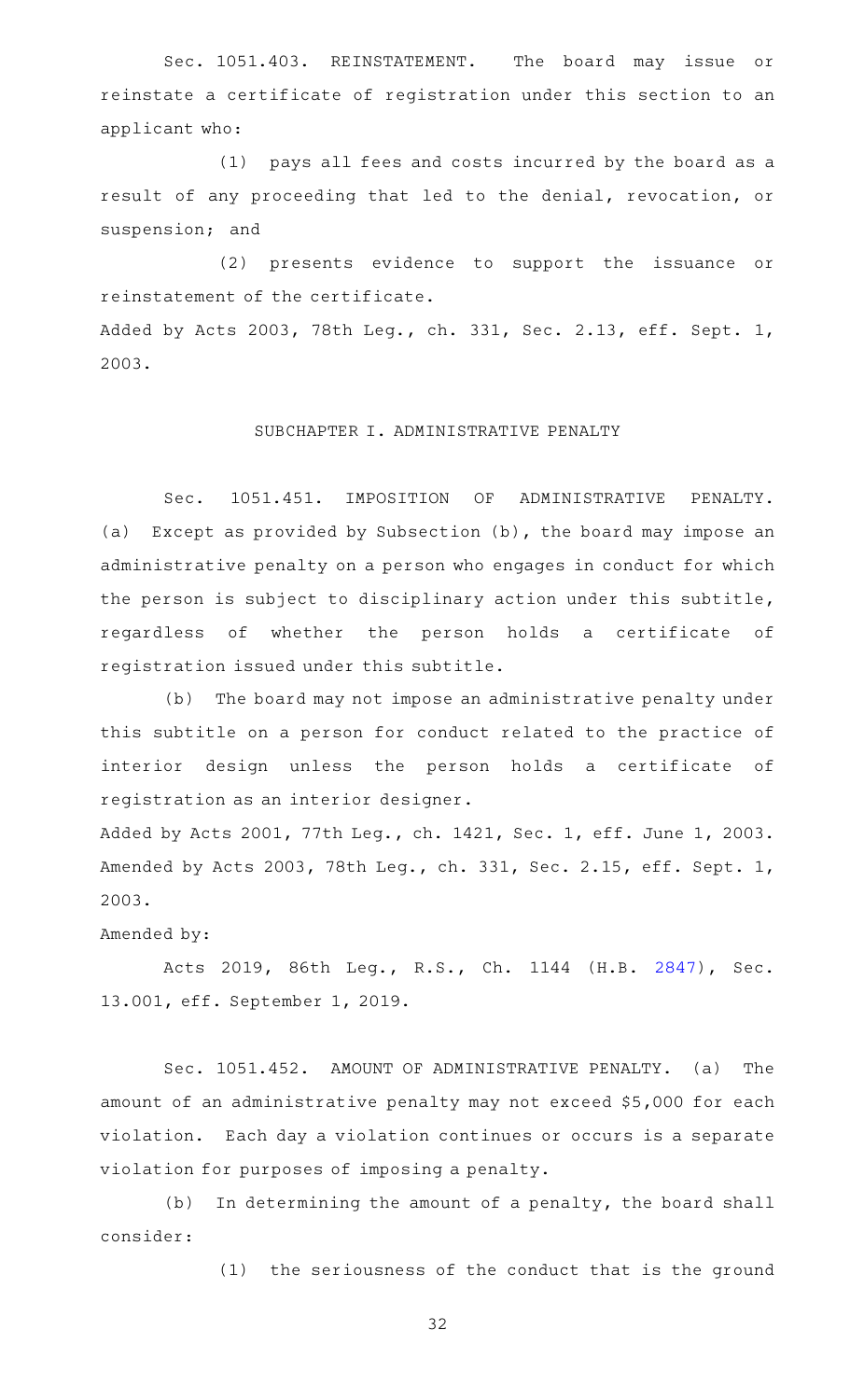for imposing the penalty, including:

(A) the nature, circumstances, extent, and gravity of any relevant act or omission; and

(B) the hazard or potential hazard created to the health or safety of the public;

(2) the economic damage to property caused by the conduct;

(3) the history of previous grounds for imposing a penalty on the person who engaged in the conduct;

(4) the amount necessary to deter future conduct that is a ground for imposing a penalty;

(5) efforts to correct the conduct that is a ground for imposing a penalty; and

(6) any other matter that justice may require.

(c) The board by rule shall adopt an administrative penalty schedule for violations of this subtitle or board rules to ensure that the amounts of penalties imposed are appropriate to the violation. The board must provide the administrative penalty schedule to the public on request.

Added by Acts 2001, 77th Leg., ch. 1421, Sec. 1, eff. June 1, 2003. Amended by Acts 2003, 78th Leg., ch. 331, Sec. 2.16, eff. Sept. 1, 2003.

Amended by:

Acts 2013, 83rd Leg., R.S., Ch. 316 (H.B. [1717](http://www.legis.state.tx.us/tlodocs/83R/billtext/html/HB01717F.HTM)), Sec. 6, eff. September 1, 2013.

Sec. 1051.453. REPORT AND NOTICE OF VIOLATION AND ADMINISTRATIVE PENALTY. (a) If, after investigating the facts surrounding an alleged ground for imposing an administrative penalty, the executive director determines that a ground exists for imposing an administrative penalty, the executive director may issue a report stating:

(1) the facts on which the determination is based; and

(2) the executive director's recommendation on the imposition of an administrative penalty, including a recommendation on the amount of the penalty.

(b) The executive director shall base the recommended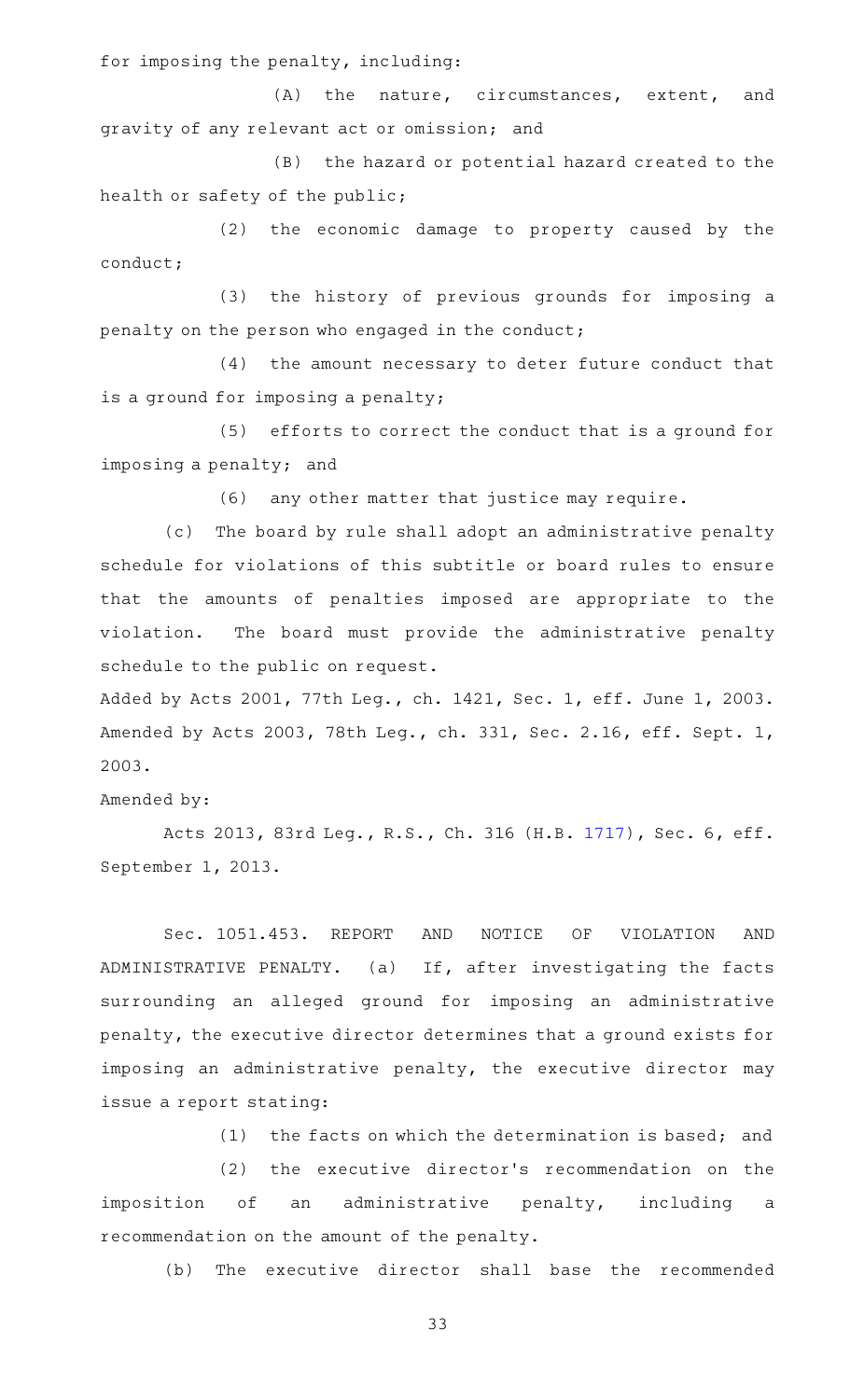amount of the penalty on the seriousness of the ground for imposing the penalty after considering the factors listed in Section 1051.452.

(c) Not later than the 14th day after the date the report is issued, the executive director shall give written notice of the report to the person on whom the penalty may be imposed. The notice must:

 $(1)$  include a brief summary of the charges;

(2) state the amount of the recommended penalty; and

(3) inform the person of the person's right to a hearing on the occurrence of a ground for imposing the penalty, the amount of the penalty, or both.

Added by Acts 2001, 77th Leg., ch. 1421, Sec. 1, eff. June 1, 2003.

Sec. 1051.454. ADMINISTRATIVE PENALTY TO BE PAID OR HEARING REQUESTED. (a) Not later than the 20th day after the date the person receives notice under Section 1051.453(c), the person may:

(1) accept the executive director's determination, including the recommended administrative penalty; or

(2) request a hearing on the determination.

(b) If the person accepts the executive director's determination, the board by order shall approve the determination and impose the recommended penalty.

Added by Acts 2001, 77th Leg., ch. 1421, Sec. 1, eff. June 1, 2003.

Sec. 1051.455. HEARING. (a) If the person requests a hearing or fails to respond timely to notice under Section 1051.453(c), the board shall set a hearing and give notice of the hearing to the person.

(b) A proceeding under this section relating to an architect, a landscape architect, or an interior designer is subject to Chapter 2001, Government Code.

Added by Acts 2001, 77th Leg., ch. 1421, Sec. 1, eff. June 1, 2003. Amended by:

Acts 2007, 80th Leg., R.S., Ch. 1360 (H.B. [2060](http://www.legis.state.tx.us/tlodocs/80R/billtext/html/HB02060F.HTM)), Sec. 6, eff. September 1, 2007.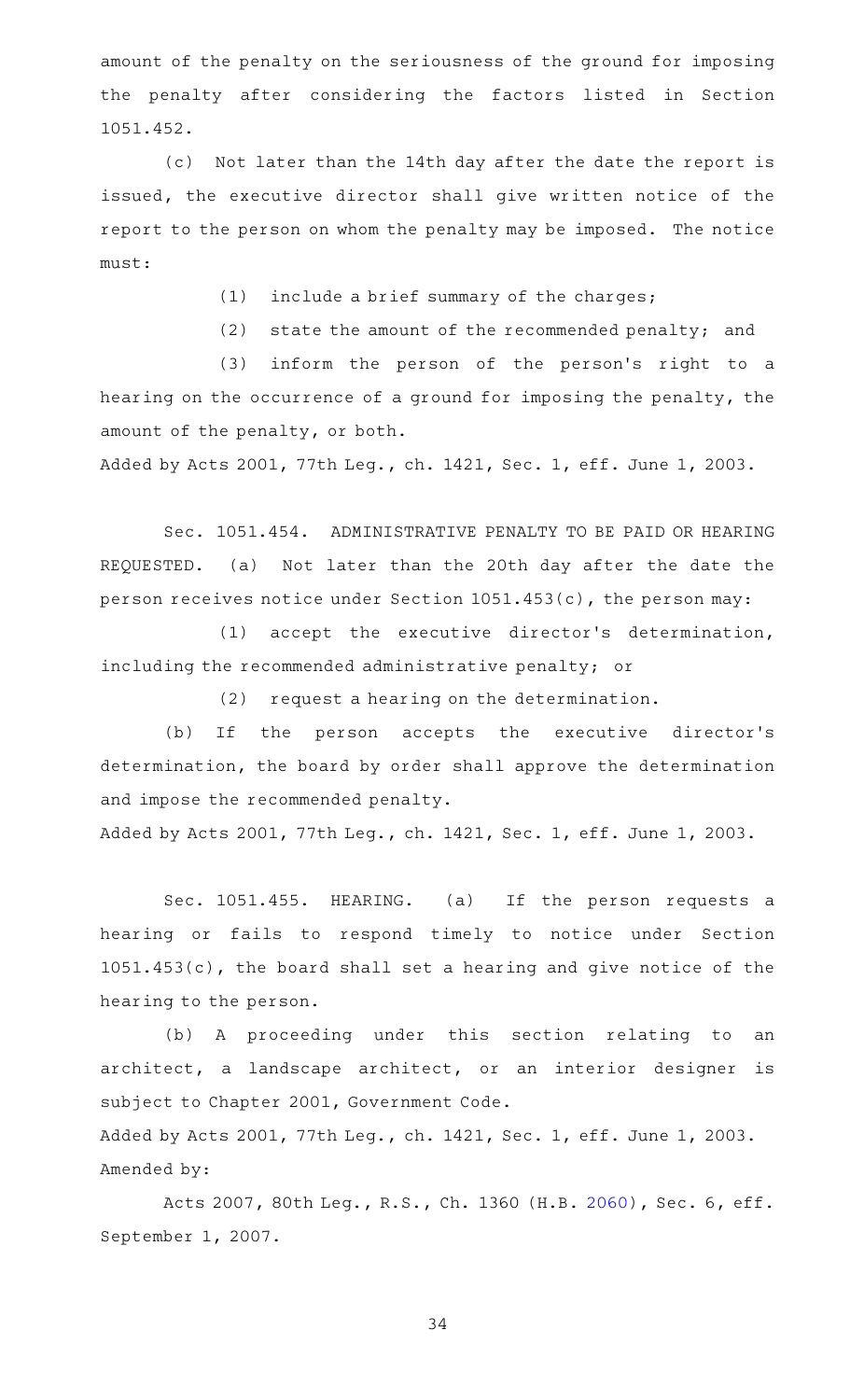Sec. 1051.456. NOTICE OF BOARD ORDER. The executive director shall give notice of the board's order to the person on whom the penalty is imposed. The notice must include:

(1) the findings of fact and conclusions of law, separately stated;

(2) the amount of the administrative penalty ordered, if any;

(3) a statement of the right of the person on whom the penalty is imposed to judicial review of the board 's order; and

 $(4)$  other information required by law. Added by Acts 2001, 77th Leg., ch. 1421, Sec. 1, eff. June 1, 2003.

Sec. 1051.457. OPTIONS FOLLOWING BOARD ORDER: PAY OR APPEAL. (a) If the person on whom an administrative penalty is imposed holds a certificate of registration issued by the board, the board's order becomes final as provided by Section 2001.144, Government Code. If the person does not hold a certificate of registration issued by the board, the board's order becomes final on the 20th day after the date the order is issued.

(b) Not later than the 30th day after the date the board's order becomes final, the person shall:

 $(1)$  pay the administrative penalty in full; or

(2) file a petition for judicial review contesting the occurrence of the ground for imposing a penalty, the amount of the penalty, or both.

(c) Within the period prescribed by Subsection (b), a person who acts under Subsection (b)(2) shall:

(1) pay the penalty to the board for placement in an escrow account;

 $(2)$  post with the board a supersedeas bond that is in a form approved by the board for the amount of the penalty and that is effective until judicial review of the board's order is final; or

(3) file with the board an affidavit of the person stating that the person is financially unable to pay the penalty and is financially unable to post the bond.

Added by Acts 2001, 77th Leg., ch. 1421, Sec. 1, eff. June 1, 2003. Amended by: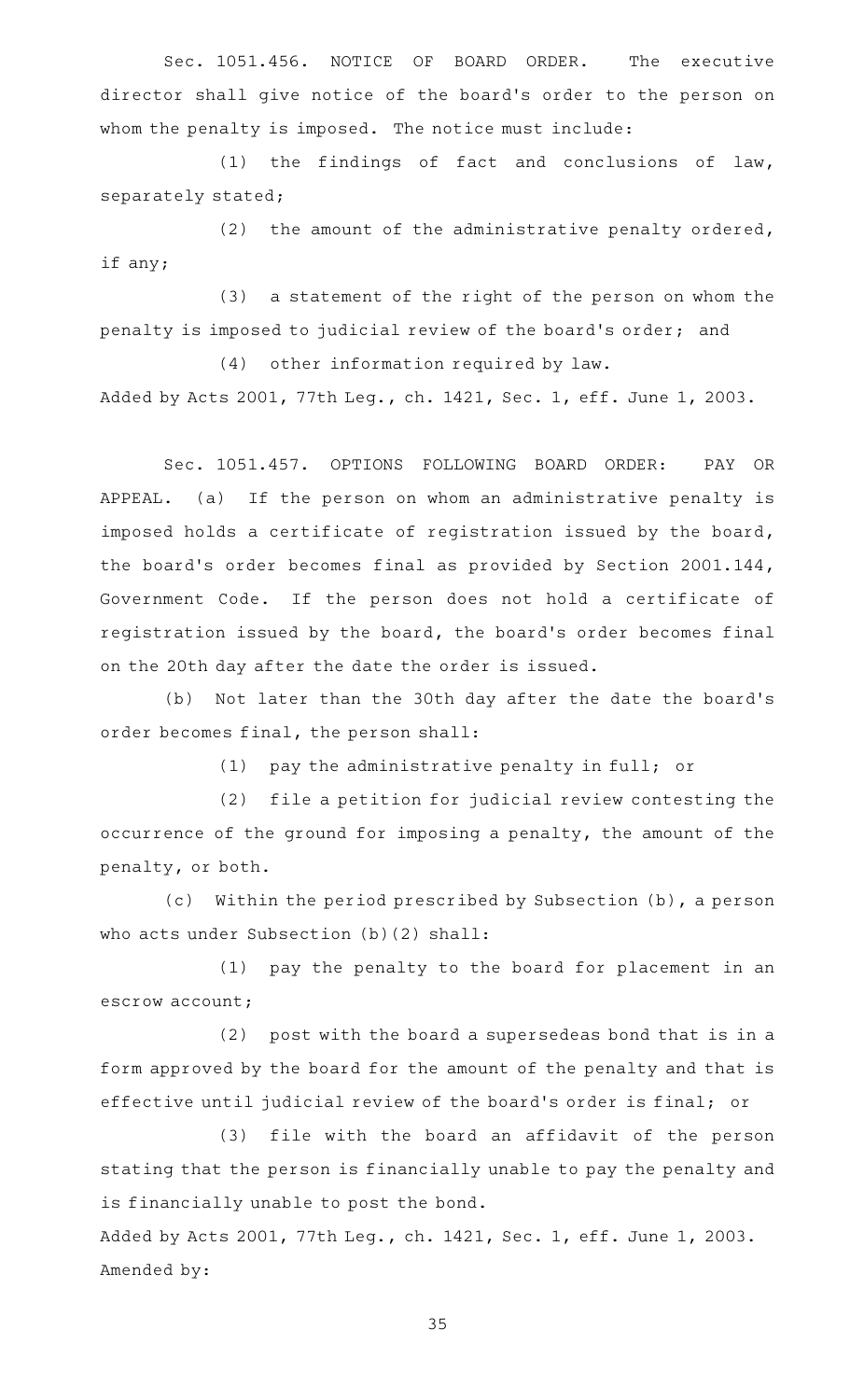Acts 2007, 80th Leg., R.S., Ch. 1360 (H.B. [2060](http://www.legis.state.tx.us/tlodocs/80R/billtext/html/HB02060F.HTM)), Sec. 7, eff. September 1, 2007.

Sec. 1051.458. COLLECTION OF ADMINISTRATIVE PENALTY. If the person on whom an administrative penalty is imposed does not meet the requirements of Section 1051.457, the board may refer the matter to the attorney general for enforcement. Added by Acts 2001, 77th Leg., ch. 1421, Sec. 1, eff. June 1, 2003.

Sec. 1051.459. JUDICIAL REVIEW. Judicial review of the order of the board imposing an administrative penalty is under the substantial evidence rule and is instituted by filing a petition with a district court in Travis County, as provided by Subchapter G, Chapter 2001, Government Code.

Added by Acts 2001, 77th Leg., ch. 1421, Sec. 1, eff. June 1, 2003.

Sec. 1051.460. REMITTANCE OF ADMINISTRATIVE PENALTY AND INTEREST. (a) If, after judicial review, the administrative penalty is reduced or not imposed by the court, the board shall:

 $(1)$  remit the appropriate amount plus accrued interest to the person on whom the penalty is imposed, if the person paid the penalty; or

 $(2)$  execute a release of the bond, if the person posted a supersedeas bond.

(b) The interest remitted under Subsection (a)(1) is at the rate charged on loans to depository institutions by the New York Federal Reserve Bank. The interest shall be paid for the period beginning on the date the penalty is paid and ending on the date the penalty is remitted.

Added by Acts 2001, 77th Leg., ch. 1421, Sec. 1, eff. June 1, 2003.

SUBCHAPTER J. OTHER PENALTIES AND ENFORCEMENT PROVISIONS

Sec. 1051.501. GENERAL ENFORCEMENT AUTHORITY. (a) A violation of this subtitle shall be reported to the board.

(b) The board shall ensure that enforcement action is taken against a person who violates this subtitle.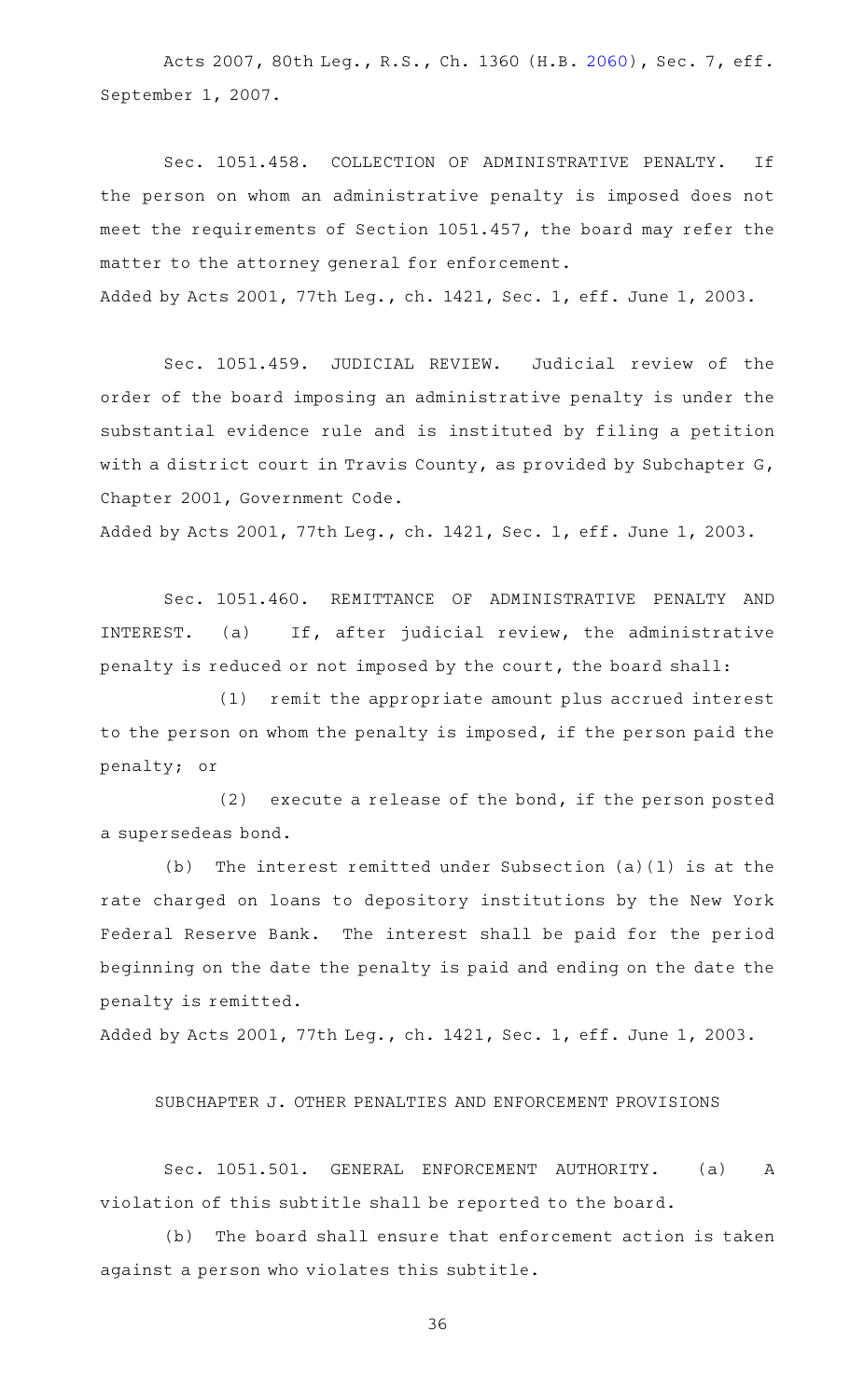Added by Acts 2001, 77th Leg., ch. 1421, Sec. 1, eff. June 1, 2003. Amended by Acts 2003, 78th Leg., ch. 331, Sec. 2.18, eff. Sept. 1, 2003.

Sec. 1051.502. INJUNCTIVE RELIEF. (a) The board may bring an action in its name to enjoin or restrain a person from violating this subtitle, a rule adopted under this subtitle, or another state statute or rule relating to the professions regulated under this subtitle.

(b) An action under this section must be brought in:

 $(1)$  the county in which the defendant resides; or

(2) the county in which the violation occurred or is threatened to occur.

(c) In an action brought under this section, the board may be represented by the attorney general, the district attorney or the county attorney, and by other counsel as necessary. Added by Acts 2001, 77th Leg., ch. 1421, Sec. 1, eff. June 1, 2003. Amended by Acts 2003, 78th Leg., ch. 331, Sec. 2.19, eff. Sept. 1, 2003.

Sec. 1051.503. CUMULATIVE EFFECT OF PROVISIONS. An action or penalty authorized by this subtitle is in addition to any other action or penalty provided by law.

Added by Acts 2001, 77th Leg., ch. 1421, Sec. 1, eff. June 1, 2003; Renumbered from Occupations Code Sec. 1051.504 and amended by Acts 2003, 78th Leg., ch. 331, Sec. 2.20, eff. Sept. 1, 2003.

Sec. 1051.504. CEASE AND DESIST ORDER. (a) If it appears to the board that a person who is not registered under this subtitle is violating or has violated this subtitle, a rule adopted under this subtitle, or another state statute or rule relating to the practice of architecture, landscape architecture, or interior design, the board after providing to the person notice and the opportunity for a hearing may issue a cease and desist order prohibiting the conduct described in the notice.

(b) If the person does not request a hearing before the 22nd day after the date of receiving notice under Subsection (a), the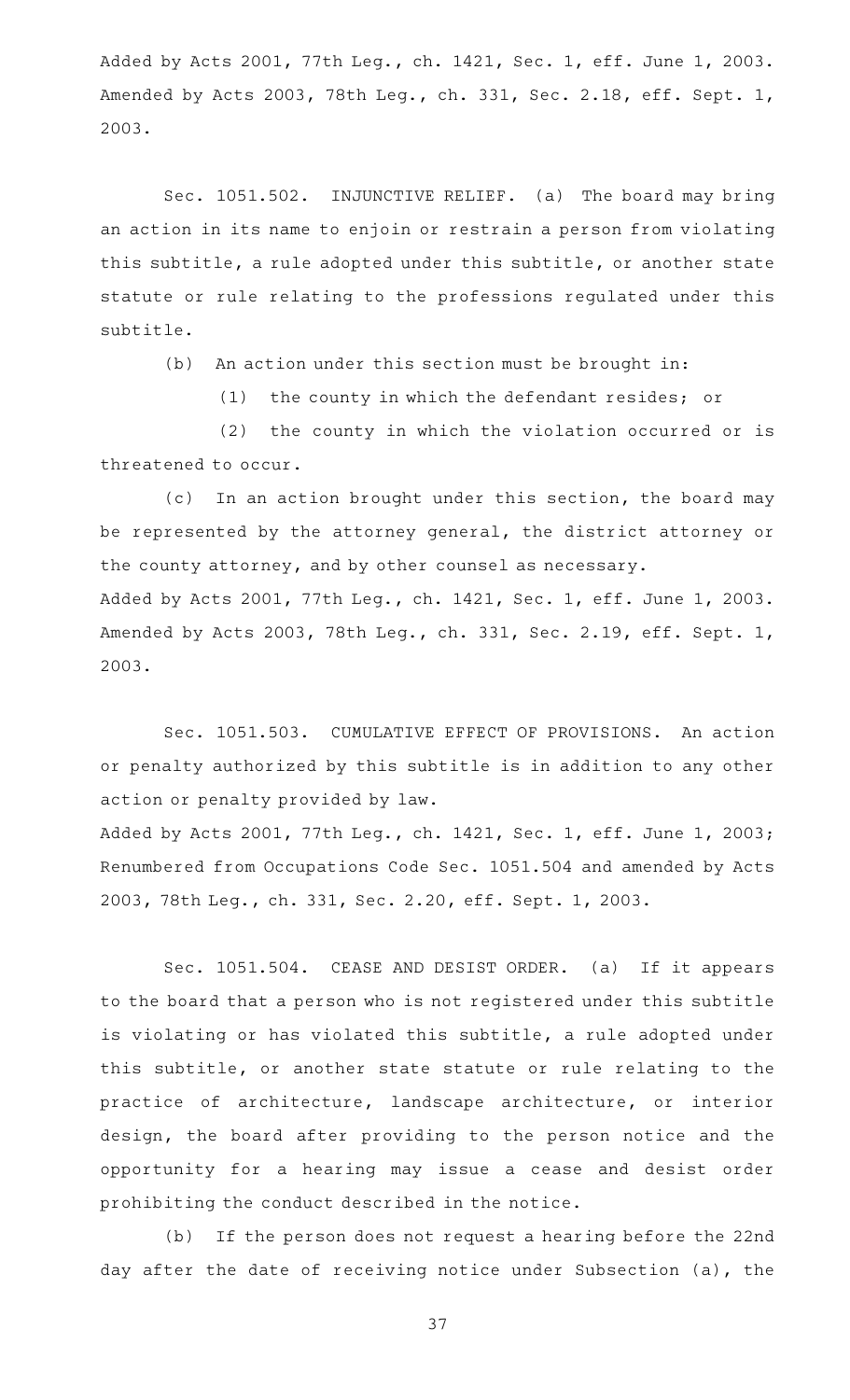board may:

 $(1)$  issue a cease and desist order; and

(2) refer the violation to the attorney general for further action.

(c) If the person requests a hearing before the 22nd day after the date of receiving notice under Subsection (a), the board shall hold the hearing not later than the 30th day after the date the board receives the request for the hearing.

(d) A hearing under this section is subject to Chapter 2001, Government Code.

(e) The board shall adopt rules necessary to implement this section.

Added by Acts 2003, 78th Leg., ch. 331, Sec. 2.21, eff. Sept. 1, 2003.

Sec. 1051.505. RESTITUTION. (a) The board may order a person registered under this subtitle to pay restitution to a consumer instead of or in addition to assessing an administrative penalty under this chapter.

(b) The amount of restitution ordered by the board may not exceed the amount the consumer paid the person for a service regulated under this subtitle. The board may not include an estimation of other damages or harm in a restitution order. Added by Acts 2003, 78th Leg., ch. 331, Sec. 2.21, eff. Sept. 1, 2003.

ARTICLE 3. PROVISIONS APPLYING ONLY TO ARCHITECTS

#### SUBCHAPTER K. GENERAL PROVISIONS: ARCHITECTS

Sec. 1051.551. ENFORCEMENT BY CERTAIN PUBLIC OFFICIALS. (a) A public official of this state or of a political subdivision of this state who is responsible for enforcing laws that affect the practice of architecture may accept an architectural plan, specification, or other related document only if the plan, specification, or document is prepared by an architect or by a person acting under the supervision of an architect, as evidenced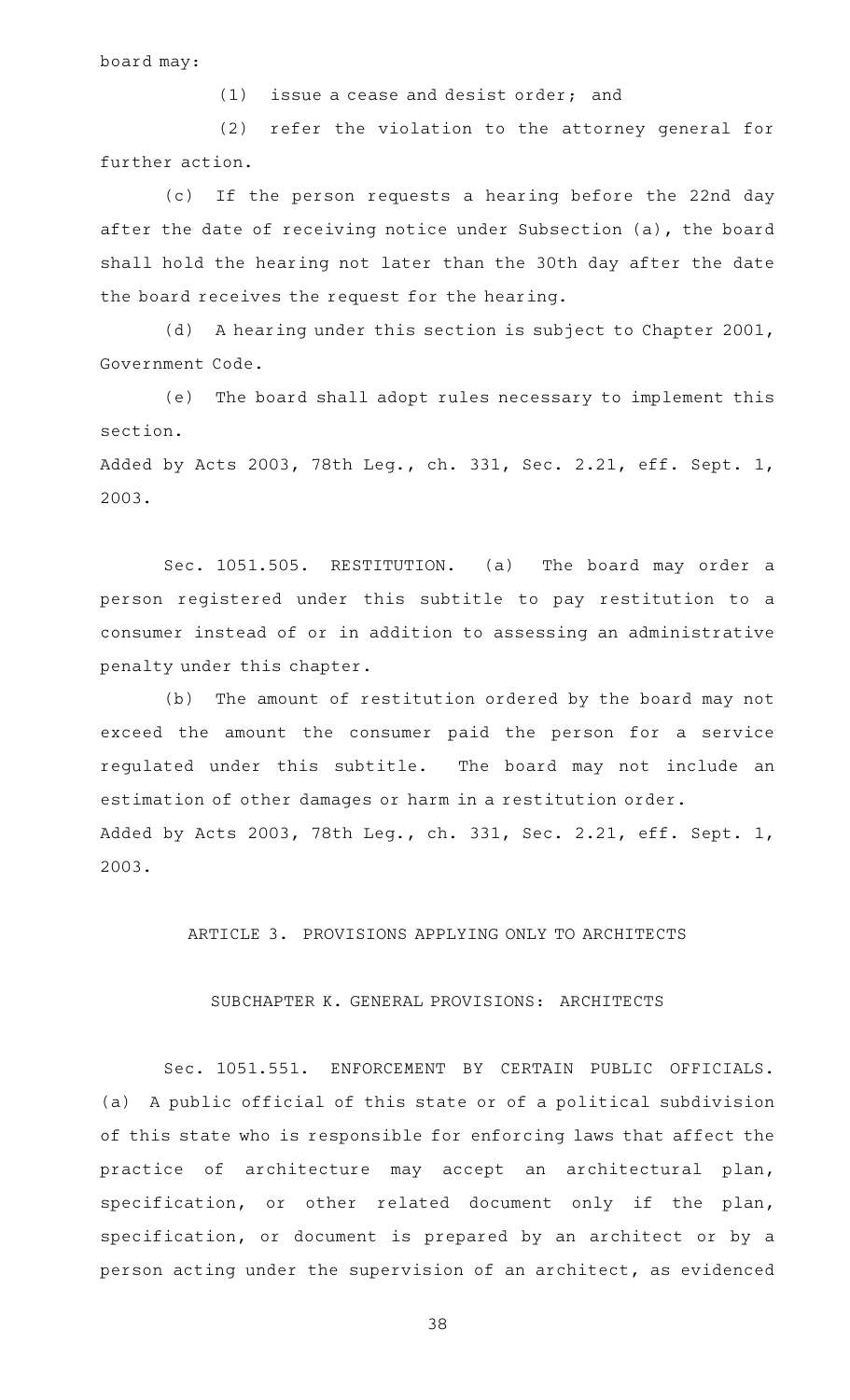by the architect 's seal.

(b) Subsection (a) does not apply to a plan, specification, or document that is subject to an exemption from this chapter. Added by Acts 2003, 78th Leg., ch. 331, Sec. 3.03, eff. Sept. 1, 2003.

### SUBCHAPTER L. EXEMPTIONS

Sec. 1051.601. ACTIVITIES OF LICENSED ENGINEER. (a) This chapter and any rule adopted under this chapter do not limit the right of an engineer licensed under Chapter 1001 to perform an act, service, or work within the scope of the practice of engineering as defined by that chapter.

(b) This chapter does not prohibit an engineer licensed under Chapter 1001 from:

 $(1)$  planning and supervising work on:

(A) a construction project primarily intended for engineering use, including a railroad, hydroelectric work, or industrial plant; or

(B) a structure incidental to a construction project described by Paragraph (A); or

(2) planning, designing, or supervising the mechanical, electrical, or structural features of a building.

(c) This chapter does not prohibit an engineer who has an architectural engineering degree from a public or private college or university from using the title "architectural engineer." (V.A.C.S. Art. 249a, Secs. 10(b) (part), (g), (j); 16(c).) Added by Acts 2001, 77th Leg., ch. 1421, Sec. 1, eff. June 1, 2003; Renumbered from Occupations Code Sec. 1051.051 by Acts 2003, 78th Leg., ch. 331, Sec. 3.05, eff. Sept. 1, 2003.

Sec. 1051.602. ACTIVITIES OF ARCHITECT OR ENGINEER EMPLOYEE. This chapter does not limit a drafter, clerk of the works, superintendent, or other employee of an architect or engineer from acting under the architect 's or engineer 's instructions, control, or supervision.

Added by Acts 2001, 77th Leg., ch. 1421, Sec. 1, eff. June 1, 2003;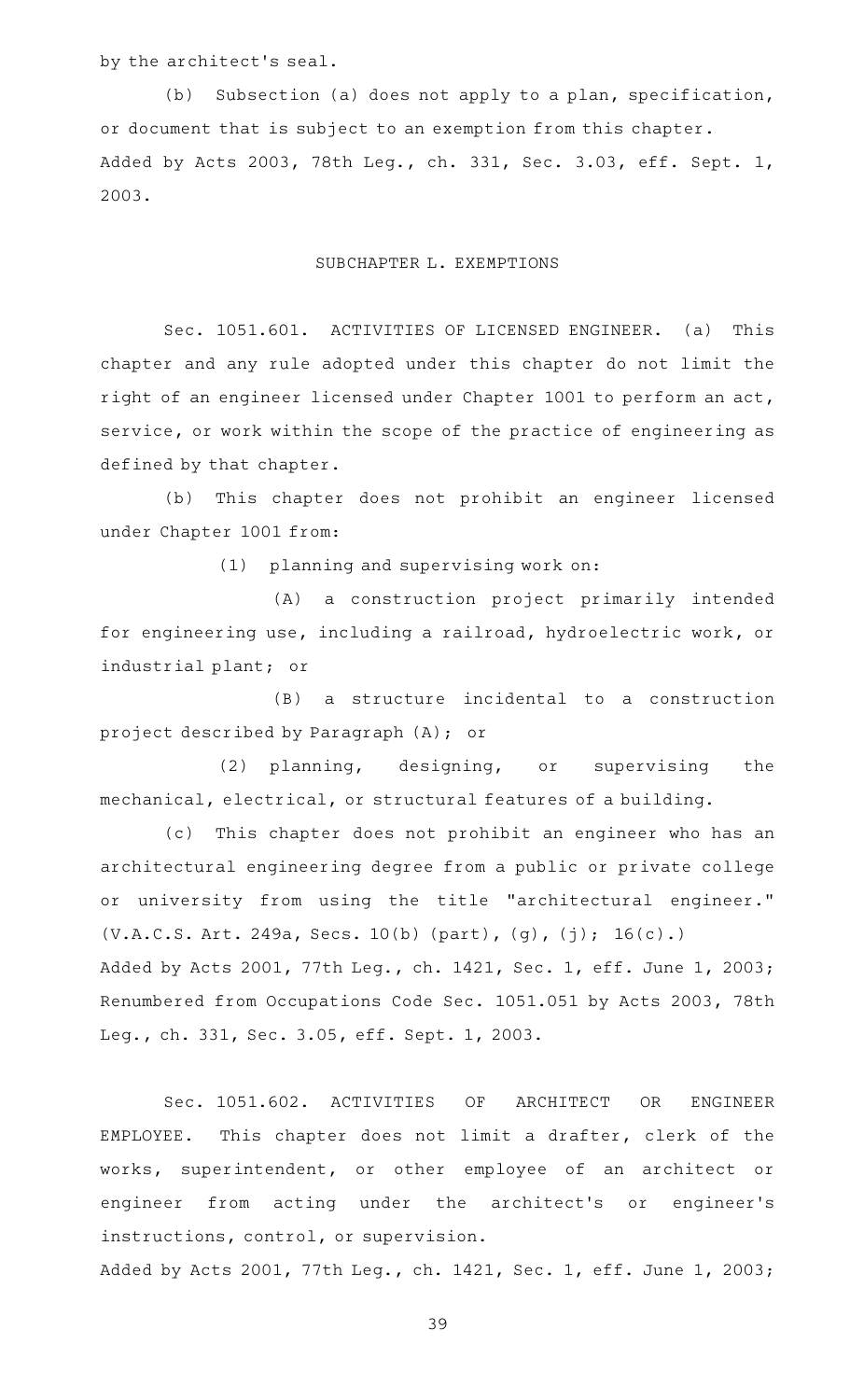Renumbered from Occupations Code Sec. 1051.052, by Acts 2003, 78th Leg., ch. 331, Sec. 3.06, eff. Sept. 1, 2003.

Sec. 1051.603. LANDSCAPE ARCHITECTURE. This article does not:

(1) limit the practice of landscape architecture; or

(2) prohibit the use of the title "Landscape Architect" by a qualified person. Added by Acts 2001, 77th Leg., ch. 1421, Sec. 1, eff. June 1, 2003;

Renumbered from Occupations Code Sec. 1051.053 and amended by Acts 2003, 78th Leg., ch. 331, Sec. 3.07, eff. Sept. 1, 2003.

Amended by:

Acts 2005, 79th Leg., Ch. 728 (H.B. [2018\)](http://www.legis.state.tx.us/tlodocs/79R/billtext/html/HB02018F.HTM), Sec. 15.007(d), eff. September 1, 2005.

Sec. 1051.604. INTERIOR DESIGN. This article does not:

(1) limit the practice of interior design; or

(2) prohibit the use of the title "Interior Designer" by a qualified person.

Added by Acts 2001, 77th Leg., ch. 1421, Sec. 1, eff. June 1, 2003; Renumbered from Occupations Code Sec. 1051.054 and amended by Acts 2003, 78th Leg., ch. 331, Sec. 3.08, eff. Sept. 1, 2003. Amended by:

Acts 2005, 79th Leg., Ch. 728 (H.B. [2018\)](http://www.legis.state.tx.us/tlodocs/79R/billtext/html/HB02018F.HTM), Sec. 15.007(e), eff. September 1, 2005.

Sec. 1051.605. EMPLOYEE OF CERTAIN UTILITIES OR AFFILIATES. (a) This chapter does not limit the activities of a regular full-time employee of a privately owned public utility or cooperative utility or of the utility 's affiliate who performs services exclusively for the utility or the affiliate.

(b) This chapter does not limit the use of a job title or personnel classification by an employee described by Subsection (a) if the employee does not use:

(1) the title or classification in connection with an offer to the public to perform architectural services; and

(2) a name, title, or other word that tends to convey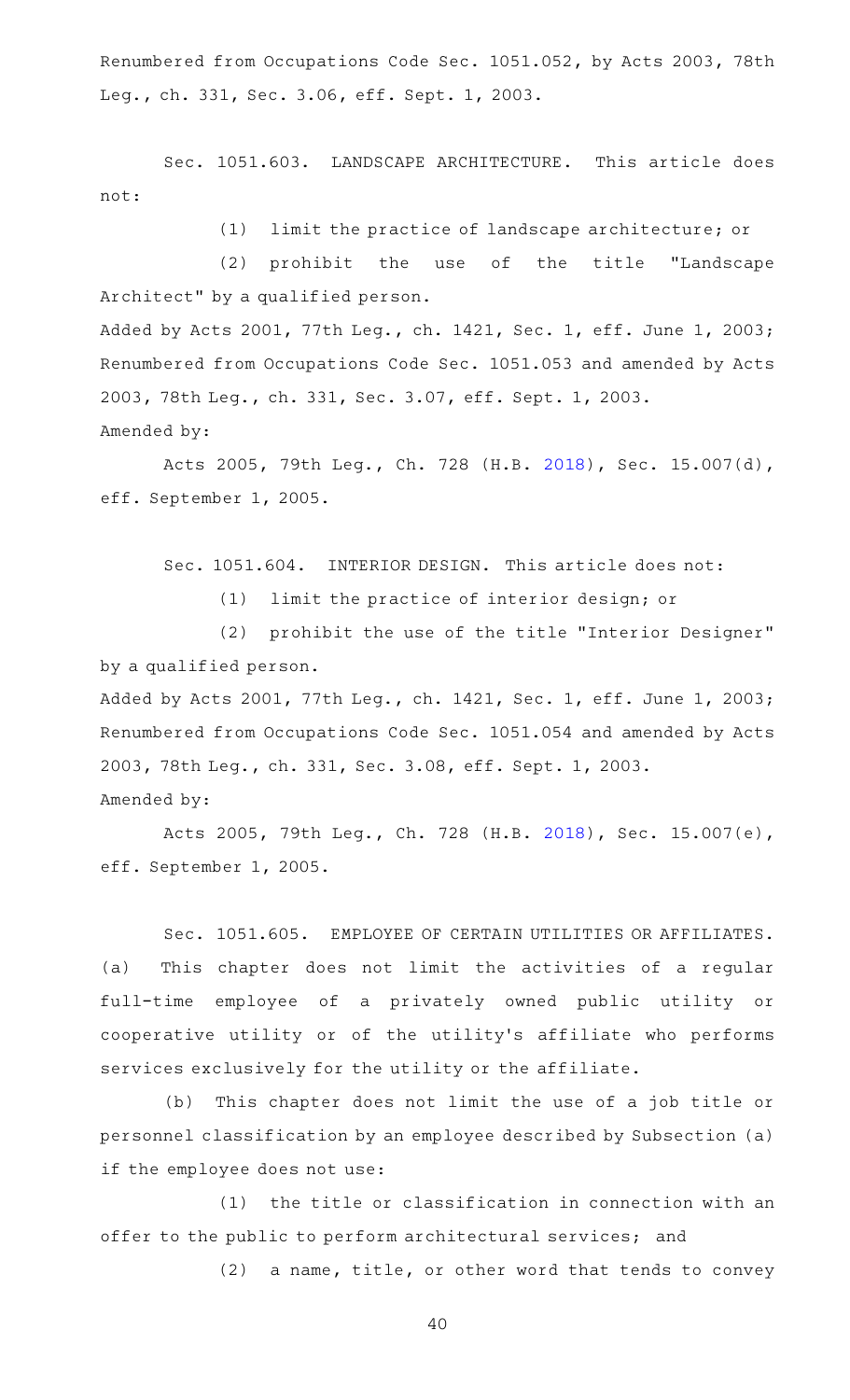the impression that a person not registered as an architect under this chapter is offering to the public to perform architectural services.

Added by Acts 2001, 77th Leg., ch. 1421, Sec. 1, eff. June 1, 2003; Renumbered from Occupations Code Sec. 1051.055 and amended by Acts 2003, 78th Leg., ch. 331, Sec. 3.09, 3.10, eff. Sept. 1, 2003.

Sec. 1051.606. ACTIVITIES OF CERTAIN PERSONS NOT REPRESENTED TO BE ARCHITECTS. (a) This chapter does not apply to a person who does not represent that the person is an architect or architectural designer, or use another business or professional title that uses a form of the word "architect," and who:

(1) engages in or is employed in the practice of architecture solely as an officer or employee of the United States;

(2) is a legally qualified architect residing in another state or country who:

(A) does not open or maintain an office in this state; and

(B) complies with the requirements of Subsection  $(b)$ ;

(3) prepares architectural plans and specifications for or observes or supervises the alteration of a building, unless the alteration involves a substantial structural or exitway change to the building; or

(4) prepares the architectural plans and specifications for or observes or supervises the construction, enlargement, or alteration of a privately owned building that is:

 $(A)$  a building used primarily for:

(i) farm, ranch, or agricultural purposes;

or

(ii) storage of raw agricultural

commodities;

(B) a single-family or dual-family dwelling or a building or appurtenance associated with the dwelling;

(C) a multifamily dwelling not exceeding a height of two stories and not exceeding 16 units per building;

(D) a commercial building that does not exceed a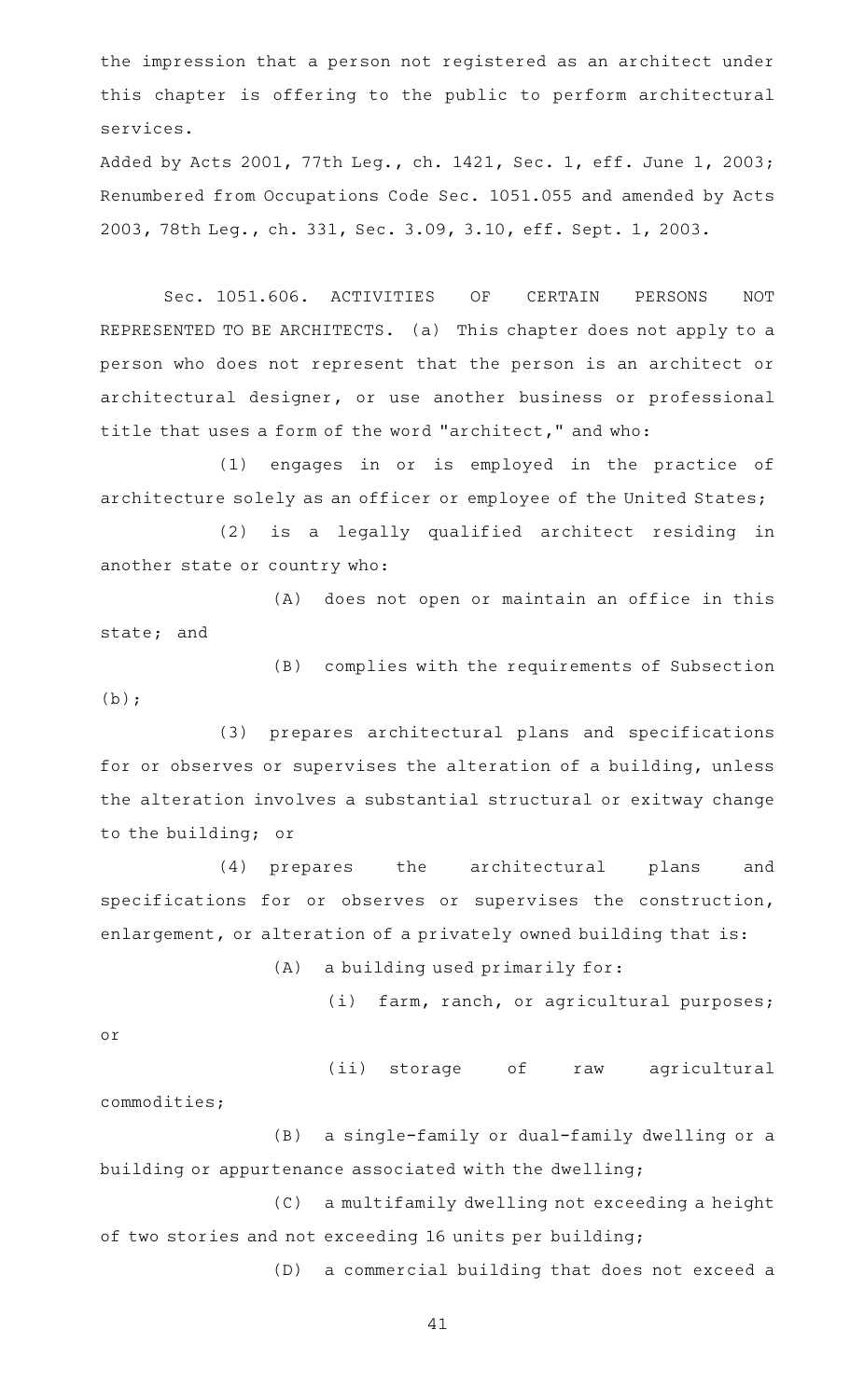height of two stories or a square footage of 20,000 square feet; or

 $(E)$  a warehouse that has limited public access.

(b) A person described by Subsection (a)(2) who agrees to perform or represents that the person is able to perform a professional service involved in the practice of architecture may perform an architectural service in this state only if, in performing the service, the person:

(1) employs an architect who is a resident of this state as a consultant; or

 $(2)$  acts as a consultant of an architect in this state. Added by Acts 2001, 77th Leg., ch. 1421, Sec. 1, eff. June 1, 2003; Renumbered from Occupations Code Sec. 1051.056 and amended by Acts 2003, 78th Leg., ch. 331, Sec. 3.11, 3.12, eff. Sept. 1, 2003.

Sec. 1051.607. LIST OF ENGINEERS PERMITTED TO ENGAGE IN PRACTICE OF ARCHITECTURE. (a) The board shall maintain a list of engineers licensed under Chapter 1001 who are authorized to engage in the practice of architecture based on an administrative finding of experience under this section. The board shall post the list on the board's Internet website.

(b) An engineer may not engage or offer to engage in the practice of architecture unless:

(1) the engineer is listed under Subsection (a); and

(2) the engineer is in good standing with the Texas Board of Professional Engineers and Land Surveyors.

(c) The board shall list each engineer who:

(1) applies for placement on the list not later than January 1, 2012;

(2) was licensed to practice engineering under Chapter 1001 before January 1, 2011; and

(3) provides to the board documentation of at least three projects that:

 $(A)$  were prepared by the engineer;

(B) were adequately and safely built before January 1, 2011; and

(C) are described by Section 1051.703(a) or were not exempt under Section 1051.606(a)(4).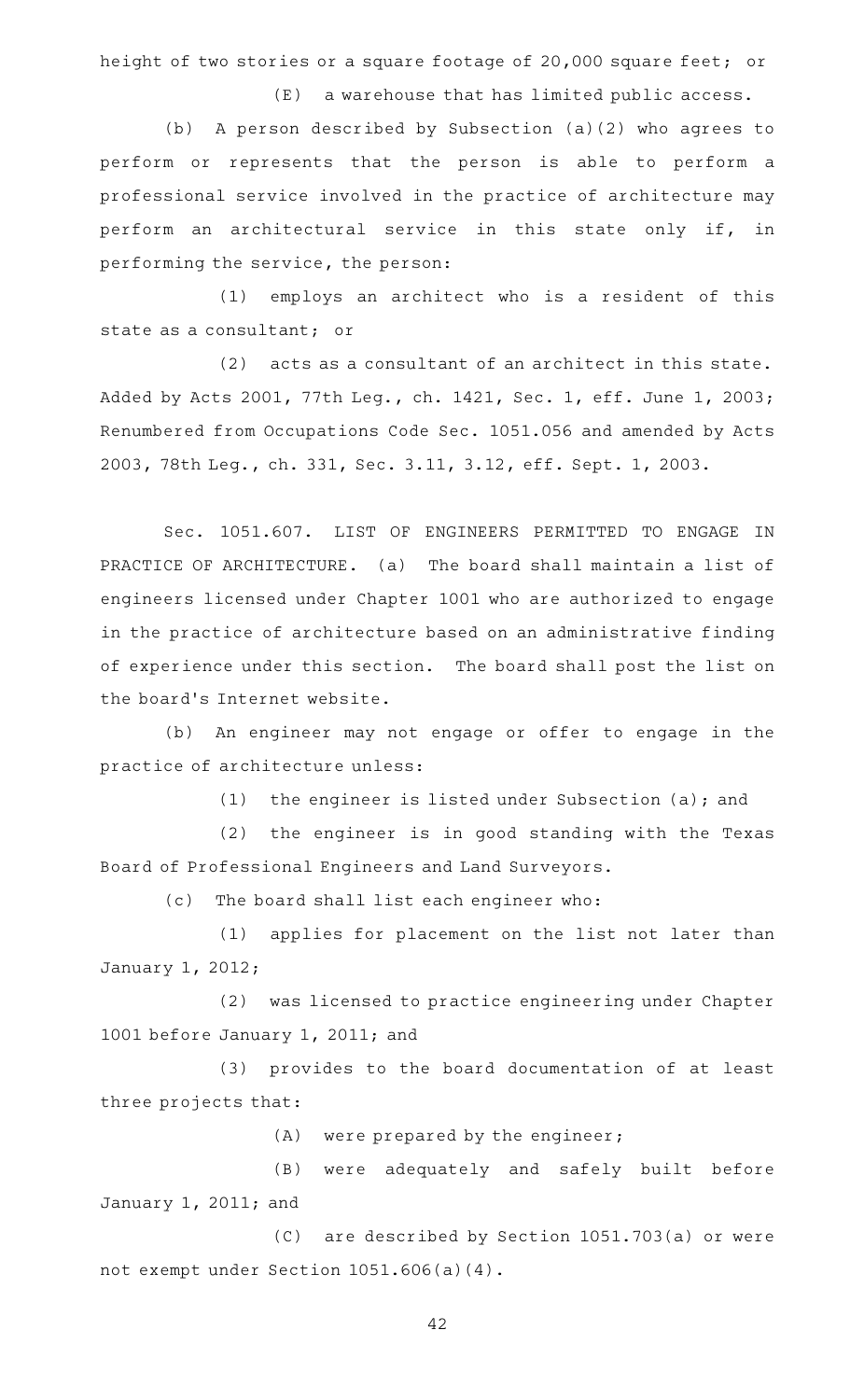(d) Documentation that is sufficient to satisfy the requirement of Subsection (c)(3) includes plans, specifications, photographs, and other records establishing that the architectural design work was performed by the engineer. The documentation is subject to verification by the board. The board shall complete the verification not later than the 120th day after the date the board receives the documentation.

(e) The board shall issue written confirmation to each engineer listed under this section that, notwithstanding the requirements of Section 1051.701, the engineer may lawfully engage and offer to engage in the practice of architecture without a license under this chapter.

(f) If the board declines to list an engineer who applies under this section, the engineer may request a contested case hearing to be conducted under Chapter 2001, Government Code. The motion for rehearing required by Chapter 2001, Government Code, shall be filed with the State Office of Administrative Hearings. The decision of the administrative law judge in the contested case is final and may be appealed in a Travis County district court.

(g) The board and the Texas Board of Professional Engineers and Land Surveyors shall pay equally the costs of a contested case.

(h) The Texas Board of Professional Engineers and Land Surveyors has exclusive regulatory oversight over an engineer listed under Subsection (a).

Added by Acts 2011, 82nd Leg., R.S., Ch. 1157 (H.B. [2284\)](http://www.legis.state.tx.us/tlodocs/82R/billtext/html/HB02284F.HTM), Sec. 4, eff. September 1, 2011.

## Amended by:

Acts 2019, 86th Leg., R.S., Ch. 1232 (H.B. [1523](http://www.legis.state.tx.us/tlodocs/86R/billtext/html/HB01523F.HTM)), Sec. 2.13, eff. September 1, 2019.

## SUBCHAPTER M. BOARD POWERS AND DUTIES: ARCHITECTS

Sec. 1051.651. FEES. (a) The board may set a fee for a board action involving an administrative expense in an amount that is reasonable and necessary to cover the cost of administering this chapter, unless the amount of the fee is set by this chapter or by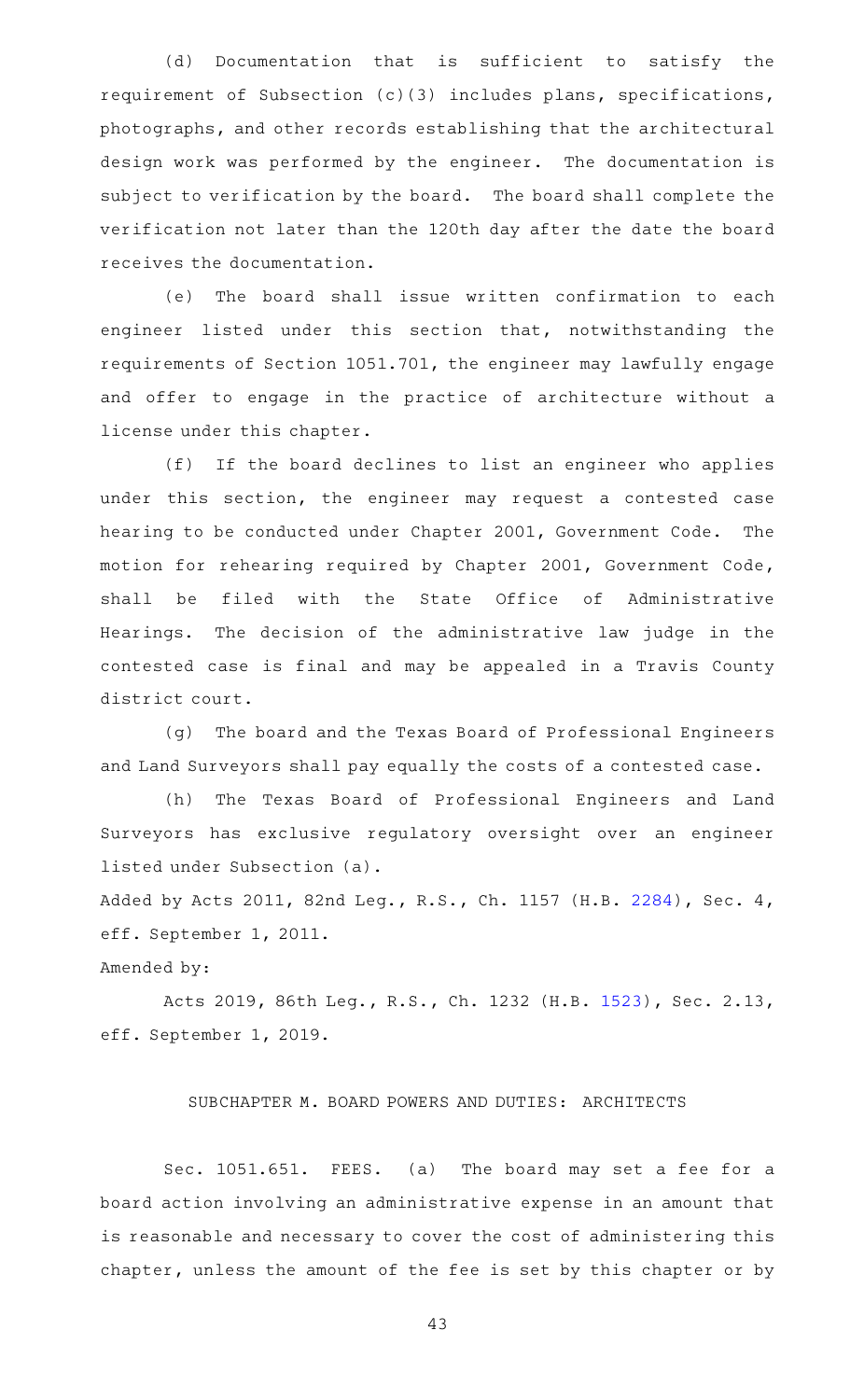the General Appropriations Act.

 $(b)$  The board shall set the required renewal fee for:

 $(1)$  a resident of this state in an amount that is equal to the sum of:

(A) the amount determined by the board as reasonable and necessary to cover administrative costs; and

(B) an amount determined annually by the board as reasonable and necessary for the administration of the examination fee scholarship program under Section 1051.653; and

(2) nonresidents in an amount determined by the board.

(c) The board may accept payment of a fee by electronic means. The board may charge a fee to process the payment made by electronic means. The board shall set the processing fee in an amount that is reasonably related to the expense incurred by the board in processing the payment made by electronic means, not to exceed five percent of the amount of the fee for which the payment is made.

(d) A fee set by the board under this section may not be used for the purpose of earning additional revenue for the board. Added by Acts 2003, 78th Leg., ch. 331, Sec. 3.13, eff. Sept. 1, 2003.

Sec. 1051.653. EXAMINATION FEE SCHOLARSHIPS. (a) The board shall administer scholarships to applicants for examination under this article in a manner the board determines best serves the public purpose of:

 $(1)$  promoting the professional needs of the state;

(2) increasing the number of highly trained and educated architects available to serve the residents of the state;

(3) improving the state's business environment and encouraging economic development; and

(4) identifying, recognizing, and supporting outstanding applicants who plan to pursue careers in architecture.

(b) In determining what best serves the public purpose of the scholarships as described by Subsection (a), the board shall consider at least the financial need of each person who applies for a scholarship under this section.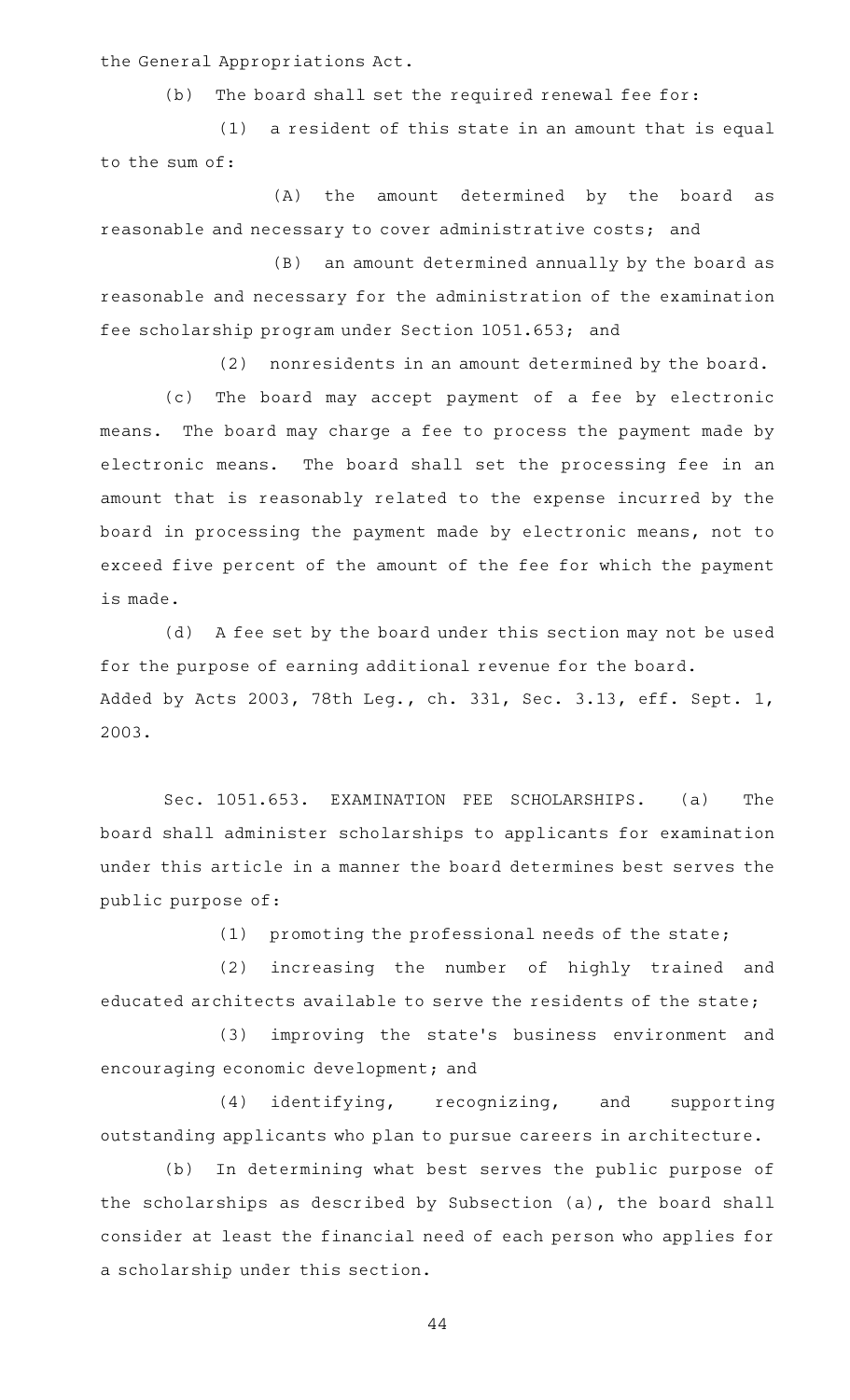- (c) The amount of the scholarship is the lesser of:
	- $(1)$  \$500; or
	- $(2)$  the amount of the required examination fee.

(d) Scholarships under this section are funded by the amount added to each renewal fee under Section 1051.651(b). The board may not use more than 15 percent of the amount appropriated to the board for scholarships under this section to pay the costs of administering the scholarships.

Added by Acts 2003, 78th Leg., ch. 331, Sec. 3.13, eff. Sept. 1, 2003.

Amended by:

Acts 2005, 79th Leg., Ch. 728 (H.B. [2018\)](http://www.legis.state.tx.us/tlodocs/79R/billtext/html/HB02018F.HTM), Sec. 15.007(f), eff. September 1, 2005.

Sec. 1051.654. DESIGN AND APPROVAL OF ARCHITECT'S SEAL. (a) The board shall prescribe and approve the seal to be used by an architect.

(b) The design of the seal must be the same as the design used by the board, except that the words "Registered Architect, State of Texas" must be used instead of "Texas Board of Architectural Examiners."

Added by Acts 2003, 78th Leg., ch. 331, Sec. 3.13, eff. Sept. 1, 2003.

## SUBCHAPTER N. REGISTRATION OF ARCHITECTS

Sec. 1051.701. REGISTRATION REQUIRED. (a) A person may not engage in the practice of architecture, or offer or attempt to engage in the practice of architecture, as defined in Section 1051.001(7)(A), (B), or (C) unless the person is registered as an architect under this chapter.

(b) A firm, partnership, corporation, or association, including a firm, partnership, corporation, or joint stock association engaged in the practice of engineering under Section 1001.405, may engage in the practice of architecture, represent to the public that the entity is engaged in the practice of architecture or is offering architectural services, or use the word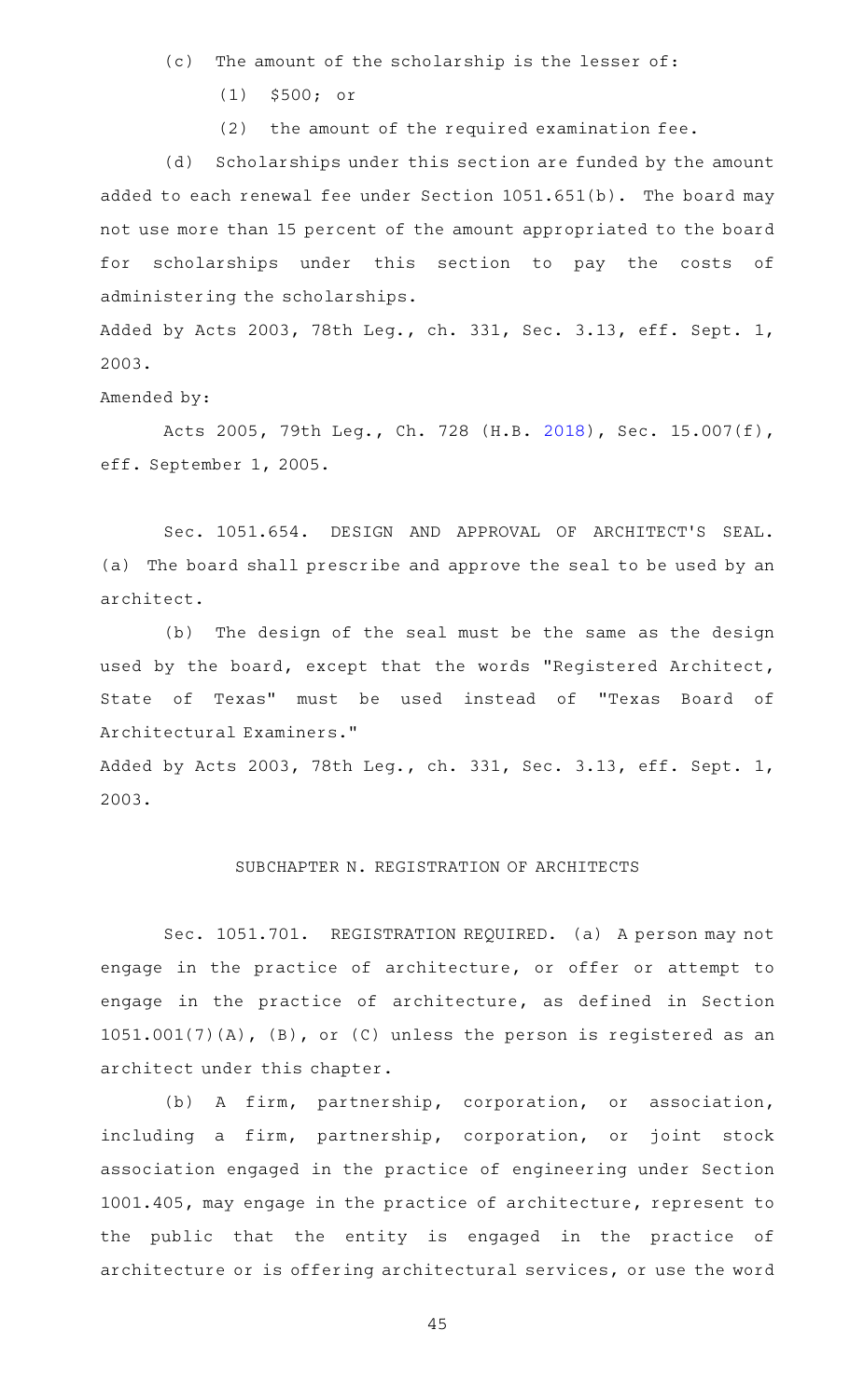"architect" or "architecture" in any manner in its name only if any practice of architecture or architectural service performed on behalf of the entity is performed by or through a person registered as an architect under this chapter.

Added by Acts 2001, 77th Leg., ch. 1421, Sec. 1, eff. June 1, 2003; Renumbered from Occupations Code Sec. 1051.301 and amended by Acts 2003, 78th Leg., ch. 331, Sec. 3.15, eff. Sept. 1, 2003. Amended by:

Acts 2005, 79th Leg., Ch. 208 (H.B. [1573](http://www.legis.state.tx.us/tlodocs/79R/billtext/html/HB01573F.HTM)), Sec. 3, eff. September 1, 2005.

Sec. 1051.702. USE OF ARCHITECT'S SEAL. (a) An architect shall maintain a seal as approved by the board and shall stamp or impress the seal on each drawing or specification issued from the architect 's office for use in this state.

(b) A person may not use or attempt to use an architect's seal, a similar seal, or a replica of the seal, unless the use is by or through an architect.

(c) An architect may not permit a person who is not an architect to use the architect 's seal without the architect 's personal supervision.

(d) A person may not present or attempt to use as the person's own the seal of another person. Added by Acts 2001, 77th Leg., ch. 1421, Sec. 1, eff. June 1, 2003; Renumbered from Occupations Code Sec. 1051.302 and amended by Acts 2003, 78th Leg., ch. 331, Sec. 3.16, 3.17, eff. Sept. 1, 2003.

Sec. 1051.703. CERTAIN PLANS OR SPECIFICATIONS TO BE PREPARED ONLY BY ARCHITECT. (a) An architectural plan or specification for any of the following may be prepared only by an architect:

(1) a new building or modification of an existing building intended for occupancy on a 24-hour basis by persons who are receiving custodial care from the proprietor or operator of the building, regardless of the number of stories or square footage of the building;

(2) a new building having construction costs exceeding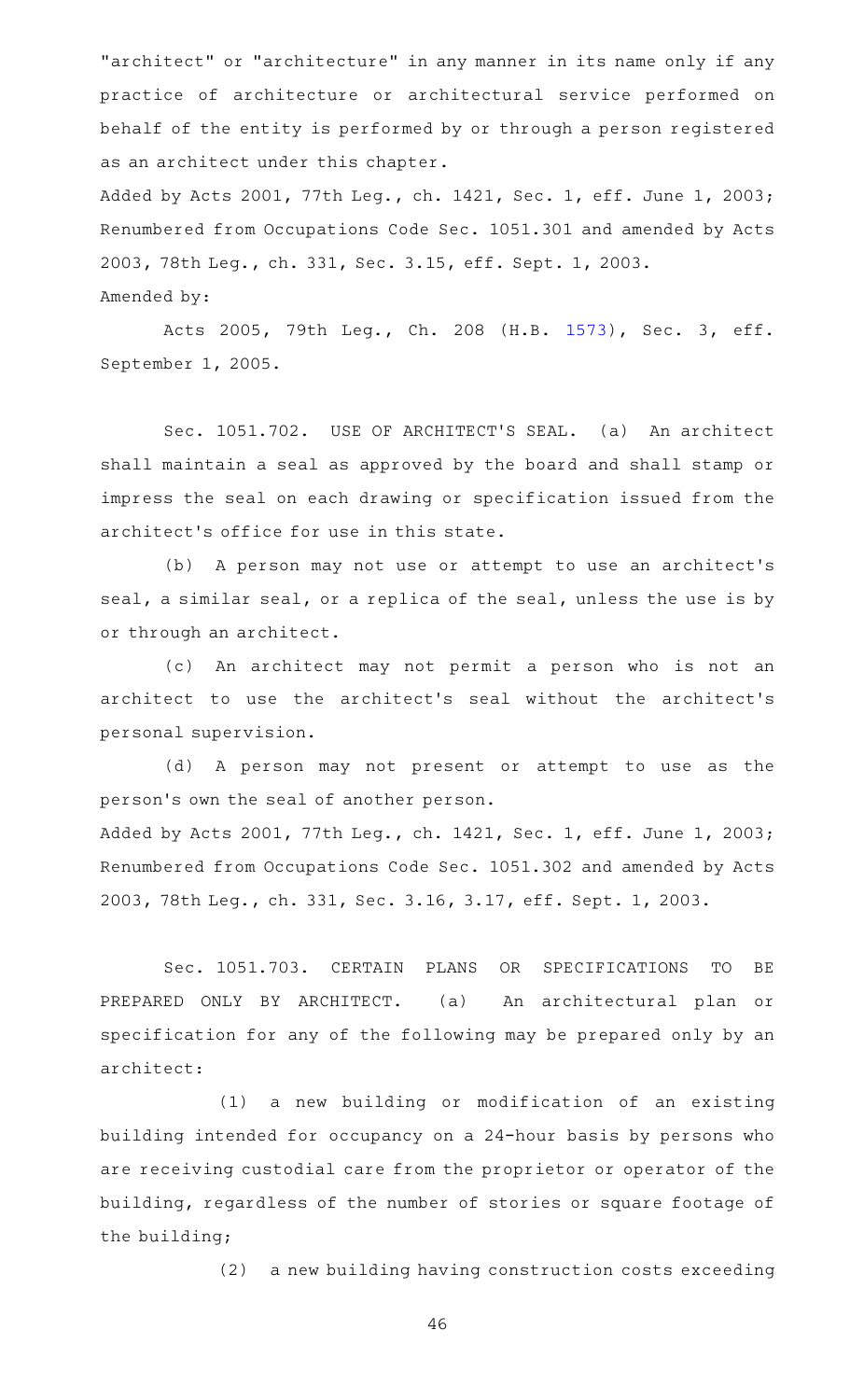\$100,000 that is to be:

 $(A)$  constructed and owned by a state agency, a political subdivision of this state, or any other public entity in this state; and

(B) used for education, assembly, or office occupancy; or

(3) an alteration or addition having construction costs exceeding \$50,000 that:

 $(A)$  is to be made to an existing building that:

 $(i)$  is owned by a state agency, a political subdivision of this state, or any other public entity in this state; and

(ii) is or will be used for education, assembly, or office occupancy; and

(B) requires the removal, relocation, or addition of a wall or partition or the alteration or addition of an exit.

(b) This section does not prohibit an owner of a building from contracting with an architect or engineer as the prime design professional for a building construction, alteration, or addition project. Designation as the prime design professional does not expand the scope of practice of an architect or engineer beyond the scope of practice that the architect or engineer is authorized to practice under Chapter 1001 or 1051.

Added by Acts 2001, 77th Leg., ch. 1421, Sec. 1, eff. June 1, 2003; Renumbered from Occupations Code Sec. 1051.303 by Acts 2003, 78th Leg., ch. 331, Sec. 3.18, eff. Sept. 1, 2003.

Amended by:

Acts 2011, 82nd Leg., R.S., Ch. 1157 (H.B. [2284](http://www.legis.state.tx.us/tlodocs/82R/billtext/html/HB02284F.HTM)), Sec. 5, eff. September 1, 2011.

Sec. 1051.704. EXAMINATION; ISSUANCE OF CERTIFICATE. The board shall:

(1) examine each applicant for registration on any architectural subject or procedure the board requires; and

(2) issue a certificate of registration to each applicant who passes the examination.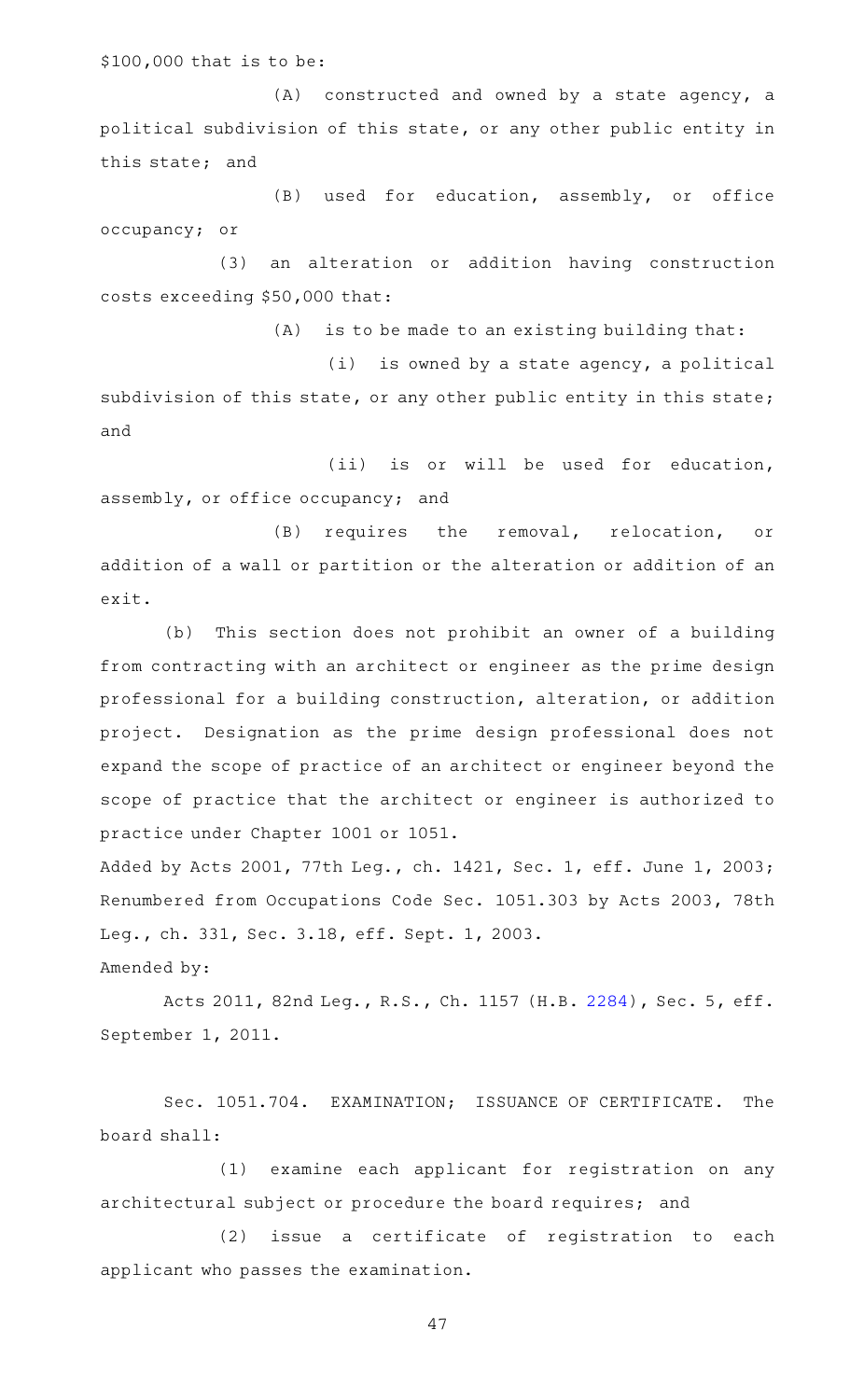Added by Acts 2001, 77th Leg., ch. 1421, Sec. 1, eff. June 1, 2003; Renumbered from Occupations Code Sec. 1051.304 by Acts 2003, 78th Leg., ch. 331, Sec. 3.19, eff. Sept. 1, 2003.

Sec. 1051.705. ELIGIBILITY AND APPLICATION FOR EXAMINATION. (a) A person may apply for an examination under this chapter if the person:

(1) is a graduate of a recognized university or college of architecture approved by the board; and

(2) has satisfactory experience in architecture, in an office or offices of one or more legally practicing architects, as prescribed by board rule.

(b) The applicant must present to the board:

(1) a diploma showing that the applicant meets the education requirement established by Subsection (a)(1); and

(2) evidence acceptable to the board that the applicant meets the experience requirement established by Subsection (a)(2).

(c) The board shall set an examination fee in an amount reasonable and necessary to cover the cost of the examination. Added by Acts 2001, 77th Leg., ch. 1421, Sec. 1, eff. June 1, 2003; Renumbered from Occupations Code Sec. 1051.305 and amended by Acts 2003, 78th Leg., ch. 331, Sec. 3.20, 3.21, eff. Sept. 1, 2003.

## SUBCHAPTER O. DISCIPLINARY PROCEDURES FOR ARCHITECTS

Sec. 1051.751. DISCIPLINARY POWERS OF BOARD. (a) On a determination that a ground for discipline exists under Section 1051.752, the board shall:

 $(1)$  revoke, suspend, or refuse to renew a certificate of registration;

(2) reprimand a certificate holder; or

(3) impose an administrative penalty on a person under Subchapter I.

(b) The board may place on probation a person whose certificate of registration is suspended. If the suspension of a person 's certificate is probated, the board may require the person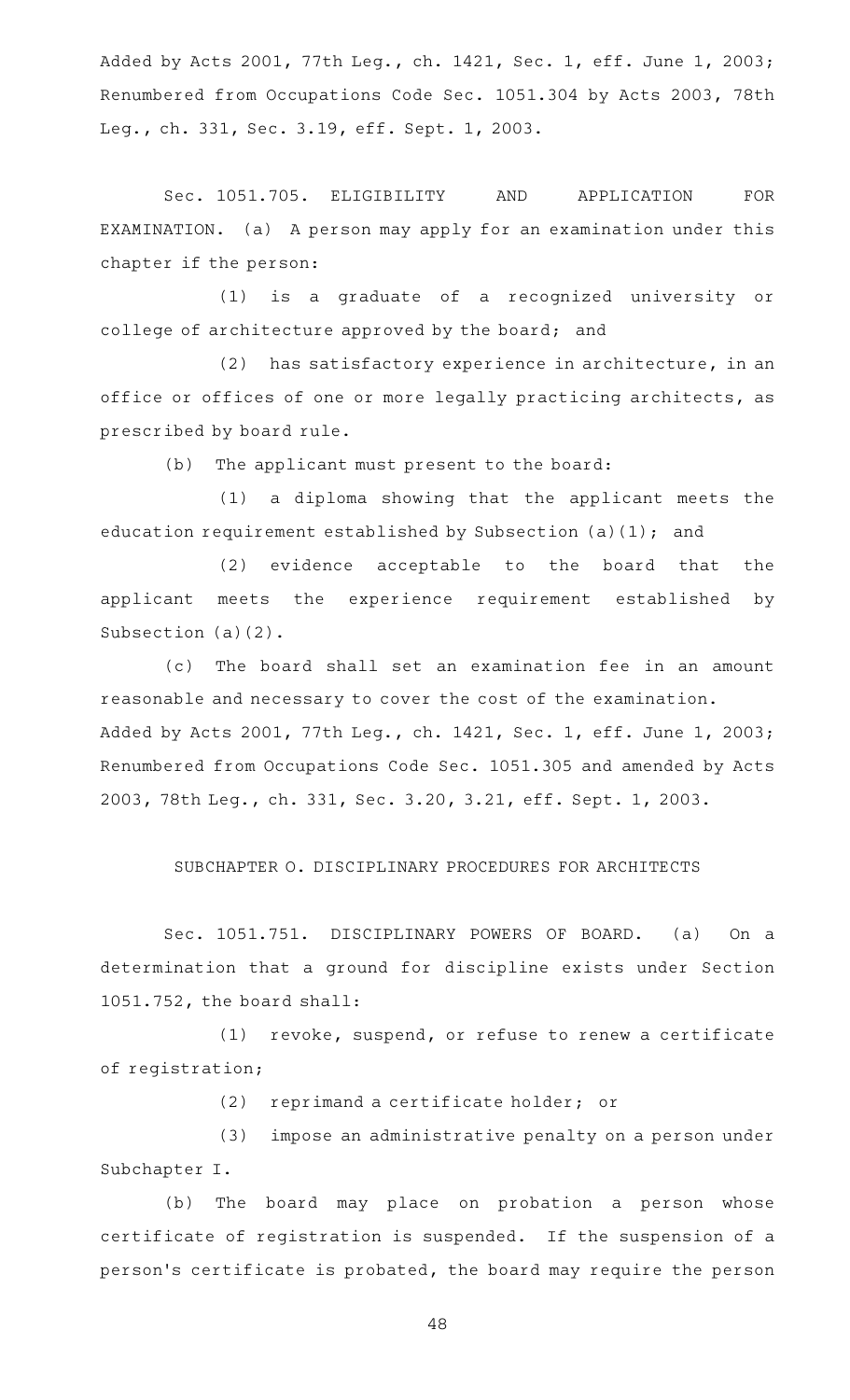(1) report regularly to the board on matters that are the basis of the probation;

(2) limit practice to the areas prescribed by the board; or

(3) continue or review professional education until the person attains a degree of skill satisfactory to the board in those areas that are the basis of the probation.

Added by Acts 2001, 77th Leg., ch. 1421, Sec. 1, eff. June 1, 2003; Renumbered from Occupations Code Sec. 1051.401 and amended by Acts 2003, 78th Leg., ch. 331, Sec. 3.23, eff. Sept. 1, 2003.

Sec. 1051.752. GROUNDS FOR DISCIPLINARY ACTION. A person is subject to disciplinary action under Section 1051.751 for:

(1) a violation of this subtitle or a board rule adopted under this subtitle that applies to architects;

(2) a failure to provide or to timely provide to the Texas Department of Licensing and Regulation any document designated by Chapter 469, Government Code, as a document the person is required to provide to the department;

(3) a cause for which the board may refuse to issue a certificate of registration;

(4) gross incompetency in the practice of architecture;

(5) recklessness in the practice of architecture, including recklessness in the construction or alteration of a building by an architect designing, planning, or observing the construction or alteration;

(6) dishonest practice in the practice of architecture by the holder of a certificate of registration;

(7) giving false or forged evidence to the board or a board member in obtaining or assisting another person to obtain a certificate of registration;

(8) aiding or abetting a person not registered under this subtitle in violating this subtitle; or

(9) using or attempting to use as the person's own the certificate of registration of another person.

49

to: